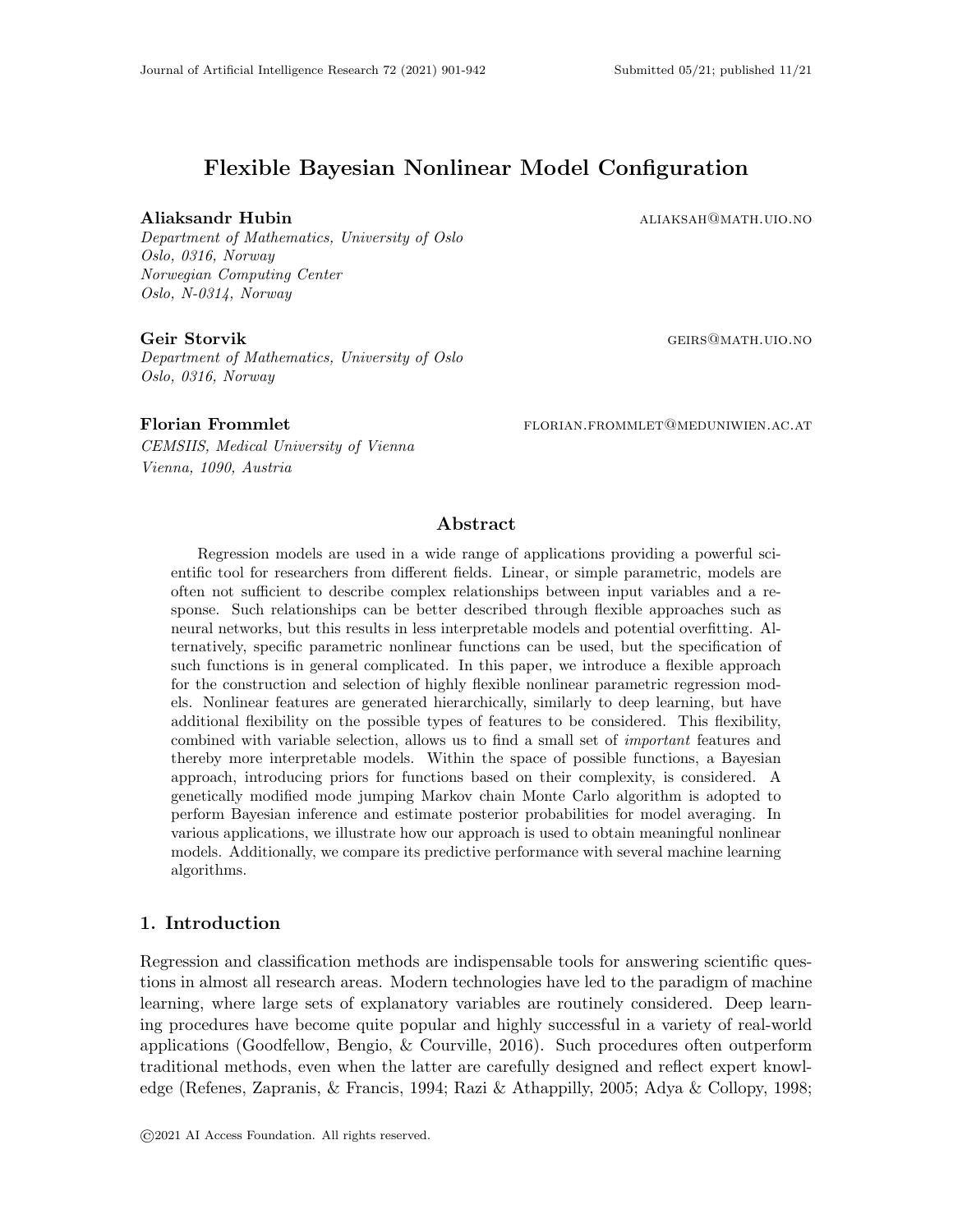Sargent, 2001; Kanter & Veeramachaneni, 2015). The main reason for this is that the features from the outer layer of the deep neural networks become highly predictive after being processed through numerous nonlinear transformations. Specific regularization techniques (dropout,  $L_1$  and  $L_2$  penalties on the weights, etc.) have been developed for deep learning procedures to avoid overfitting to training data. Nonetheless, one usually has to use huge data sets to be able to produce generalizable neural networks.

Deep learning models are typically heavily over-parametrized and difficult to interpret. These models are densely approximating the function of interest and transparency is traditionally not a goal in their applications. Depending on the context, this can be a more or less severe limitation. In many research areas, it is desirable to obtain interpretable (nonlinear) regression models rather than just some dense representation of them. Moreover, in situations where the law requires explainability, one needs a legally compliant and transparent method (Molnar, 2020; Aas, Jullum, & Løland, 2021). This occurs, for example, in the 'right to explanation' of the European Union's General Data Protection Regulation.

In this paper, we present an approach to construct regression models which retain much of the flexibility of modern machine learning methods but achieve much simpler structures through prior constraints, both hard and soft, within a Bayesian framework. A new class of models is introduced which we call Bayesian generalized nonlinear regression models (BGNLMs). This class is based on generalized linear models (Nelder & Wedderburn, 1972) where the distribution of the observations is assumed to be from the exponential family, but with the mean parameter being a nonlinear function of the input variables. The specific modeling of this nonlinear dependency will include ideas related to neural networks. We will also briefly discuss how BGNLM can be extended to generalized linear mixed models, which include random effects to model overdispersion or specific dependence structures of observations.

A variety of classes of nonlinear models exist in the literature, see e.g Turner and Firth (2007) and the references therein. Our approach extends these classes through a hierarchically defined construction. The resulting model topology resembles highway networks (Srivastava, Greff, & Schmidhuber, 2015) and densely connected convolutional networks (Huang, Liu, Van Der Maaten, & Weinberger, 2017) in that new features are constructed based on features of several previous layers. Our approach also allows for automatic feature selection and thereby automatic architecture specification, which can sparsify the model drastically. In this sense, it resembles symbolic regression combined with genetic programming (Koza, 1994). As it typically holds for Bayesian approaches in general, we tend to obtain robust solutions with relatively little overfitting.

Fitting BGNLMs is based on an efficient search algorithm that combines ideas from MCMC, mode jumping, and genetic programming. A similar algorithm was previously introduced and justified in the context of Bayesian logic regression (Hubin, Storvik, & Frommlet, 2020). We demonstrate that automatic feature engineering within regression models combined with Bayesian variable selection and model averaging can retain the predictive abilities of advanced statistical models while keeping them reasonably simple, interpretable, and transparent.

Like many other Bayesian approaches, our approach is computationally intensive. Although we provide a fully Bayesian framework, in practice we recommend a partially empirical Bayes approach where some of the parameters involved are estimated more directly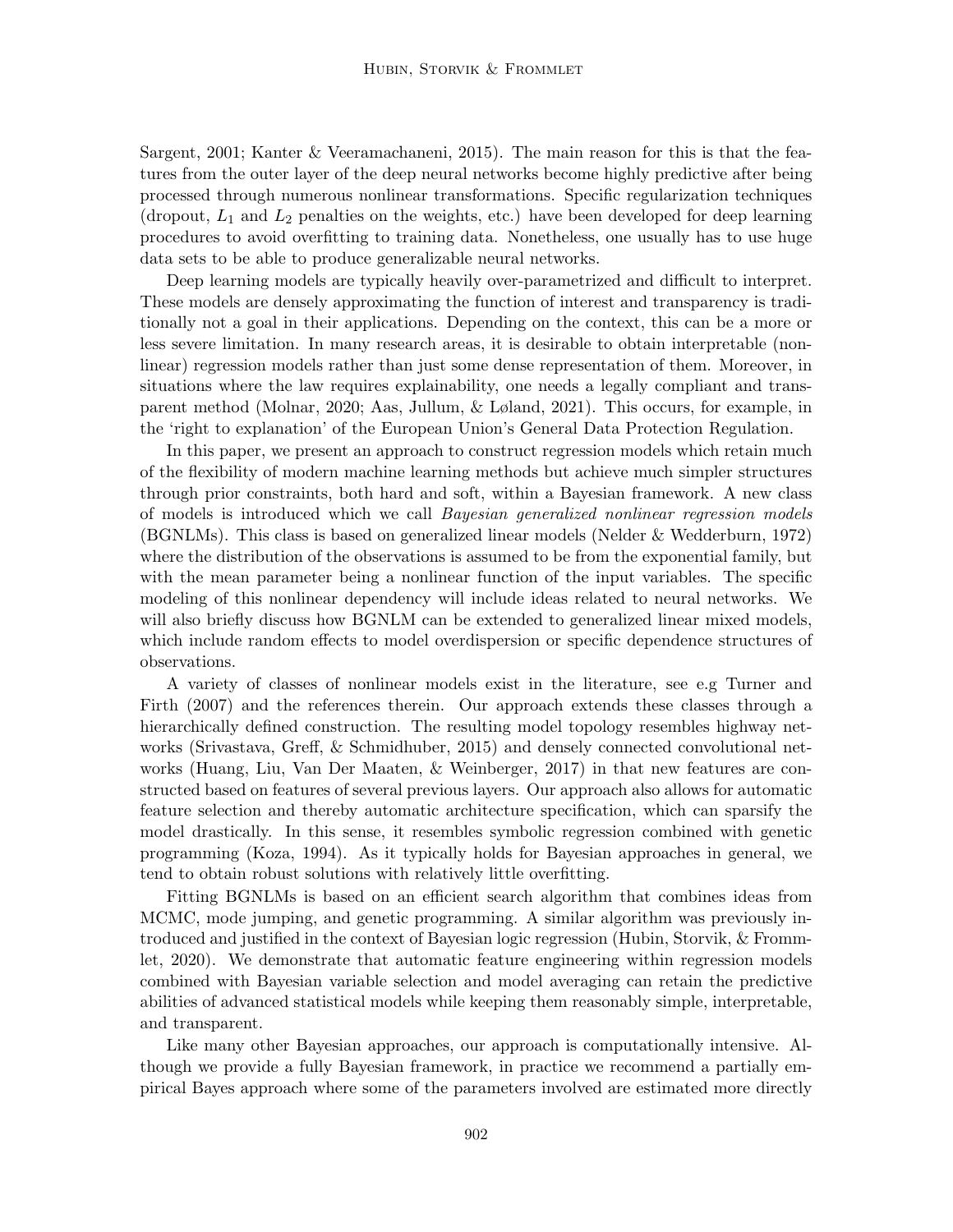from the data. Compared with the fully Bayesian approach, this results in a considerable increase in computational speed and more interpretable models while not losing too much in predictive performance. Our current implementation can handle up to a few hundred input variables and several thousand observations. We hope that the development of more sophisticated numerical algorithms will make the approach applicable to even larger data sets in the future.

One of our major goals is to illustrate the potential of BGNLM to find meaningful nonlinear models in applications. To demonstrate this, we retrieve several ground physical laws in closed form (by which we understand the commonly known equations for the corresponding physical laws) from raw data. We also demonstrate the power of our approach to retrieve complex logical expressions from a data-generative model. Furthermore, the predictive ability of BGNLM is compared with deep neural networks, random forests, boosting procedures, and several other machine learning techniques under various scenarios. Last but not least, we provide an experiment on the extension of BGNLM which allows selecting latent Gaussian variables and thus model possible over-dispersion and spatio-temporal structure between the observations.

The rest of the paper is organized as follows: The class of BGNLMs is mathematically defined in Section 2. In Section 3, we describe the algorithm used for inference. Section 4 considers the extension of BGNLM to mixed model settings and a fully Bayesian extension of BGNLM. In Section 5, the BGNLM is applied to several real data sets: The first examples are concerned with classification and regression tasks where the performance of our approach is compared with various competing statistical learning algorithms. Later examples have the specific goal of retrieving an interpretable model. Section 6 concludes and provides some suggestions for further research. Additional examples and details are provided in the Appendix.

#### 2. Bayesian Generalized Nonlinear Models

We want to model the relationship between  $m$  explanatory variables and a response variable based on *n* samples from a training data set. For  $i = 1, ..., n$ , let  $Y_i$ , denote the response data and  $x_i = (x_{i1}, \ldots, x_{im})$  the corresponding m-dimensional vector of input covariates. The proposed model extends the framework of generalized linear models (McCullagh & Nelder, 1989, GLM) to include a flexible class of nonlinear transformations of covariates. The members of this class,  $F_i(\mathbf{x}, \alpha_i)$ ,  $j = 1, ..., q$ , will be called features, where q is finite but potentially huge. Details of the feature generating process are provided in Section 2.1. The BGNLM is then defined as follows:

$$
Y|\mu, \phi \sim \mathfrak{f}(y|\mu, \phi); \tag{1a}
$$

$$
h(\mu) = \beta_0 + \sum_{j=1}^q \gamma_j \beta_j F_j(\boldsymbol{x}, \boldsymbol{\alpha}_j) .
$$
 (1b)

Here,  $\mathfrak{f}(\cdot|\mu,\phi)$  is the density (mass) of a probability distribution from the exponential family with mean  $\mu$  and dispersion parameter  $\phi$ , while  $h(\cdot)$  is a link function relating the mean to the underlying features. Feature  $F_j$  depends on a (potentially empty) set of internal parameters  $\alpha_i$  which is described below. The features enter the model with coefficients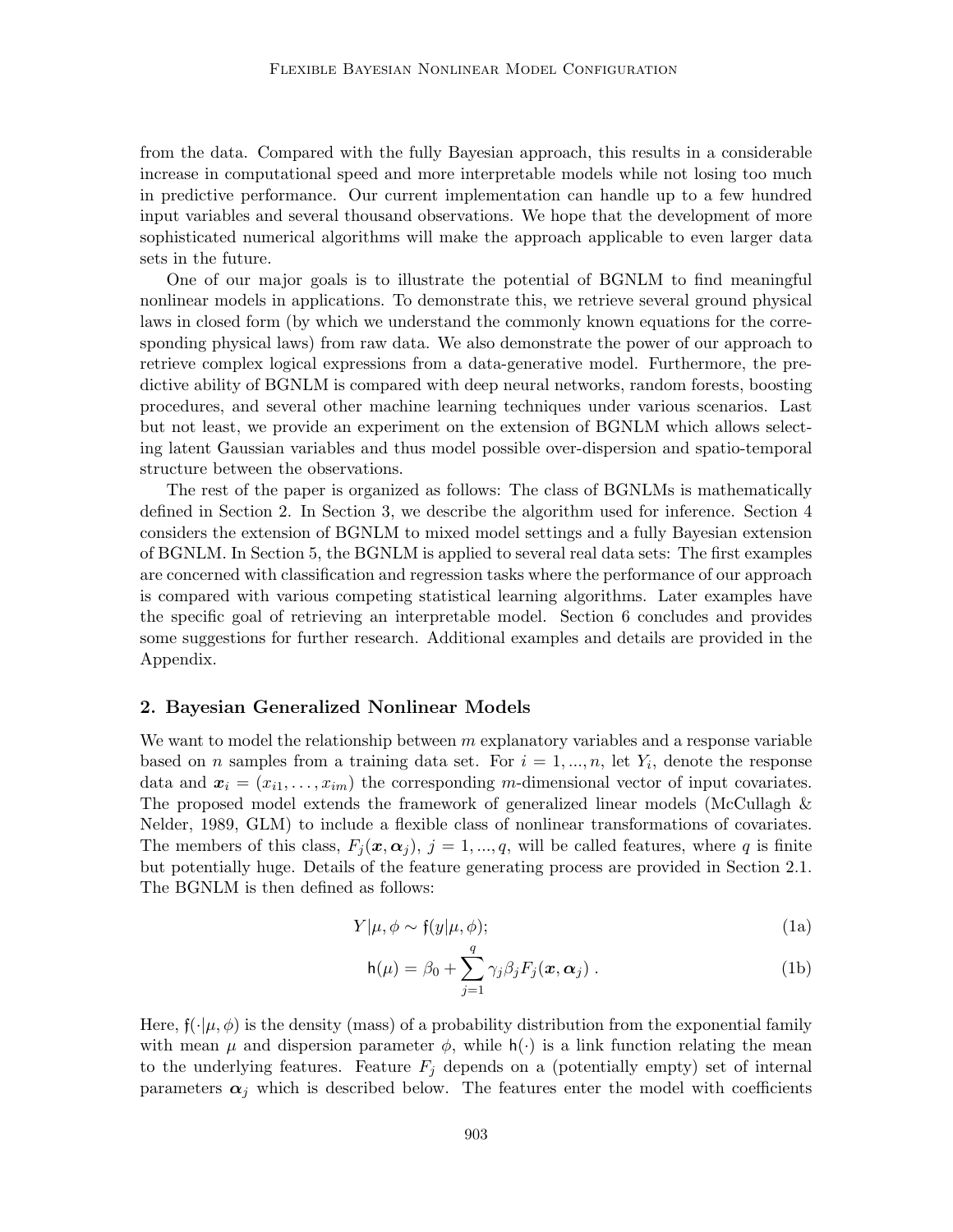$\beta_j \in \mathbb{R}, j = 1, ..., q$ . Our formulation in (1b) enumerates all possible q features but uses binary variables  $\gamma_i \in \{0,1\}$  to indicate whether the corresponding features are to be included in the model or not. Priors for the different parameters of the model are specified in Section 2.2 and are designed to favor sparse models.

#### 2.1 The Feature Generating Processes

The basic building block of neural networks is the neuron, which consists of a nonlinear transformation applied to a linear combination of input variables. In multi-layer neural networks, neurons are arranged in multiple layers leading to an iterative application of these specific nonlinear transformations. Our *feature generating process* is based on the same type of transformation, where the construction of possible features is performed by recursively using nonlinear combinations of any previously defined features. In principle, these features are feature functions, but we will use the term features for a simpler notation. The generation of a new feature corresponds to a mapping from a set of functions into a function space.

New features are generated using a hierarchical procedure which is based on a mix of ideas from symbolic regression (Koza, 1994) and neural networks. The procedure is initialized with the original set of input variables as features, i.e.  $F_i(x_i) = x_{ij}$  for  $j \in$  $\{1,\ldots,m\}$ . Assume that, at a certain point, a set of features  $\{F_k(\cdot,\alpha_k), k\in A\}$  is generated, where  $A \subset \{1, ..., q\}$  are indices of the features that are included in the set. The nature of the parameter sets  $\alpha_k$  will be described in detail below. Then we define three different transformations to generate a new feature  $F_j(\cdot, \alpha_j)$ :

$$
F_j(\boldsymbol{x}, \boldsymbol{\alpha}_j) = \begin{cases} g_j(\alpha_{j,0}^{out} + \sum_{k \in A_j \subseteq A} \alpha_{j,k}^{out} F_k(\boldsymbol{x}, \boldsymbol{\alpha}_k)) & \text{a nonlinear projection;} \\ g_j(F_k(\boldsymbol{x}, \boldsymbol{\alpha}_k)) & \text{a modification, } k \in A; \\ F_k(\boldsymbol{x}, \boldsymbol{\alpha}_k) F_l(\boldsymbol{x}, \boldsymbol{\alpha}_l) & \text{a multiplication, } k, l \in A. \end{cases}
$$

The transformations as defined above are assumed to follow a nested structure in which previously defined features  $\{F_k(\bm{x}, \bm{\alpha}_k)\}\$ keep their  $\bm{\alpha}_k$  parameters fixed. Section 2.1.1 describes two strategies for the specification of the parameters in this way, but also a more general version in which the parameters within the nested features are allowed to be updated with respect to new operations. A fully Bayesian framework is also considered in Section 4.2.

The first transformation called *projection* relates directly to the neuron. It is similar to the transformations used in neural networks but with the added flexibility that the nonlinear transformation  $g_j$  can be selected from a class of functions  $\mathcal{G}$ . All functions within  $\mathcal{G}$  should have domain **R** and range within **R**. The linear combination is taken over a subset of existing features  $\{F_k(\cdot,\alpha_k), k \in A_j\}$  where  $A_j \subseteq A$  and the cardinality of  $|A_j|$  is larger than 1. The set of parameters  $\alpha_j$  is defined by considering two subsets  $\alpha_j = {\alpha_j^{out}, \alpha_j^{in}}.$ The first one,  $\alpha_j^{out}$ , denotes the  $|A_j|$  parameters plus the intercept  $\alpha_{j,0}^{out}$  which describe the current projection, whereas  $\alpha_j^{in} = \bigcup_{k \in A_j} \alpha_k$  collects all the parameters involved in the nested features of the projection.

To facilitate the generation of parsimonious nonlinear features, we introduce two additional transformations: modification and multiplication. Note that for both modifications and multiplications, it holds that  $\alpha_j^{out} = \emptyset$ . Modification allows for nonlinear transforma-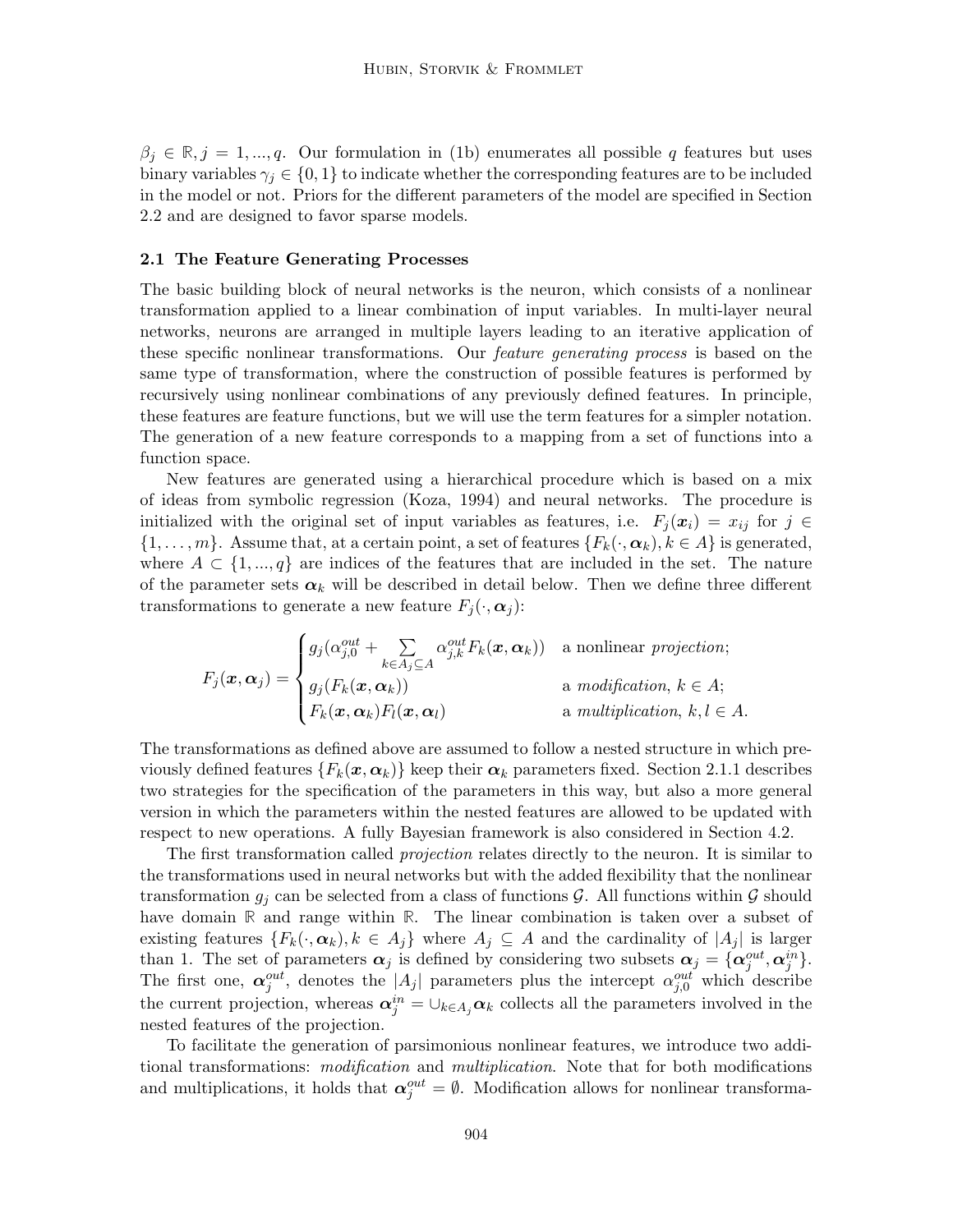tions of an existing feature. Multiplication of two different features corresponds to interactions in the language of statistics. The multiplication transformation is allowed to select the same feature twice, i.e.  $l = k$  is admissible. In principle, both of these transformations can be seen as special cases of projection. Modification is a special case of projection for which  $|A_j| = 1$ . To increase interpretability of the features, both multiplication (which can be seen as a special case of two projection operations with the  $exp(x)$  and  $log(x)$  transformations) and modification are defined as separate transformations. This also allows limiting the BGNLMs to only include modifications and multiplications as discussed in Section 3.2.

**Feature properties** Define the *depth*,  $d_i$ , of a projection and modification based feature with index  $j$  as the minimum number of nonlinear transformations applied recursively when generating that feature. For example, a feature  $F_i(x, \alpha_i) = \sin(\cos(\tan(x_1)) + \exp(x_2))$ has depth  $d_i = 3$ . If a multiplication is applied, the depth is defined as one plus the sum of depths of its operands. For example,  $F_k(x, \alpha_k) = x_2 \exp(x_1)$  has depth  $d_k = 2$  (where we have used that the depth of a linear component is zero). Define the local width,  $lw_i$ , to be the number of previously defined features that are used to generate a new feature. This is  $|A_i|$  for a projection, 1 for a modification, and 2 for a multiplication (including the case of  $k = l$ , see  $x^2, x^3$  in Table 1 below). Finally, the *operations count*,  $oc_j$ , of a feature is the total number of algebraic operations (additions, multiplications between the features, and transformations) used in its representation. For example,  $F_i(\mathbf{x}, \alpha_i) = x$  has  $oc_i = 0$ ,  $F_i(\mathbf{x}, \alpha_j) = v(x)$  has  $oc_j = 1$ ,  $F_i(\mathbf{x}, \alpha_j) = v(u(x))$  has  $oc_j = 2$ , and  $F_i(\mathbf{x}, \alpha_j) = v(u(x) + x)$ has  $oc<sub>i</sub> = 3$ . Further examples indicating the structure of the *depth*, local width, and oc measures are given in Table 1.

As an illustration, consider the case with  $m = 1$  and  $\mathcal{G} = \{u(\cdot), v(\cdot)\}\)$ . Table 1 lists all possible features of depth  $d \leq 2$  together with their local widths and operations counts, where the non-zero  $\alpha_j$ 's have been set equal to one and the intercept to zero. Already this simple example indicates that the number of features grows *super-exponentially* with depth. To see this more formally, observe that the number of features of depth d obtained only from projections and modifications is of the form  $q_d^l = |\mathcal{G}| \left( 2^{\sum_{t=0}^{d-1} q_t^l} - 1 \right) - \sum_{t=1}^{d-1} q_t^l$ , where  $q_0^l = m$  and |G| denotes the number of different functions included in G. Hence,  $q_d^l$  gives a lower bound for the total number of features of the corresponding depth which grows superexponentially with d. The multiplication transformation further adds a considerable number of features of depth d and the combinatorics gets a bit more complex. Let  $q_d = q_d^p + q_d^*$ , where  $q_d^p$  $\frac{p}{d}$  is the number of features of depth d resulting from projections and modifications, whilst  $q_d^*$  is the number of features resulting from multiplications. With  $q_0 = m$  and  $q_0^p = q_0^* = 0$ , the following recursive relationships hold:

$$
q_d^p = |\mathcal{G}| \left( 2^{\sum_{t=0}^{d-1} q_t} - 1 \right) - \sum_{t=1}^{d-2} q_t - q_{d-1}^p,
$$
  

$$
q_d^* = \begin{cases} \sum_{t < s} q_t q_{d-t-1} + \binom{1+q_s}{2}, & d \text{ is odd, } s = (d-1)/2; \\ \sum_{t < s} q_t q_{d-t-1}, & d \text{ is even, } s = (d-2)/2. \end{cases}
$$

For our toy example, we thus obtain for projections and modifications:  $q_0^p = 0, q_1^p = 2, q_2^p = 1$ 28 and  $q_3^p = 68\,719\,476\,703$ ; for multiplications:  $q_0^* = 0, q_1^* = 1, q_2^* = 3$  and  $q_3^* = 37$ .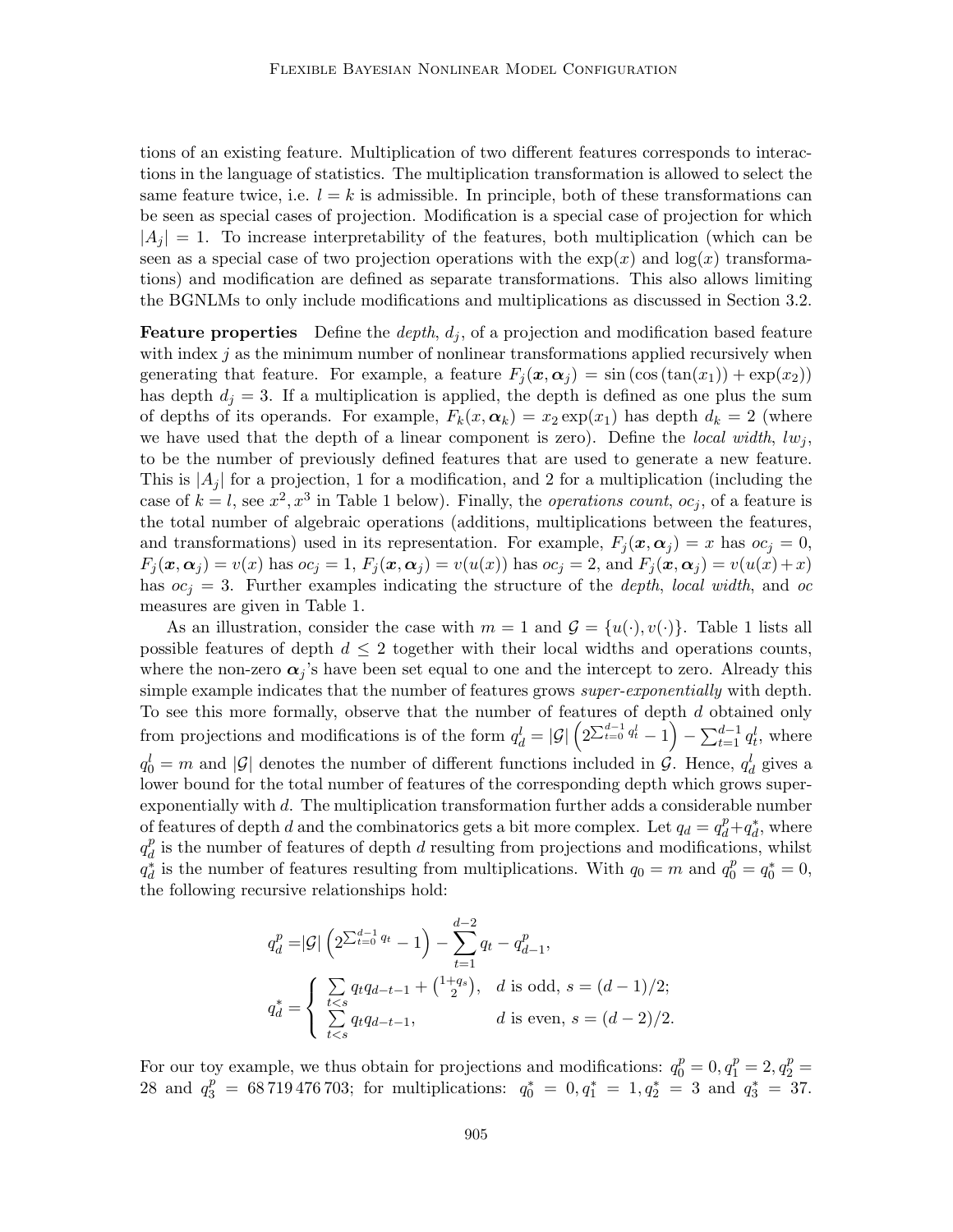Table 1: Feature space with  $m = 1$ ,  $\mathcal{G} = \{u(x), v(x)\}\$ and depth  $d \leq 2$ . Here oc is the operations count, and lw is the local width. The left panel includes the original  $x$ and features generated by projection or modification while the right panel involve features generated by an additional multiplication transformation. Also, here  $x^2$ is generated by a multiplication as  $x \times x$ , and  $x^3$  as  $x \times x \times x$ .

| Feature              | $\boldsymbol{d}$ | $\overline{oc}$  | $\iota w$        | Feature                | $d_{\cdot}$    |                  | $oc \, l w$    |
|----------------------|------------------|------------------|------------------|------------------------|----------------|------------------|----------------|
| $\boldsymbol{x}$     | 0                | $\theta$         | 1                |                        |                |                  |                |
| u(x)                 | 1                | $\mathbf{1}$     | $\mathbf{1}$     | $x^2$                  | 1              | $\mathbf{1}$     | $\overline{2}$ |
| v(x)                 | 1                | 1                | $\mathbf{1}$     |                        |                |                  |                |
| u(u(x))              | $\overline{2}$   | $\overline{2}$   | $\mathbf{1}$     | xu(x)                  | $\overline{2}$ | $\overline{2}$   | $\overline{2}$ |
| v(u(x))              | $\sqrt{2}$       | $\boldsymbol{2}$ | $\mathbf{1}$     | xv(x)                  | 2              | $\boldsymbol{2}$ | $\overline{2}$ |
| u(v(x))              | $\,2$            | $\boldsymbol{2}$ | 1                | $x^3\,$                | $\overline{2}$ | $\overline{2}$   | $\overline{2}$ |
| v(v(x))              | $\,2$            | $\overline{2}$   | $\mathbf{1}$     | $u(x^2)$               | $\overline{2}$ | $\overline{2}$   | $\mathbf{1}$   |
| $u(x+u(x))$          | $\sqrt{2}$       | $\sqrt{3}$       | $\sqrt{2}$       | $v(x^2)$               | $\overline{2}$ | $\overline{2}$   | $\mathbf{1}$   |
| $v(x+u(x))$          | $\sqrt{2}$       | $\sqrt{3}$       | $\boldsymbol{2}$ | $u(x+x^2)$             | $\overline{2}$ | 3                | $\overline{2}$ |
| $u(x+v(x))$          | $\,2$            | $\sqrt{3}$       | $\boldsymbol{2}$ | $v(x+x^2)$             | $\overline{2}$ | 3                | $\overline{2}$ |
| $v(x+v(x))$          | $\sqrt{2}$       | $\sqrt{3}$       | $\boldsymbol{2}$ | $u(u(x)+x^2)$          | $\overline{2}$ | 4                | $\overline{2}$ |
| $u(u(x) + v(x))$     | $\,2$            | $\,4\,$          | $\sqrt{2}$       | $v(u(x) + x^2)$        | $\overline{2}$ | $\overline{4}$   | $\overline{2}$ |
| $v(u(x) + v(x))$     | $\,2$            | $\,4\,$          | $\sqrt{2}$       | $u(v(x) + x^2)$        | $\overline{2}$ | 4                | $\overline{2}$ |
| $u(x + u(x) + v(x))$ | $\,2$            | $\bf 5$          | $\sqrt{3}$       | $v(v(x) + x^2)$        | $\overline{2}$ | 4                | $\overline{2}$ |
| $v(x + u(x) + v(x))$ | $\overline{2}$   | $\overline{5}$   | 3                | $u(x+u(x)+x^2)$        | $\overline{2}$ | 3                | $\sqrt{3}$     |
|                      |                  |                  |                  | $v(x+u(x)+x^2)$        | $\,2$          | $\overline{5}$   | 3              |
|                      |                  |                  |                  | $u(x + v(x) + x^2)$    | $\overline{2}$ | $\overline{5}$   | 3              |
|                      |                  |                  |                  | $v(x+v(x)+x^2)$        | $\overline{2}$ | 5                | $\sqrt{3}$     |
|                      |                  |                  |                  | $u(u(x) + v(x) + x^2)$ | $\overline{2}$ | $\overline{6}$   | 3              |
|                      |                  |                  |                  | $v(u(x) + v(x) + x^2)$ | $\overline{2}$ | $\boldsymbol{6}$ | 3              |
|                      |                  |                  |                  | $u(x+u(x)+v(x)+x^2)$   | $\overline{2}$ | $\overline{7}$   | $\overline{4}$ |
|                      |                  |                  |                  | $v(x+u(x)+v(x)+x^2)$   | $\,2$          | $\overline{7}$   | $\overline{4}$ |

This gives in total  $q_0 = 1, q_1 = 3, q_2 = 31$  and  $q_3 = 68719476740$ . Note that without multiplications the number of features (corresponding to the lower bound) would have been:  $q_0^l = 1, q_1^l = 2, q_2^l = 12$  and  $q_3^p = 8176$ . For  $d \le 2$ , these numbers exactly correspond to the number of features listed in Table 1. The super-exponential growth means in practise that only a very limited  $d$  can be considered even for problems with few covariates.

Connections to other models The feature space constructed by the suggested feature generating process is extremely rich and encompasses features from numerous other popular statistical and machine learning approaches as special cases. If the set of nonlinear functions only consists of one specific function, for example,  $\mathcal{G} = {\sigma(x)}$  where  $\sigma(\cdot)$  is the sigmoid function, then the corresponding feature space includes numerous possible densely connected neural networks with the sigmoid activation function. Another important class of features included in the BGNLM framework consists of decision trees (Breiman, Friedman, Olshen, & Stone, 1984). Simple decision rules correspond to repeated use of the nonlinear function  $g(x) = I(x \ge 1)$ . Intervals and higher dimensional regions can be defined through multiplications of such terms. Multivariate adaptive regression splines (Friedman,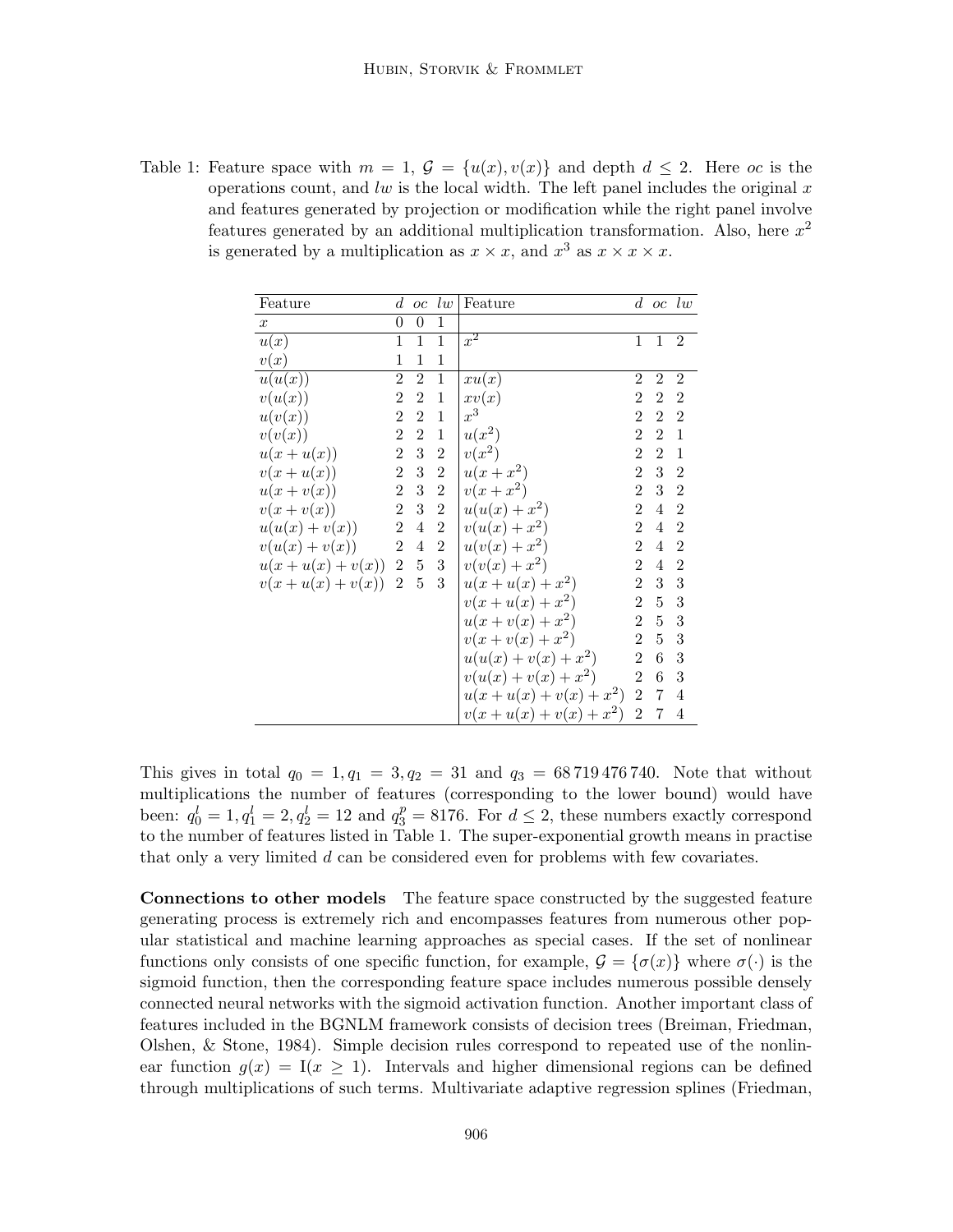1991) are included by allowing a pair of piece-wise linear functions  $g(x) = \max\{0, x - t\}$ and  $q(x) = \max\{0, t - x\}$ . Fractional polynomials (Royston & Altman, 1997) can also be easily included by adding appropriate power functions  $g(x) = x^s$  to  $\mathcal{G}$ . Logic regression, characterized by features being logic combinations of binary covariates (Ruczinski, Kooperberg, & LeBlanc, 2003; Hubin et al., 2020), is also fully covered by BGNLM models. The BGNLM framework extends these alternatives and allows combinations of different types of features by defining more than one function in  $G$ , resulting in, for example, features like  $(0.5x_1 + 10x_2^{0.5} + 3I(0.2x_2 > 1) + 0.1\sigma(2.5x_3))^2$ .

#### 2.1.1 SPECIFICATION OF  $\alpha$  PARAMETERS

For the general projection transformation, one has to specify  $\alpha_i$  when generating a new feature. In Section 4.2, we describe a fully Bayesian approach that introduces priors for the  $\alpha_i$  parameters. Unfortunately, the fully Bayesian option is currently not computationally feasible except for problems where the number of input variables is very small. Hence, we describe three different strategies of increasing sophistication to specify  $\alpha_j$ . In the first two strategies, only  $\alpha_j^{out}$  are estimated whereas  $\alpha_j^{in}$  are kept fixed which is a restriction inspired by Cascade Learning (Fahlman & Lebiere, 1990). The third strategy estimates all  $\alpha_j$  parameters jointly when generating a new feature like in deep learning. All of these strategies are based on finding parameter values that give high explanatory power to  $F_i(\mathbf{x}, \alpha_i)$  regardless of other features involved in the model.

Strategy 1 (optimize, then transform, naive) Our simplest procedure to obtain  $\alpha_i$ is to fix  $\alpha_j^{in}$  from the nested features and then compute maximum likelihood estimates for  $\alpha_j^{out}$  by applying model (1) directly without considering the nonlinear transformation  $g_j(\cdot)$ :

$$
h(\mu) = \alpha_{j,0}^{out} + \sum_{k \in A_j} \alpha_{j,k}^{out} F_k(\boldsymbol{x}, \boldsymbol{\alpha}_k) .
$$

This choice of parameter estimators for the generated features has several advantages. The nonlinear transformation  $g_j(\cdot)$  is not involved when computing  $\alpha_j^{out}$ . Therefore the procedure can easily be applied on many nonlinear transformations  $g_i(\cdot)$  simultaneously. Also, functions that are not differentiable, like the characteristic functions of decision trees or the ReLU function, can be used. Furthermore, maximum likelihood estimation for generalized linear models induces a convex optimization problem, and the obtained  $\alpha_j^{out}$  are unique. However, neglecting the activation function  $g_j(\cdot)$  and fixing  $\alpha_j^{in}$  results in a featuregenerating process that might not deliver the best features in terms of prediction.

Strategy 2 (transform, then optimize, concave) Like in Strategy 1, the weights  $\alpha_j^{out}$  are estimated conditionally on  $\alpha_j^{in}$ , but now optimization is performed after applying the transformation  $g_i(\cdot)$ . In other words, the weights are obtained as maximum likelihood estimates for the following model:

$$
h(\mu) = g_j \left( \alpha_{j,0}^{out} + \sum_{k \in A_j} \alpha_{j,k}^{out} F_k(\boldsymbol{x}, \boldsymbol{\alpha}_k) \right).
$$
 (2)

This strategy yields a particularly simple optimization problem if  $h^{-1}(g_j(\cdot))$  is a concave function, in which case the estimates are uniquely defined. If we want to use gradient-based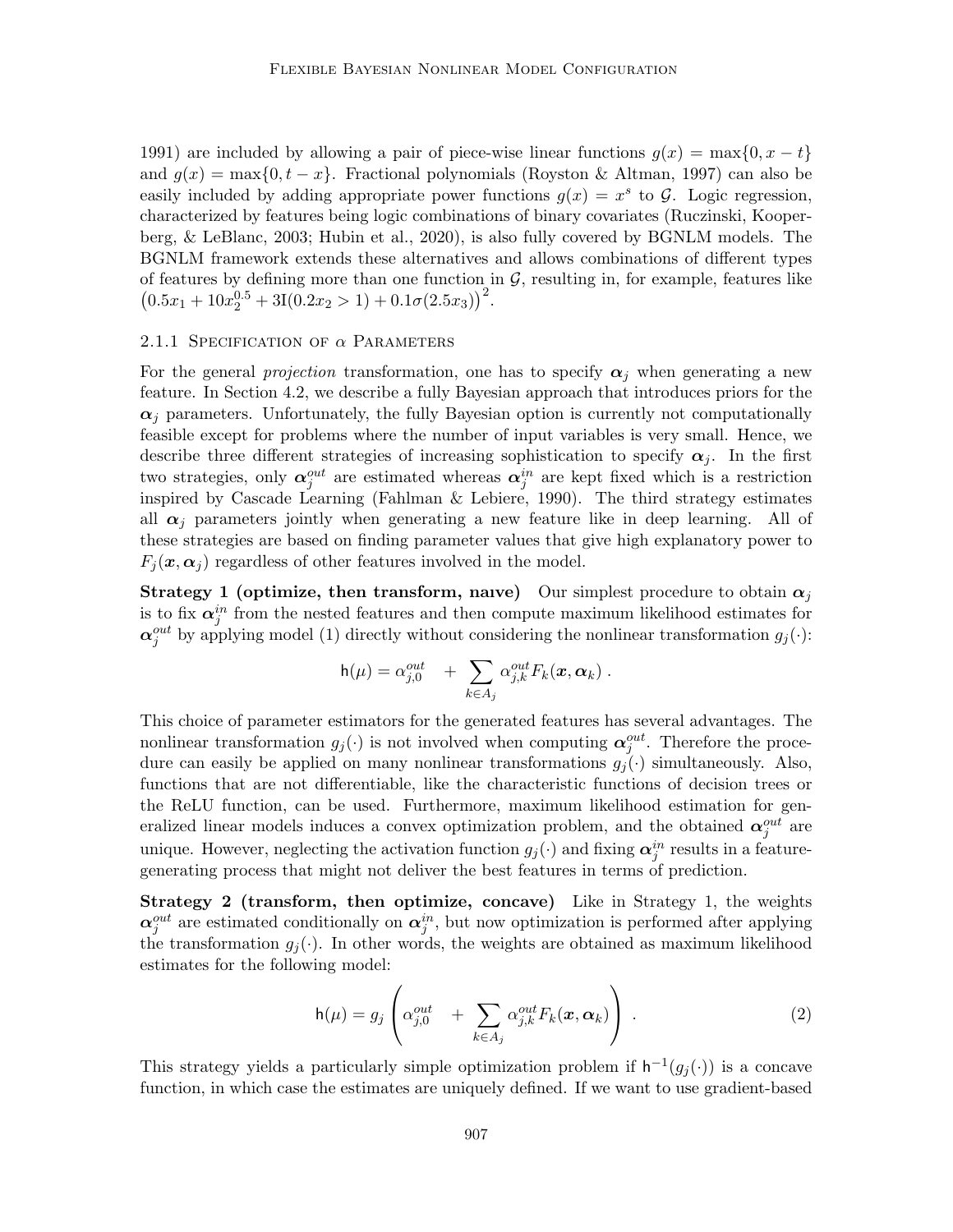optimizers, we have to restrict  $\mathsf{h}^{-1}(g_j(\cdot))$  to be continuous and differentiable in the regions of interest. Otherwise, gradient-free optimization techniques have to be applied.

Strategy 3 (transform, then optimize across all layers, deep) Similarly to Strategy 2, parameters are obtained as maximum likelihood estimates using model (2), but now we jointly estimate the outer  $\alpha_j^{out}$  together with the nested  $\alpha_j^{in}$  (the  $\alpha_k$  parameters entering from the nested features should in this case formally be denoted by  $\alpha_{j,k}$ ). Hence, the optimization is performed with respect to parameters across all layers. All of the nonlinear functions involved have to be continuous and differentiable in the regions of interest in order to enable the use of gradient-based optimizers. A major drawback with this strategy is that it is not possible to utilize previous specifications of the parameters; all parameters need to be recomputed. There is also no guarantee of finding a unique global optimum of the likelihood of the feature, even if all the  $g_j$ -functions are concave. If gradient-free optimizers are used, the problem becomes extremely computationally demanding. Furthermore, different local optima define different features having structurally the same configuration.

#### 2.2 Bayesian Model Specifications

The feature generating process described in the previous section defines an extremely large and flexible feature space. In order to avoid overfitting, we will use a Bayesian approach with a prior giving preference to simple structures through both hard and soft regularization. In this subsection, we assume that the  $\alpha_i$  parameters are specified deterministically using one of the strategies described in Section 2.1.1. A more general setting will be considered in Section 4.2. Three hard constraints are defined to avoid potential overfitting and illposedness.

Constraint 1. The depth of any feature involved is less than or equal to D.

Constraint 2. The local width of a feature is less than or equal to L.

Constraint 3. The total number of features in a model is less than or equal to Q.

The first constraint ensures that the feature space is finite, while the second and third constraints further limit the number of possible features and models.

To put model (1) into a Bayesian framework, one has to specify priors for all parameters involved. For notational simplicity, we use  $p(\cdot)$  to denote a generic prior with its arguments specifying which parameters we consider. The structure of a specific model is uniquely defined by the vector  $\mathfrak{m} = (\gamma_1, \ldots, \gamma_q)$ . We start with defining the prior for  $\mathfrak{m}$  by

$$
p(\mathfrak{m}) \propto \mathcal{I}(|\mathfrak{m}| \le Q) \prod_{j=1}^{q} \rho(\gamma_j).
$$
 (3)

Here,  $|\mathfrak{m}| = \sum_{j=1}^q \gamma_j$  is the number of features included in the model and Q as specified above is the maximum number of features allowed per model. The factors  $\rho(\gamma_i)$  are introduced to give smaller prior probabilities to more complex features. Specifically, we consider

$$
\rho(\gamma_j) = a^{\gamma_j c(F_j(\cdot, \alpha_j))} \tag{4}
$$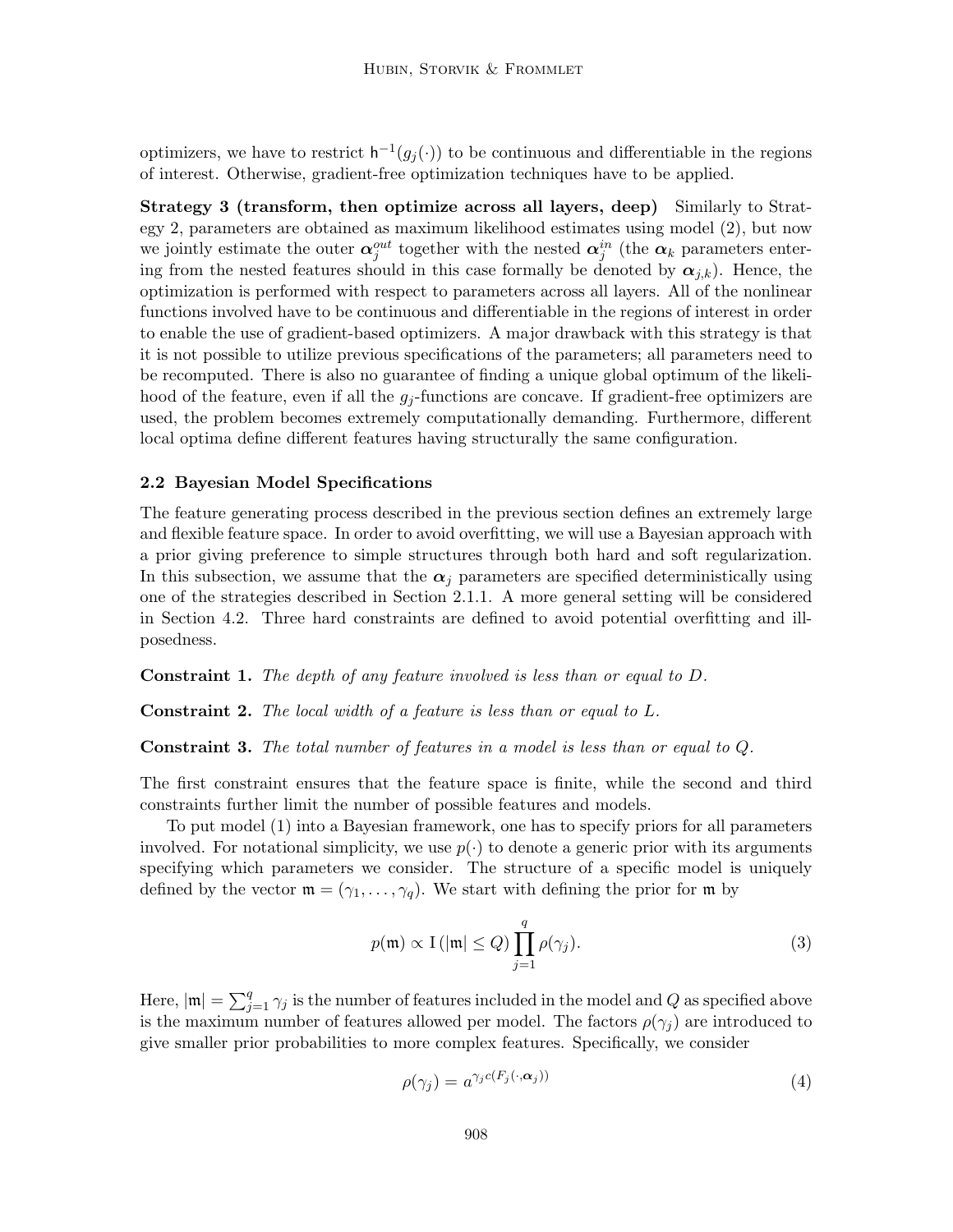with  $0 < a < 1$  and  $c(F_i(\cdot, \alpha_i)) \geq 0$  being a non-decreasing measure for the complexity of the corresponding feature. In case of  $\gamma_i = 0$  it holds that  $\rho(\gamma_i) = 1$  and thus the prior probability for model m only consists of the product of  $\rho(\gamma_i)$  for features included in the model. It follows that if  $m$  and  $m'$  are two vectors only differing in one component, say  $\gamma'_j = 1$  and  $\gamma_j = 0$ , then

$$
\frac{p(\mathfrak{m}')}{p(\mathfrak{m})} = a^{c(F_j(\cdot,\alpha_j))} < 1
$$

showing that larger models are penalized more. This result easily generalizes to the comparison of more different models and provides the basic intuition behind the chosen prior.

The prior choice implies a distribution for the model size  $|\mathfrak{m}|$ . For  $Q = q$  and a constant complexity value on all features,  $|\mathfrak{m}|$  follows a binomial distribution. With varying complexity measures,  $|m|$  follows the *Poisson binomial* distribution (Wang, 1993) which is a unimodal distribution with  $E\{|\mathfrak{m}|\} = \sum_{j=1}^q p_j$  and  $Var\{|\mathfrak{m}|\} = \sum_{j=1}^q p_j (1-p_j)$  where  $p_j = a^{c(F_j(\cdot, \alpha_j))}/(1 + a^{c(F_j(\cdot, \alpha_j))})$ . A truncated version of this distribution is obtained for  $Q < q$ .

The choices of a and the complexity measure  $c(F_i(\cdot, \alpha_i))$  are crucial for the quality of the model prior. Choosing for example  $a = e^{-1}$  and  $c(F_j(\cdot, \alpha_j)) = \log q_{d_j}$  (with  $d_j$  being the depth of  $F_j$ ) would for  $\gamma_j = 1$  result in

$$
a^{c(F_j(\cdot,\boldsymbol{\alpha}_j))} = \frac{1}{q_{d_j}}.
$$

Therefore, the multiplicative contribution of a specific feature with depth  $d$  to the model prior will be indirectly proportional to the total number of features  $q_d$  having the depth of d. As we have shown in Section 2.1,  $q_d$  is rapidly growing with the feature depth d. Therefore, this choice gives smaller prior probabilities for more complex features. The resulting penalty closely resembles the Bonferroni correction in multiple testing as discussed for example by Bogdan, Ghosh, and Tokdar (2008) in the context of modifications of the BIC and by Scott and Berger (2008) in a more general setting. Such a prior construction was suggested in Hubin et al. (2020) for Bayesian logic regressions. However, for BGNLM, the number  $q_d$ involves nontrivial recursions and will in practice be difficult to compute. Even obtaining good approximations would be quite challenging and investing CPU time to compute these might result in drastic deterioration in the speed of inference.

Instead of computing  $q_d$ , we consider an alternative based on the geometric distribution which was suggested in the context of Bayesian logic regression by Fritsch and Ickstadt (2007). For a given logic tree, they simply penalize the total number of leaves. Logic regression is a special case of BGNLM with features constructed from logic combinations of binary input variables (leaves). In the BGNLM framework, the total number of leaves corresponds to the number of algebraic and logical operations involved. We generalize this idea further and use the operations count oc of a feature as a complexity measure for BGNLM. It can be seen in Table 1 that  $oc$  is a rather parsimonious property of a feature which grows smoothly as its complexity is increased.

There remains a question of how to choose the parameter  $a$ . Fritsch and Ickstadt (2007) do not give any theoretical considerations but use  $a = 1/2$  or  $a = 1/\sqrt{2}$  in their simulation settings. For the applications of Section 6, we will use  $a = e^{-2}$  when we are concerned with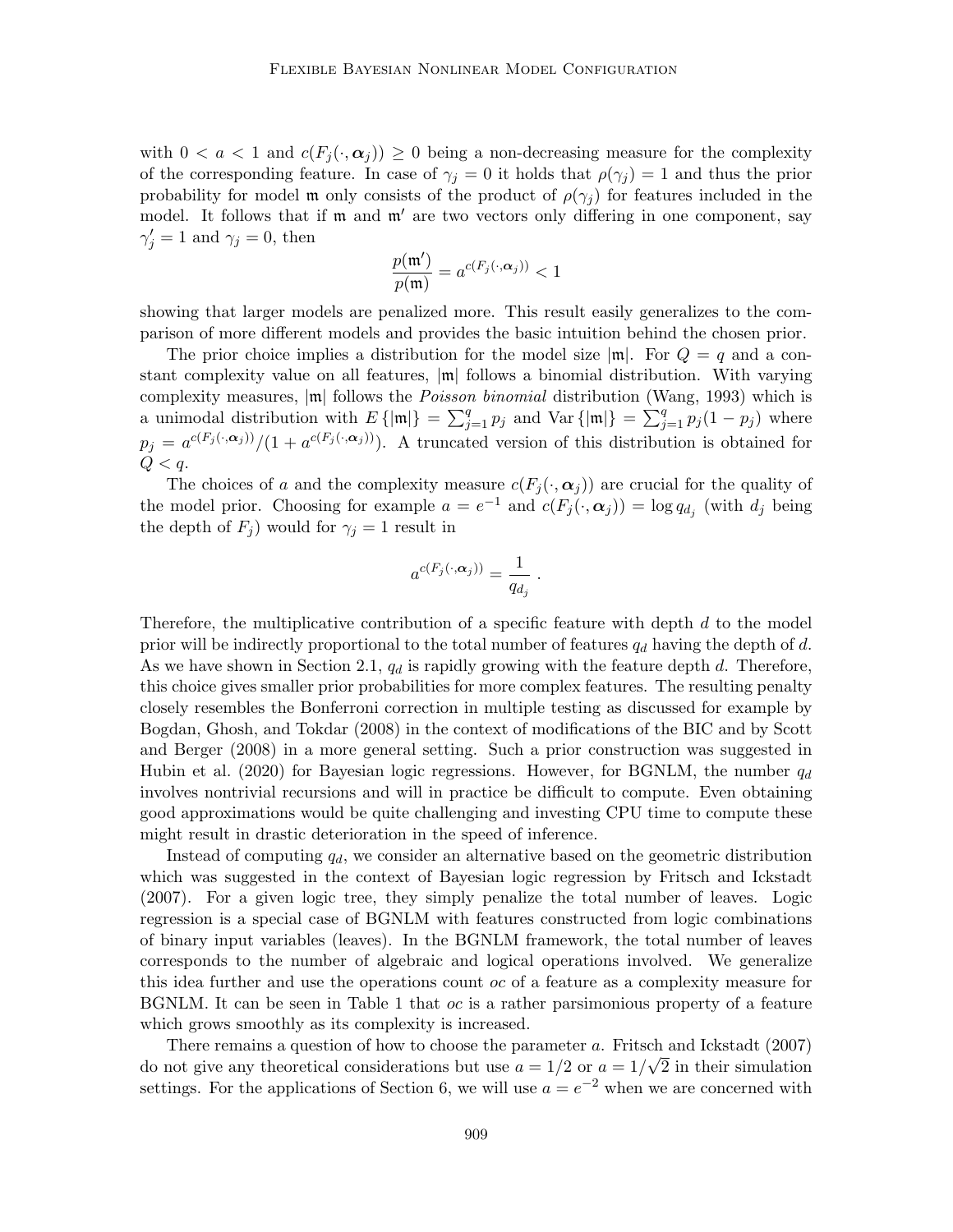prediction and  $a = e^{-\log n}$  when we are concerned with model identification. These specific choices are inspired by modifications of AIC and BIC, respectively, which are designed to control the family-wise error rate (see Bogdan and Frommlet (2020) for further details).

To complete the Bayesian model, one needs to specify priors for the components of  $\beta$ for which  $\gamma_j = 1$  and, if necessary, for the dispersion parameter  $\phi$ .

$$
\beta, \phi | \mathfrak{m} \sim p(\beta | \mathfrak{m}, \phi) p(\phi | \mathfrak{m}). \tag{5}
$$

Here,  $\beta$  are the regression parameters given model  $\mathfrak{m}$ . For these parameters, mixtures of qpriors are known to have numerous desirable properties for Bayesian variable selection and model averaging (Li & Clyde, 2018), but simpler versions, such as Jeffreys prior, can also be considered. Prior distributions on  $\beta$  and  $\phi$  are usually defined in a way to facilitate efficient computation of marginal likelihoods (for example, by specifying conjugate priors). They should be carefully chosen for the applications of interest. Specific choices are described in Section 5 when considering different real data sets.

As described in Section 2.1.1, the  $\alpha_i$  parameters are deterministically specified during the feature generating process (a priori) and are not considered here as model parameters. A fully Bayesian approach for all parameters of BGNLM, including  $\alpha$ , is described in Section 4.2.

#### 3. Bayesian Inference

Posterior marginal probabilities for the model structures are given by

$$
p(\mathfrak{m}|\mathbf{y}) = \frac{p(\mathfrak{m})p(\mathbf{y}|\mathfrak{m})}{\sum_{\mathfrak{m}' \in \mathcal{M}} p(\mathfrak{m}')p(\mathbf{y}|\mathfrak{m}')} ,
$$
 (6)

where  $p(\mathbf{y}|\mathbf{m})$  denotes the marginal likelihood of y given a specific model m and M is the model space. The marginal inclusion probability for a specific feature  $F_i(\mathbf{x}, \alpha_i)$  can be derived from  $p(m|\mathbf{y})$  through

$$
p(\gamma_j = 1 | \mathbf{y}) = \sum_{\mathfrak{m}: \gamma_j = 1} p(\mathfrak{m} | \mathbf{y}), \tag{7}
$$

while the posterior distribution of any statistic  $\Delta$  of interest becomes

$$
p(\Delta|\mathbf{y}) = \sum_{\mathbf{m}\in\mathcal{M}} p(\Delta|\mathbf{m}, \mathbf{y}) p(\mathbf{m}|\mathbf{y}).
$$
\n(8)

Due to the huge size of  $\mathcal{M}$ , it is not possible to calculate the sum in the denominator of (6) exactly. A standard approach is to construct an MCMC algorithm working on the combined space of parameters and models through a reversible jump MCMC algorithm (Green, 1995) where posterior marginal probabilities can be estimated through frequencies of visits. Constructing an efficient algorithm within such a framework is, however, notoriously difficult.

Assuming the likelihoods  $p(y|m)$  are available, a much more efficient approach is to utilize (6) more directly. In this section, we will discuss an algorithmic approach for performing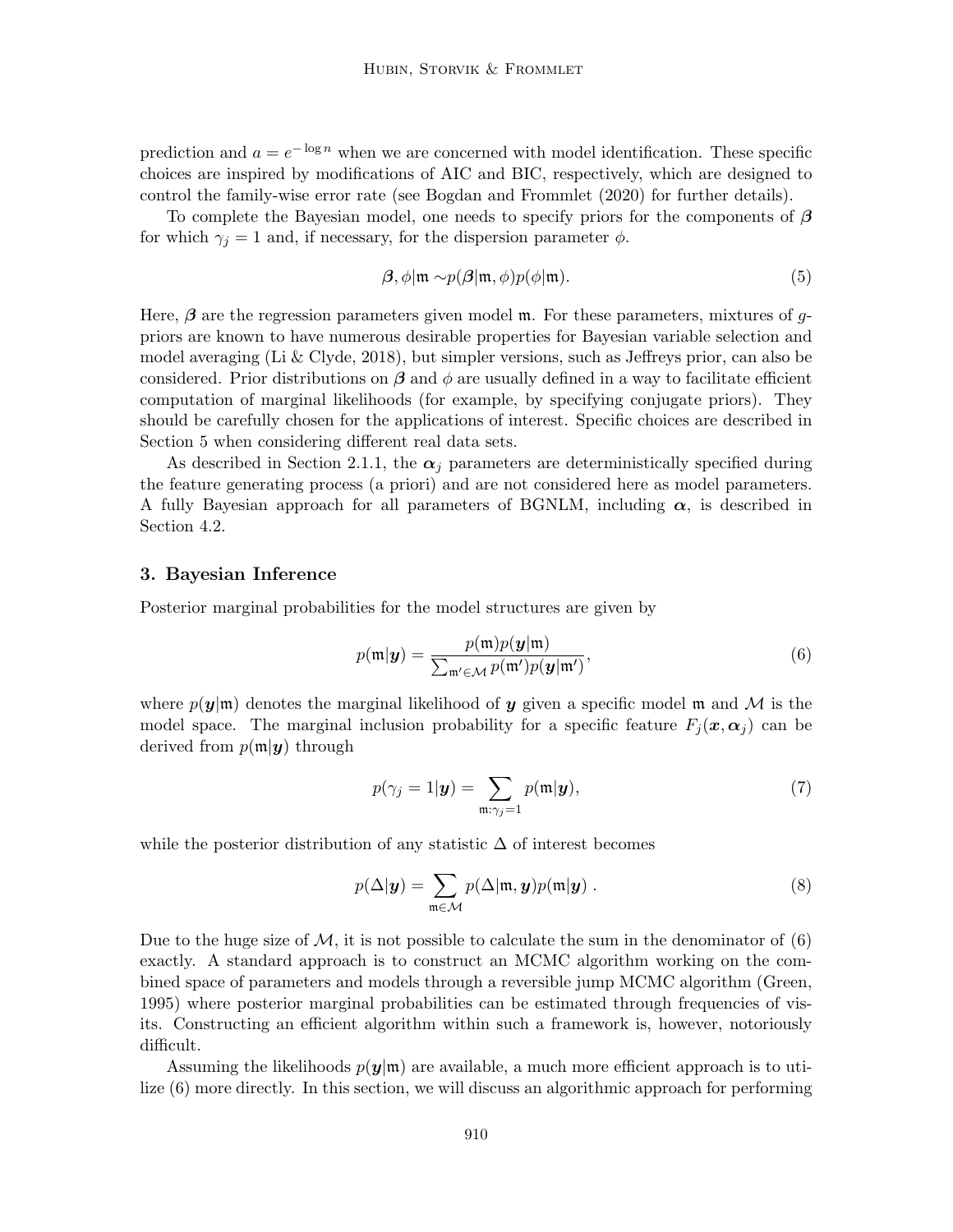the calculations needed. The main tasks are (i) to calculate the marginal likelihoods  $p(\mathbf{y}|\mathbf{m})$ for a given model and (ii) to search through the model space  $\mathcal{M}$ . Based on the output from this algorithm,  $p(\mathfrak{m}|\mathbf{y})$  is estimated according to

$$
\widehat{p}(\mathfrak{m}|\mathbf{y}) = \frac{p(\mathfrak{m})\widehat{p}(\mathbf{y}|\mathfrak{m})}{\sum_{\mathfrak{m}' \in \mathcal{M}^*} p(\mathfrak{m}')\widehat{p}(\mathbf{y}|\mathfrak{m}')} \mathbf{I}(\mathfrak{m} \in \mathcal{M}^*),
$$
\n(9)

where two approximations are applied: a suitable subset  $\mathcal{M}^* \subset \mathcal{M}$  is used to estimate the denominator of (6), and  $\hat{p}(y|\mathfrak{m})$  is an approximation of  $p(y|\mathfrak{m})$  as described in Section 3.1. Low values of  $p(\mathbf{m})\hat{p}(\mathbf{y}|\mathbf{m})$  induce both low values of the numerator and small contributions to the denominator in (6), hence models with low mass  $p(\mathfrak{m})\hat{p}(\mathbf{y}|\mathfrak{m})$  will have no significant influence on posterior marginal probabilities for other models. On the other hand, models with high values of  $p(\mathbf{m})\hat{p}(\mathbf{y}|\mathbf{m})$  are important. It might be equally important to include regions of the model space where no single model has a particularly large mass but there are many models giving a moderate contribution. Such regions of high posterior mass are particularly important for constructing a reasonable subset  $\mathcal{M}^* \subseteq \mathcal{M}$  as missing them can dramatically influence our posterior estimates. The set of models included in  $\mathcal{M}^*$  will be similar to those visited in a standard application of (reversible jump) MCMC but the posterior estimates are now based on the (estimated) likelihoods instead of the frequencies of visits. Hence, each model only needs to be visited once.

#### 3.1 Calculation of the Marginal Likelihoods

An important task is to compute the integral

$$
p(\mathbf{y}|\mathfrak{m}) = \int_{\Theta_{\mathfrak{m}}} p(\mathbf{y}|\boldsymbol{\theta}, \mathfrak{m}) p(\boldsymbol{\theta}|\mathfrak{m}) d\boldsymbol{\theta},
$$
\n(10)

where the vector of parameters  $\theta$  for a specified model m consists of the regression coefficients  $\{\beta_j, j : \gamma_j = 1\}$  for the features included and, possibly, the dispersion parameter  $\phi$ . Assuming that the  $\alpha_i$ 's are fixed (like in the three strategies described in Section 2.1.1) the BGNLM (1) becomes a standard GLM in which either exact calculations of the marginal likelihoods are available (Clyde, Ghosh, & Littman, 2011, linear models with conjugate priors), or numerical approximations such as simple Laplace approximations (Tierney & Kadane, 1986) or integrated nested Laplace approximations (Rue, Martino, & Chopin, 2009) can be efficiently applied.

#### 3.2 Search Through the Model Space

The main challenges for efficient search through the model space are both the huge number of models and the presence of many local modes. Our algorithmic approach to this is to iteratively consider subsets of models and perform an efficient search within these subsets. In particular, subsets are generated using the methods inspired by ideas from genetic programming, while search within subsets is based on a recently published mode jumping MCMC (MJMCMC) algorithm (Hubin & Storvik, 2018).

The MJMCMC procedure was originally proposed by Tjelmeland and Hegstad (1999) for problems with continuous parameters and extended to model selection by Hubin and Storvik (2018). The MJMCMC is described in full detail in Algorithm 1. The basic idea is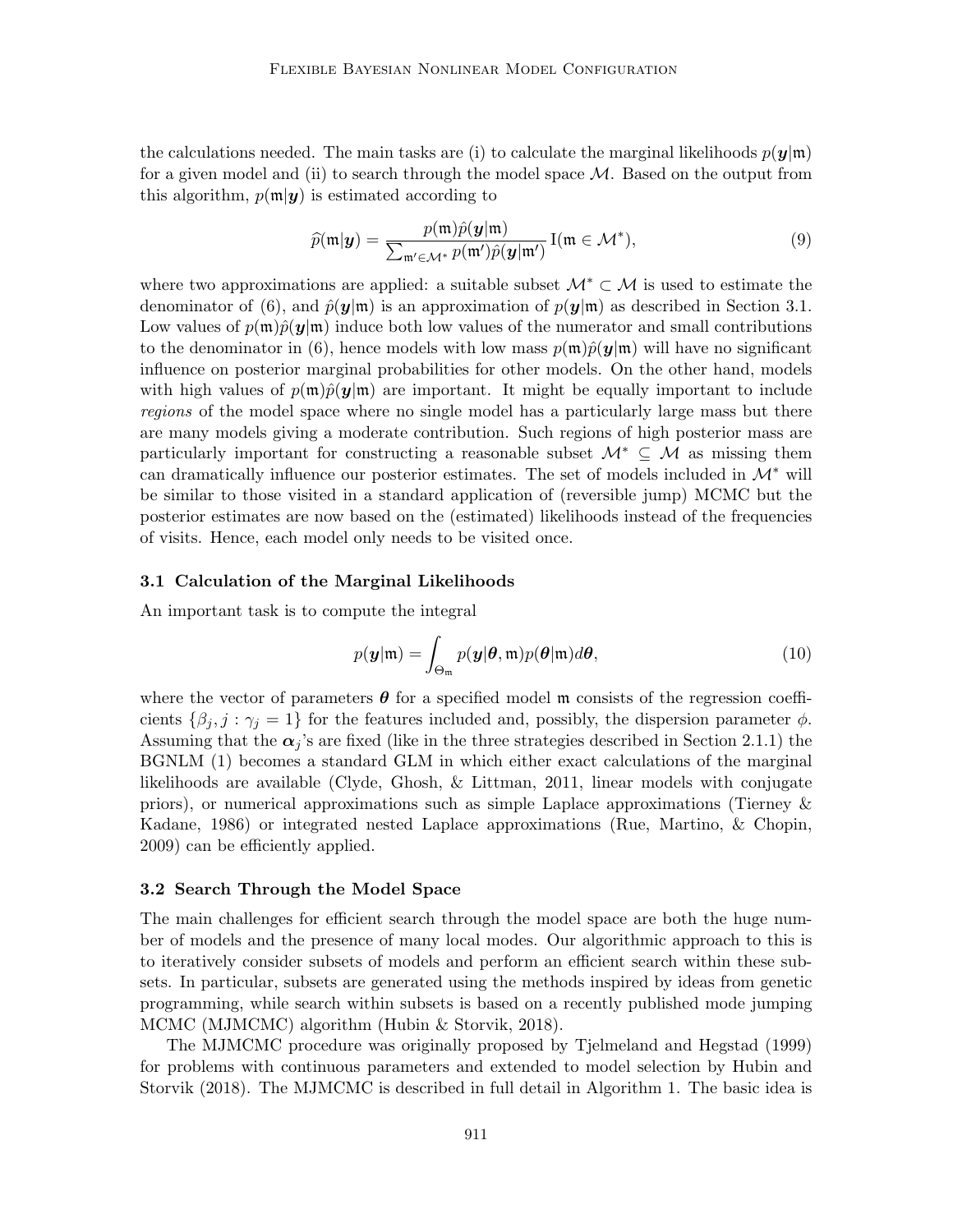Algorithm 1: MJMCMC, one iteration from current model m.

1: Generate a large jump  $\mathfrak{m}_0^*$  according to a proposal distribution  $q_l(\mathfrak{m}_{(0)}^*|\mathfrak{m})$ .

- 2: Perform a local optimization, defined through  $\mathfrak{m}_{(1)}^* \sim q_o(\mathfrak{m}_{(1)}^*|\mathfrak{m}_{(0)}^*).$
- 3: Perform a small randomization to generate the proposal  $\mathfrak{m}^* \sim q_r(\mathfrak{m}^* | \mathfrak{m}_{(1)}^*).$

4: Generate backwards auxiliary variables  $\mathfrak{m}_{(0)} \sim q_l(\mathfrak{m}_{(0)}|\mathfrak{m}^*)$ ,  $\mathfrak{m}_{(1)} \sim q_o(\mathfrak{m}_{(1)}|\mathfrak{m}_{(0)})$ .

5: Set

$$
\mathfrak{m}' = \begin{cases} \mathfrak{m}^* & \text{with probability } r_{mh}(\mathfrak{m}, \mathfrak{m}^*; \mathfrak{m}_{(1)}, \mathfrak{m}_{(1)}^*); \\ \mathfrak{m} & \text{otherwise,} \end{cases}
$$

where

$$
r_{mh}^{*}(\mathfrak{m}, \mathfrak{m}^{*}; \mathfrak{m}_{(1)}, \mathfrak{m}_{(1)}^{*}) = \min \left\{ 1, \frac{\pi(\mathfrak{m}^{*})q_{r}(\mathfrak{m}|\mathfrak{m}_{(1)})}{\pi(\mathfrak{m})q_{r}(\mathfrak{m}^{*}|\mathfrak{m}_{(1)}^{*})} \right\}.
$$
 (11)

to make a large jump (including or excluding many model components) combined with local optimization within the discrete model space to obtain a proposal model with high posterior probability. Within a Metropolis-Hastings setting, a valid acceptance probability is constructed using symmetric backward kernels, which guarantees that the resulting Markov chain is ergodic and has the desired limiting distribution. For more details, see Hubin and Storvik (2018). The use of this algorithm requires the specification of two random steps: The large jump described by  $q_l$  and the small randomization described by  $q_r$ . These distributions are defined through probabilities of changing an included feature to be excluded and vice versa, with a large probability within  $q_l$  and a small probability within  $q_r$ . For the local optimization operation  $q<sub>o</sub>$ , combinatorial optimization algorithms are applied, where we randomly choose between simulated annealing, greedy hill-climbing, and multiple try MCMC used as an optimization tool, see Hubin and Storvik (2018) for more details.

The MJMCMC algorithm requires that all of the features defining the model space are known in advance and are all considered at each iteration. For BGNLMs, a major problem is that it is not possible to fully specify the space  $\mathcal M$  in advance (let alone storing all potential features). We, therefore, make use of a genetically modified MJMCMC algorithm (GMJMCMC), which was originally introduced in the context of logic regression by Hubin et al. (2020). The idea behind GMJMCMC is to apply the MJMCMC algorithm on a relatively small subset of the model space  $\mathcal M$  in an iterative setting. We start with an initial set of features  $\mathcal{S}_0$  and then iteratively update the population of features  $\mathcal{S}_t$ , thus generating a sequence of so-called *populations*  $S_1, S_2, ..., S_T$ . Each  $S_t$  is a set of s features and forms a separate search space for exploration through MJMCMC iterations. Populations dynamically evolve, allowing GMJMCMC to explore different parts of the full model space. Algorithm 2 summarizes the procedure. Details of the initialization and transition between feature populations are described below and were designed specifically for BGNLM. All models visited, including the auxiliary ones (used by MJMCMC to generate proposals), will be included in  $M^*$ . For these models, computed marginal likelihoods will also be stored, making the costly likelihood calculations only necessary for models that have not been visited before.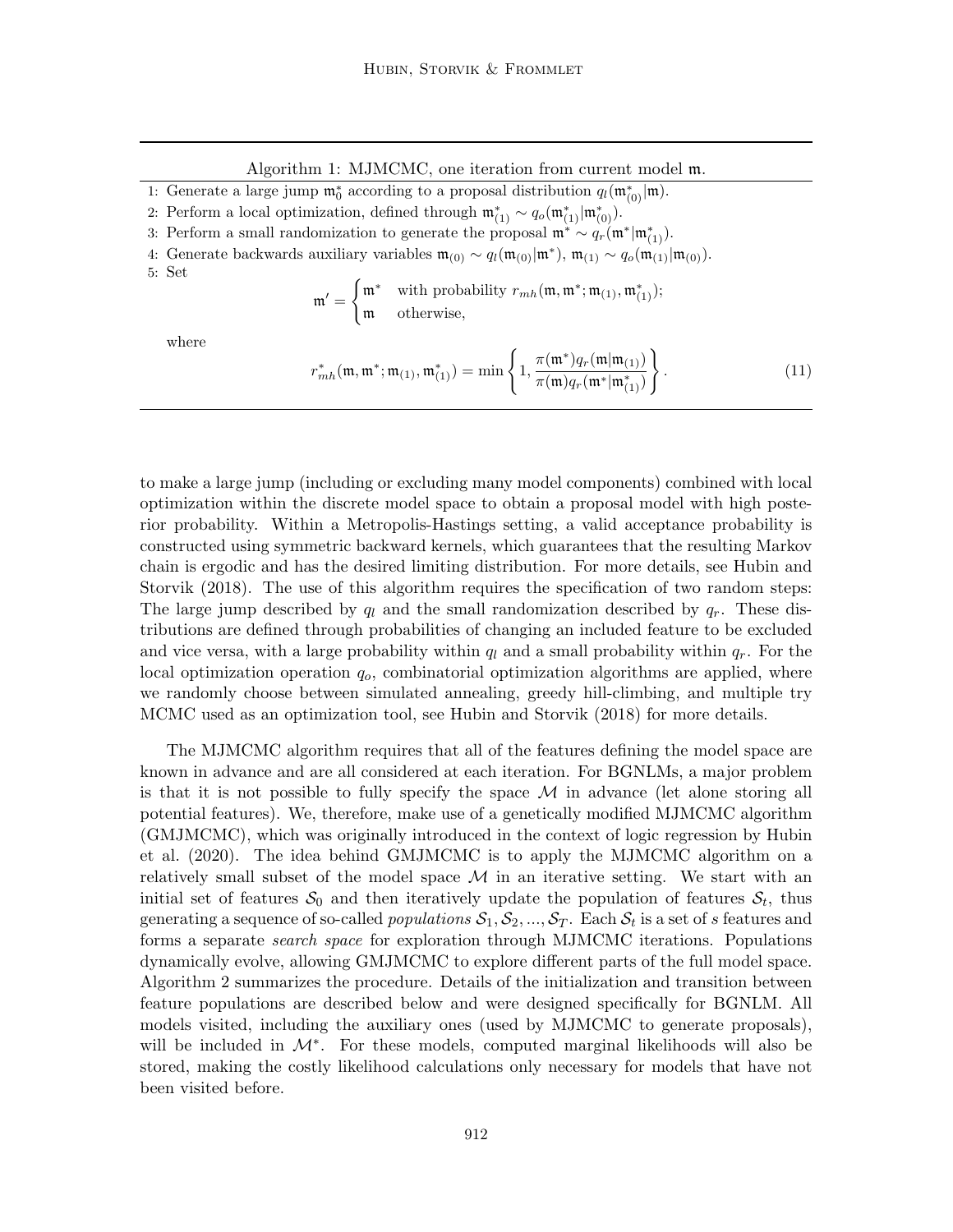Algorithm 2: GMJMCMC

1: Initialize  $S_0$ 

2: Run the MJMCMC algorithm within the search space  $S_0$  for  $N_{init}$  iterations and use results to initialize  $S_1$ .

3: for  $t = 1, ..., T - 1$  do

- 4: Run the MJMCMC algorithm within the search space  $S_t$  for  $N_{expl}$  iterations.
- 5: Generate a new population  $S_{t+1}$
- 6: end for
- 7: Run the MJMCMC algorithm within the search space  $S_T$  for  $N_{final}$  iterations.

**Initialization** Define  $\mathcal{F}_0$  to be the collection of the m original covariates. The algorithm is initialized by first applying marginal testing for the selection of a subset of size  $q_0 \leq m$ from  $\mathcal{F}_0$ . We denote these preselected components by  $\mathcal{S}_0 = \{x_1, ..., x_{q_0}\}$  where for notational convenience we have ordered indices according to preselection. MJMCMC is then run for a given number of iterations  $N_{init}$  on  $S_0$ .

**Transition between populations** Members of the new population  $S_{t+1}$  are generated by two steps. First, in a so-called *filtration* step, a subset of the current components is selected. Components having marginal probabilities within the search space  $S_t$  above a selected threshold  $\rho_{del}$  are always kept (corresponding to the reproduction step in genetic programming). Features with marginal inclusion probabilities below the threshold  $\rho_{del}$  are kept with probabilities proportional to their marginal inclusion probabilities.

For those components that are removed, replacements are made with new features. The transformations defined in Section 2.1 are applied to generate more complex features, where they operate on features selected from  $S_t \cup \mathcal{F}_0$ . Each replacement is generated randomly by the projection transformation with probability  $P_{pr}$ , by the modification transformation with probability  $P_{mo}$ , by the multiplication transformation with probability  $P_{mu}$  or by a new input variable with probability  $P_{in}$ , where  $P_{pr} + P_{mo} + P_{mu} + P_{in} = 1$ . If a modification or a projection is applied, a nonlinearity is chosen from  $G$  with probabilities  $P<sub>G</sub>$ . If the newly generated feature is already present in  $S_t$  or is linearly dependent with some currently present features, it is not considered for  $S_{t+1}$ . The implemented algorithm offers the option that a subset of  $S_0$  is always kept in the population throughout the search. Furthermore, one can exclude modifications, multiplications or projections by setting  $P_{mo}$ ,  $P_{mu}$  or  $P_{pr}$ to 0, respectively. By excluding projections one substantially reduces the space of models, but on the other hand, the model is put into a fully Bayesian framework, which might be of high importance for some applications.

The following result is concerned with the consistency of probability estimates from the GMJMCMC algorithm. Similarly to standard MCMC algorithms, it guarantees exact answers when the number of iterations increases given that some regularity conditions are met.

**Theorem 1.** Let  $\mathcal{M}^*$  be the set of models visited through the GMJMCMC algorithm. Define  $M_{S_t}$  to be the set of models visited within search space  $\mathcal{S}_t$ . Assume that exact marginal likelihoods  $p(\mathbf{y}|\mathfrak{m})$  are available and used. Also, assume that  $|\mathcal{S}_t| = s \ge \min\{Q, L\}$ . Then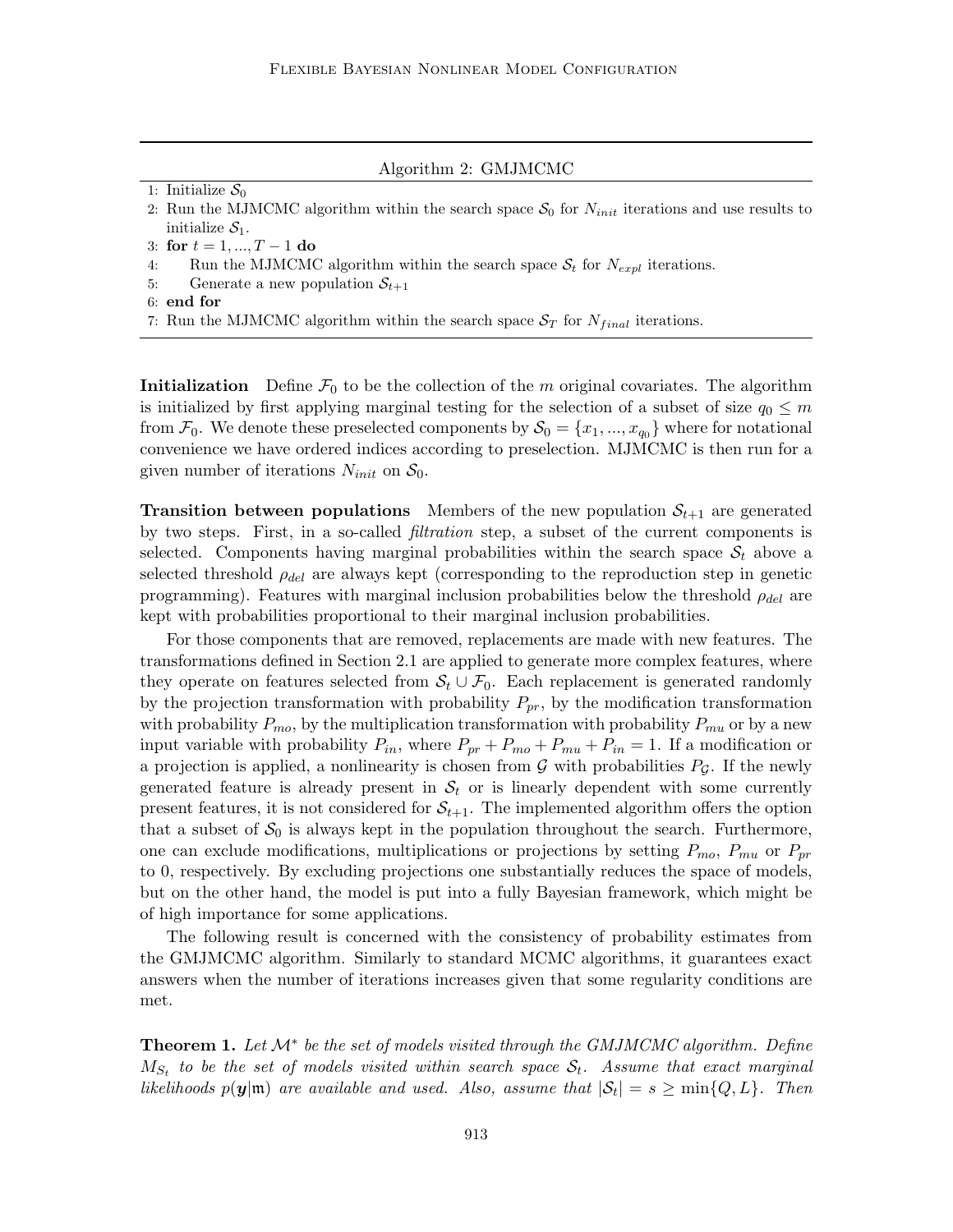the model estimates based on (9) will converge to the true model probabilities as the number of iterations T goes to  $\infty$ .

The proof of this result is given in Hubin et al. (2020). The essential idea is that both the sets of search spaces and the models visited within search spaces are Markov chains. The combinations of the different transformations and transitions between search spaces of GMJMCMC fulfill the requirement on irreducibility, which guarantees asymptotic exploration of the full model space of  $BGNLM$  as  $M$  is finite and countable.

Remark The result of Theorem 1 relies on the exact calculation of the marginal likelihood  $p(\mathbf{y}|\mathbf{m})$ . Apart from the linear model, the calculation of  $p(\mathbf{y}|\mathbf{m})$  is typically based on an approximation, giving similar approximations to the model probabilities. How precise these approximations are will depend on the type of method used. The current implementation includes Laplace approximations, integrated Laplace approximations, and integrated nested Laplace approximations. In principle, other methods based on MCMC outputs (Chib, 1995; Chib & Jeliazkov, 2001) could be incorporated relatively easily. However, these methods result in longer runtimes. In any case, all models will be visited in the end if the chain is run for long enough.

**Parallelization strategy** Due to our interest in quickly exploring as many *unique* highquality models as possible, it is beneficial to run multiple chains in parallel. The process can be embarrassingly parallelized into  $B$  chains. If one is mainly interested in model probabilities, then equation (9) can be directly applied with  $\mathcal{M}^*$  being the set of unique models visited in all runs. A more memory efficient alternative is to utilize the following posterior estimates based on weighted sums over individual runs:

$$
\hat{p}(\Delta|\mathbf{y}) = \sum_{b=1}^{B} u_b \hat{p}_b(\Delta|\mathbf{y}).
$$
\n(12)

.

Here  $\{u_b\}$  is a set of arbitrary normalized weights and  $\hat{p}_b(\Delta | \mathbf{y})$  are the posteriors obtained with equation  $(9)$  from run b of GMJMCMC. Due to the irreducibility of the GMJMCMC procedure, it holds that  $\lim_{T\to\infty} \hat{p}(\Delta | \mathbf{y}) = p(\Delta | \mathbf{y})$  where T is the number of iterations within each run. Thus, for any set of normalized weights, the approximation  $\hat{p}(\Delta | \mathbf{y})$  converges to the true posterior probability  $p(\Delta | y)$  and one can, for example, use  $u_b = 1/B$ . Uniform weights, however, have the disadvantage of potentially giving too much weight to posterior estimates from chains that have poorly explored the model space. In the following heuristic improvement,  $u<sub>b</sub>$  is chosen to be proportional to the posterior mass detected by run  $b$ ,

$$
u_b = \frac{\sum_{\mathfrak{m} \in \mathcal{M}_b^*} \hat{p}(\mathbf{y}|\mathfrak{m}) p(\mathfrak{m})}{\sum_{b'=1}^B \sum_{\mathfrak{m}' \in \mathcal{M}_{b'}^*} \hat{p}(\mathbf{y}|\mathfrak{m}') p(\mathfrak{m}') }
$$

This choice indirectly penalizes chains that cover smaller portions of the model space. When estimating posterior probabilities using these weights, we only need to store the following quantities for each run:  $\hat{p}_b(\Delta | \mathbf{y})$  for all statistics  $\Delta$  of interest and  $s_b = \sum_{\mathfrak{m}' \in \mathcal{M}^*_b} \hat{p}(\mathbf{y} | \mathfrak{m}')p(\mathfrak{m}').$ There is no further need for data transfer between processes. A proof that this choice of weights gives consistent estimates of posterior probabilities is given in the supplementary materials [https://projecteuclid.org/journals/supplementalcontent/10.1214/](https://projecteuclid.org/journals/supplementalcontent/10.1214/18-BA1141/suppdf_1.pdf) [18-BA1141/suppdf\\_1.pdf](https://projecteuclid.org/journals/supplementalcontent/10.1214/18-BA1141/suppdf_1.pdf) to Hubin et al. (2020).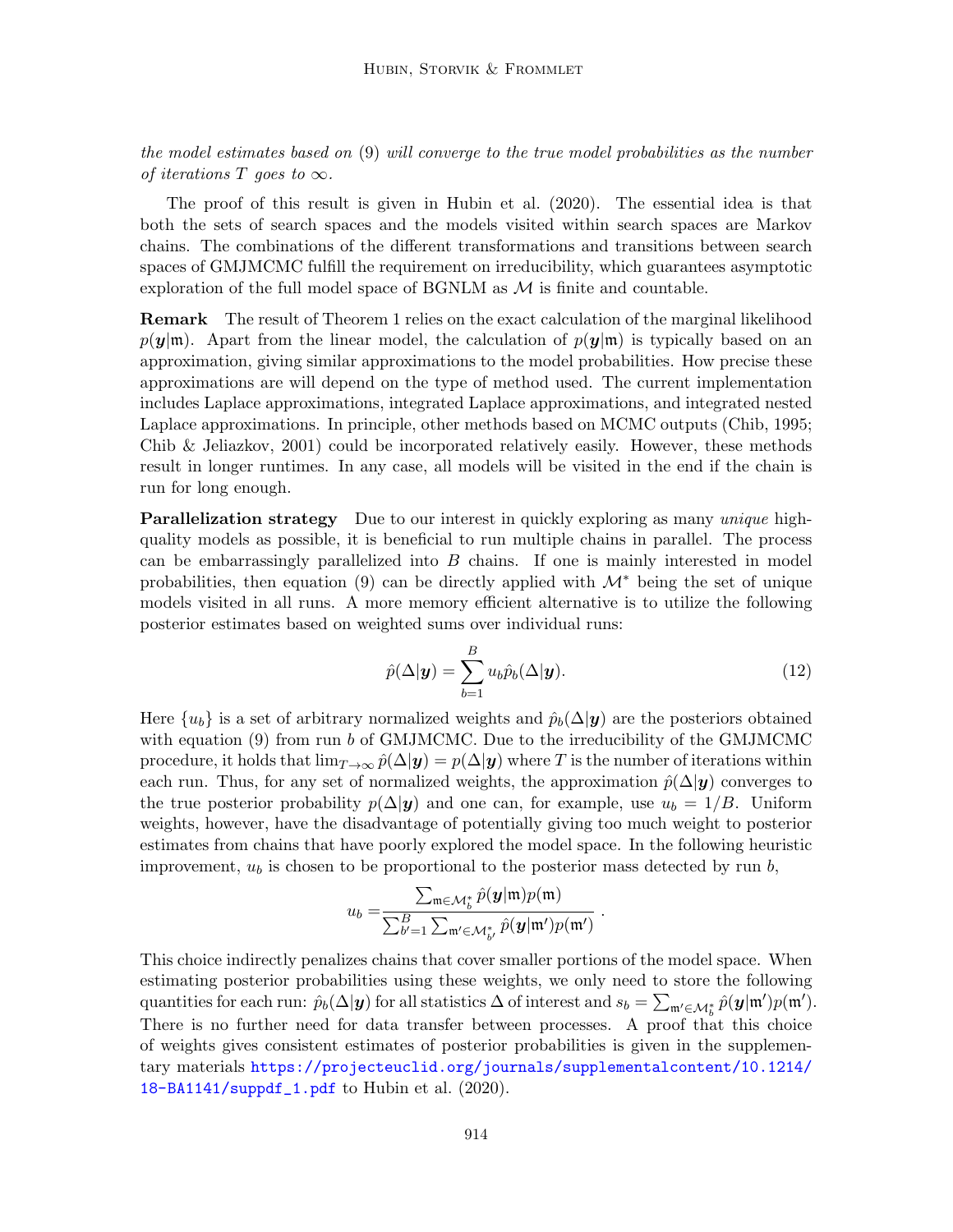## 4. Extensions of BGNLM

Two extensions of the standard BGNLM are presented in this section. We first show how the model can be extended to include latent Gaussian variables, which can be used, for example, to model spatial and temporal correlations and/or over-dispersion. Then, a fully Bayesian extension of the model is presented, where the internal parameters  $\alpha_i$  of the features are treated properly as parameters of the BGNLM model.

#### 4.1 Bayesian Generalized Nonlinear Mixed Models

So far, the BGNLM model has been developed under the assumption that all observations are conditionally independent. An important extension is to include latent variables, both to account for correlation structures and over-dispersion. This is achieved by replacing (1b) with

$$
h(\mu) = \beta_0 + \sum_{j=1}^q \gamma_j \beta_j F_j(\boldsymbol{x}, \boldsymbol{\alpha}_j) + \sum_{k=1}^r \lambda_k \delta_k(\boldsymbol{x}),
$$
\n(13)

where, for each k,  $\{\delta_k(\bm{x})\}$  is a zero-mean Gaussian process with covariance function  $\Sigma_k(\bm{x}, \bm{x}')$ . The resulting Bayesian generalized nonlinear mixed model (BGNLMM) includes  $q + r$  possible components, where  $\lambda_k$  indicates whether the corresponding latent variable is to be included in the model. The latent Gaussian variables allow the description of different correlation structures between individual observations (e.g. autoregressive models). The covariance functions typically depend only on a few parameters, so that in practice one has  $\mathbf{\Sigma}_k(\bm{x},\bm{x}') = \mathbf{\Sigma}_k(\bm{x},\bm{x}';\bm{\psi}_k).$ 

The model vector now becomes  $\mathfrak{m} = (\gamma, \lambda)$ , where  $\lambda = (\lambda_1, ..., \lambda_r)$ . Similarly to the restriction on the number of features that can be included in a model, we introduce an upper limit of R on the number of latent variables that can be included. The total number of models with non-zero prior probability will then be  $\sum_{k=1}^{Q} {q \choose k}$  $_{k}^{q}$   $\times$   $\sum_{l=1}^{R}$   $\binom{r}{l}$  $\binom{r}{l}$ . The corresponding prior for the model structures is defined by

$$
p(\mathfrak{m}) \propto \prod_{j=1}^{q} a^{\gamma_j c(F_j(\boldsymbol{x}, \boldsymbol{\alpha}_j))} \prod_{k=1}^{r} b^{\lambda_k v(\delta_k)}.
$$
 (14)

Here, the function  $v(\delta_k) \geq 0$  is a measure for the complexity of the latent variable  $\delta_k$ , which is assumed to be a non-decreasing function of the number of hyperparameters defining the distribution of the latent variable. In the current implementation, we simply use the number of hyperparameters. Parameter  $b$  is specified in a similar manner as  $a$ . The prior is further extended to include

$$
\psi_k \sim \pi_k(\psi_k), \qquad \text{for each } k \text{ with } \lambda_k = 1. \tag{15}
$$

In this case, more sophisticated methods are needed to approximate the marginal likelihoods. We use the integrated nested Laplace approximation (INLA) (Rue et al., 2009), but alternative MCMC based methods like Chib's or Chib and Jeliazkov's method (Chib, 1995; Chib & Jeliazkov, 2001) are also possible. Some comparisons of these methods are presented by Friel and Wyse (2012) and Hubin and Storvik (2016), who demonstrate that INLA performs quite well for such models.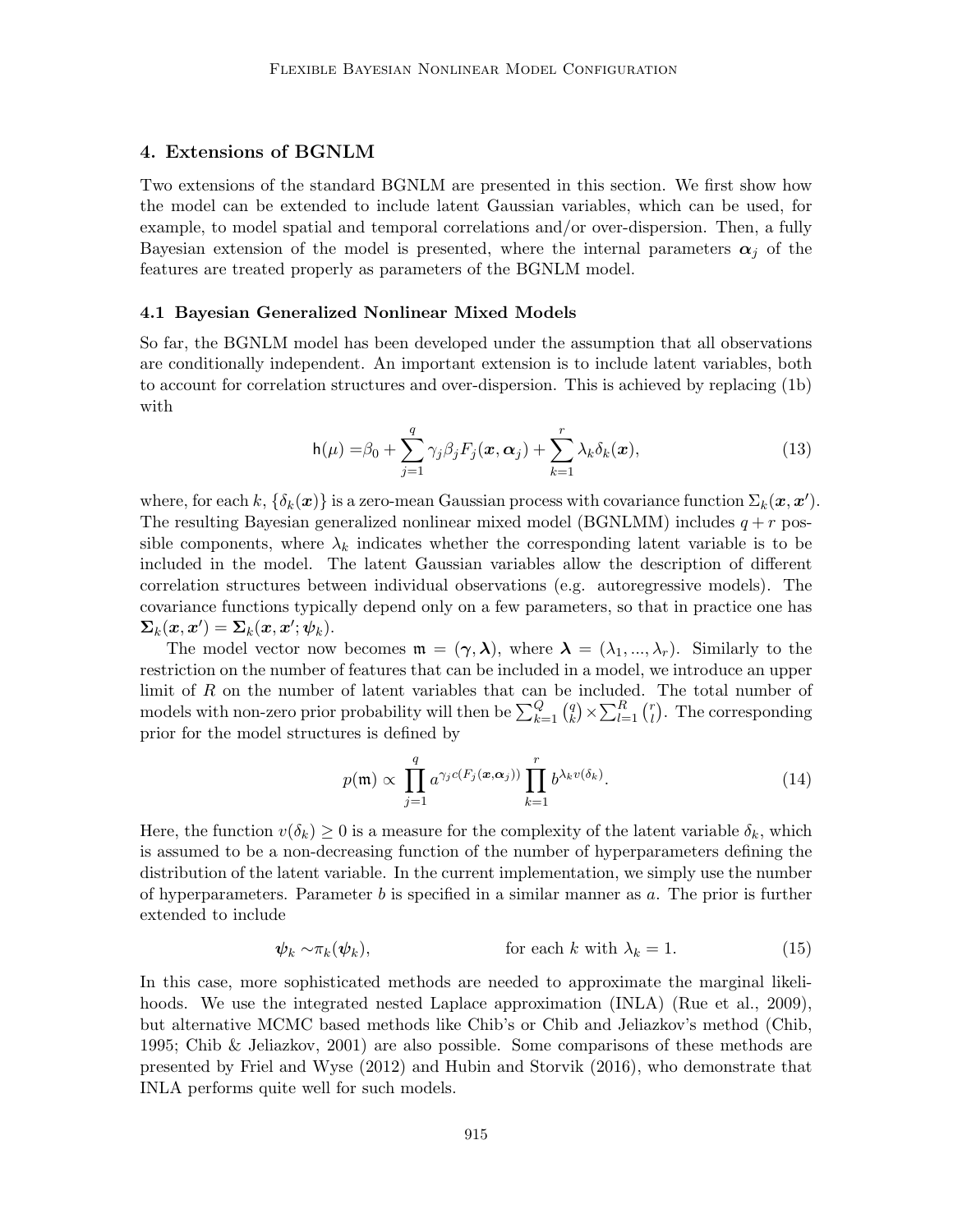#### 4.2 Fully Bayesian BGNLM

For a fully Bayesian approach, the  $\alpha_j$  parameters involved in  $F_j(x, \alpha_j)$  also have to be considered as parameters of the model. Hence, we must specify additional priors for all  $\alpha_i$ for which  $\gamma_i = 1$ . More specifically, we set

$$
\boldsymbol{\beta}, \boldsymbol{\alpha}, \phi | \mathfrak{m} \sim p(\boldsymbol{\beta} | \mathfrak{m}, \phi) p(\boldsymbol{\alpha} | \mathfrak{m}, \phi) p(\phi | \mathfrak{m}). \tag{16}
$$

In practice, for  $p(\alpha | \mathfrak{m}, \phi)$  we use a simple independent Gaussian prior for each component  $N(0, \sigma_{\alpha}^2)$ . The variance  $\sigma_{\alpha}^2$  can either be fixed or treated as a random variable. For computational reasons, our implementation treats  $\sigma_{\alpha}^2$  as a constant.

In contrast to the three strategies described in Section 2.1, the feature generation is now fully integrated into the MCMC algorithm. When a new projection feature  $F_i(\mathbf{x}, \alpha_i)$  is generated, both outer parameters  $\alpha_j^{out}$  and the nested parameters  $\alpha_j^{in}$  are drawn from the prior distributions. There are no restrictions on the nonlinear transformations  $g_i(\cdot)$ , though the link function  $h(\cdot)$  needs to be differentiable.

This strategy is flexible and formally the most appropriate from a Bayesian perspective. The joint space of models and parameters is, at least in principle, systematically explored, but this is computationally extremely demanding in practice. The joint space of models and parameters now becomes even more complex with many potential local optima of the posterior distribution. Hence convergence typically requires a huge number of iterations. This might be improved by drawing around the modes obtained by the previously suggested strategies, but developing and implementing this idea is a topic of further research. The current implementation of the fully Bayesian approach is only of practical use in very lowdimensional settings, but it is also an important methodological contribution which points towards the future potential of BGNLM.

The marginal likelihood under the fully Bayesian strategy becomes significantly more complicated:

$$
p(\mathbf{y}|\mathfrak{m}) = \int_{\mathfrak{A}_{\mathfrak{m}}} \int_{\Theta_{\mathfrak{m}}} p(\mathbf{y}|\boldsymbol{\theta}, \boldsymbol{\alpha}, \mathfrak{m}) p(\boldsymbol{\theta}|\boldsymbol{\alpha}, \mathfrak{m}) p(\boldsymbol{\alpha}|\mathfrak{m}) d\boldsymbol{\theta} d\boldsymbol{\alpha},
$$
\n(17)

where  $\mathfrak{A}_{\mathfrak{m}}$  is the parameter space for  $\alpha$  under model  $\mathfrak{m}$ . It can be approximated using sampling via

$$
\widehat{p}(\mathbf{y}|\mathfrak{m}) = \frac{1}{M} \sum_{t=1}^{M} \int_{\Theta_{\mathfrak{m}}} p(\mathbf{y}|\boldsymbol{\theta}, \boldsymbol{\alpha}^{(t)}, \mathfrak{m}) p(\boldsymbol{\theta}|\boldsymbol{\alpha}^{(t)}, \mathfrak{m}) d\boldsymbol{\theta},
$$
\n(18)

where  $\alpha^{(t)}, t \in \{1, ..., M\}$  are drawn from the prior  $p(\alpha|\mathfrak{m})$ . Given  $\alpha$ , the integrals with respect to  $\theta$  can be calculated/approximated just as discussed previously in Section 3.1.

## 5. Applications

In this section, we present two examples concerned with binary classification (breast cancer and spam classification), one example for prediction of a metric outcome (age prediction of abalones), and another example which focuses on obtaining interpretable models. The examples of interpretable model inference include recovering Kepler's law from raw data,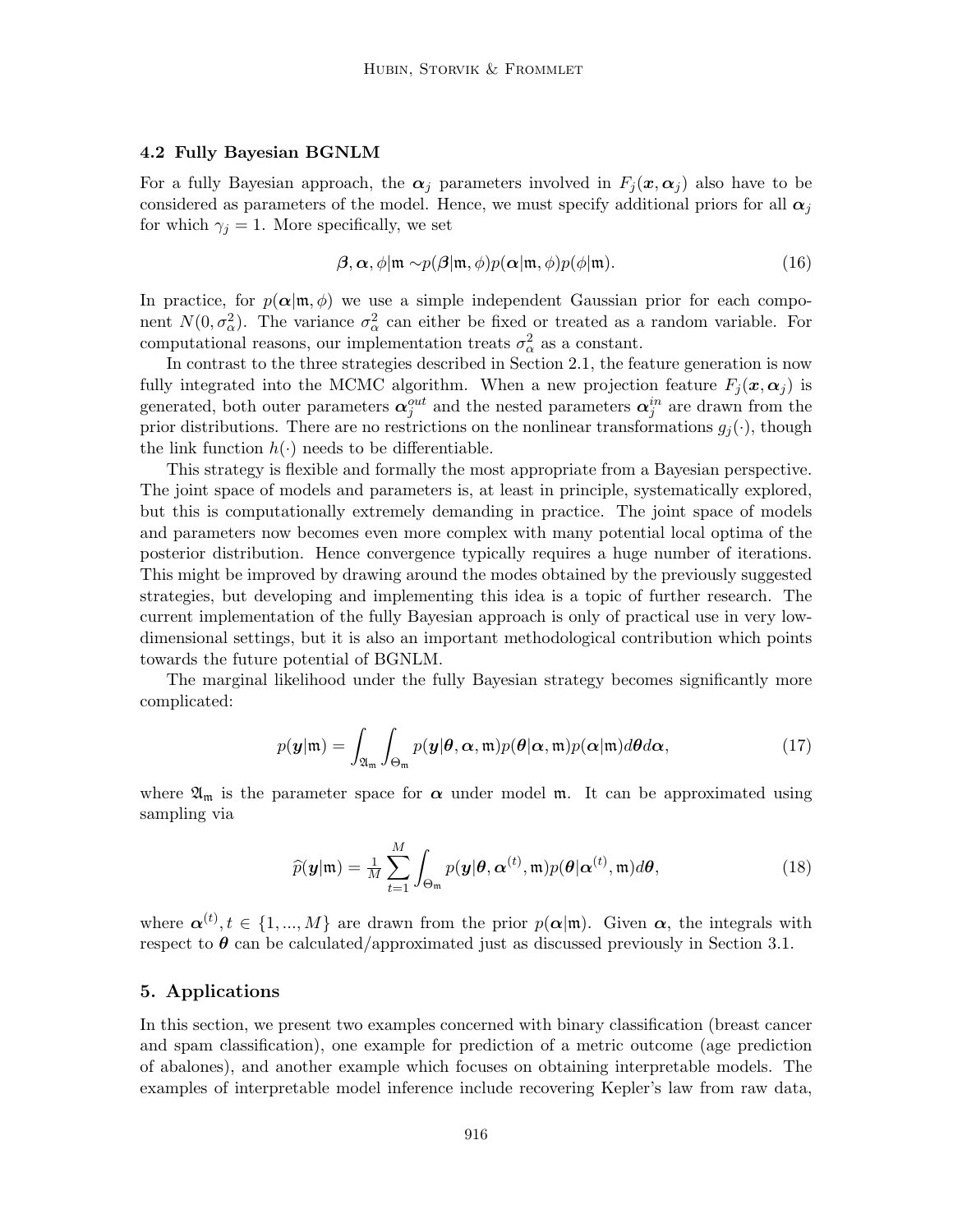where we compare the results from BGNLM with symbolic regression, and an application of BGNLMM extension to epigenetic data. For the classification and regression tasks, the performance of BGNLM is compared with nine competing methods.

Appendix B includes another example concerned with asteroid classification, as well as two more examples on model inference. The first inference example in Appendix B is concerned with recovering a physical law about planetary mass from raw data. The second one is based on simulated data from a logic regression model, where a comparison to inference using the original GMJMCMC algorithm for Bayesian logic regression (Hubin et al., 2020) is provided.

When we refer to BGNLM in this section, we formally mean the combination of the model and the corresponding GMJMCMC algorithm for fitting the model. In addition to the standard algorithm, a parallel version was applied<sup>1</sup> (denoted BGNLM\_PRL). A BGNLM with maximal depth  $D = 0$  is also included, which corresponds to a Bayesian (generalized) linear model using only the original covariates (denoted BGLM). The corresponding R libraries, functions, and their tuning parameter settings are described in supplementary scripts. Only results obtained with strategy 1 of the feature generating process are reported here. In all of the examples,  $P_{\mathcal{G}}$  is uniform and the population size of GMJMCMC coincides with  $Q$  and  $L$ . Comparisons between the different strategies for the classification examples are reported in Appendix C. These comparisons demonstrate that the four different strategies behave similarly.

#### 5.1 Binary Classification

The performance of BGNLM is compared with the following competitive algorithms: treebased (TXGBOOST) and linear (LXGBOOST) gradient boosting machines, penalized likelihood (LASSO and RIDGE), deep dense neural networks with multiple hidden fully connected layers (DEEPNETS), random forest (RFOREST), naıve Bayes (NBAYES), and simple frequentist logistic regression (LR). For algorithms with a stochastic component,  $N = 100$  runs were performed on the training data set. The test set was analyzed with each of the obtained prediction methods, where the split between training and test samples was kept fixed. We report the median as well as the minimum and maximum of the evaluation measures across those runs. For deterministic algorithms, only one run was performed. We do not report computational times since all methods are implemented using different technologies and back-end solutions, which can significantly influence the actual run time. At the same time, theoretic computational complexities of the addressed methods for model building (training phase) and prediction (test phase) are reported in Table 11 in Appendix B.

We consider a BGNLM model  $(1)$  with Bernoulli distributed observations and a logit link function. The Bayesian model uses the model structure prior (3) with  $a = e^{-2}$ . The set of nonlinear transformations is defined as  $\mathcal{G} = \{\text{gauss}(x), \text{tanh}(x), \text{atan}(x), \text{sin}(x)\}\,$ , with gauss(x) =  $e^{-x^2}$  and a uniform distribution for the selection probabilities on the functions  $P_{\mathcal{G}}$ . The logistic regression model has a known dispersion parameter  $\phi = 1$  and for

<sup>1.</sup> For the prediction tasks the parallel version is based on  $B = 32$  threads.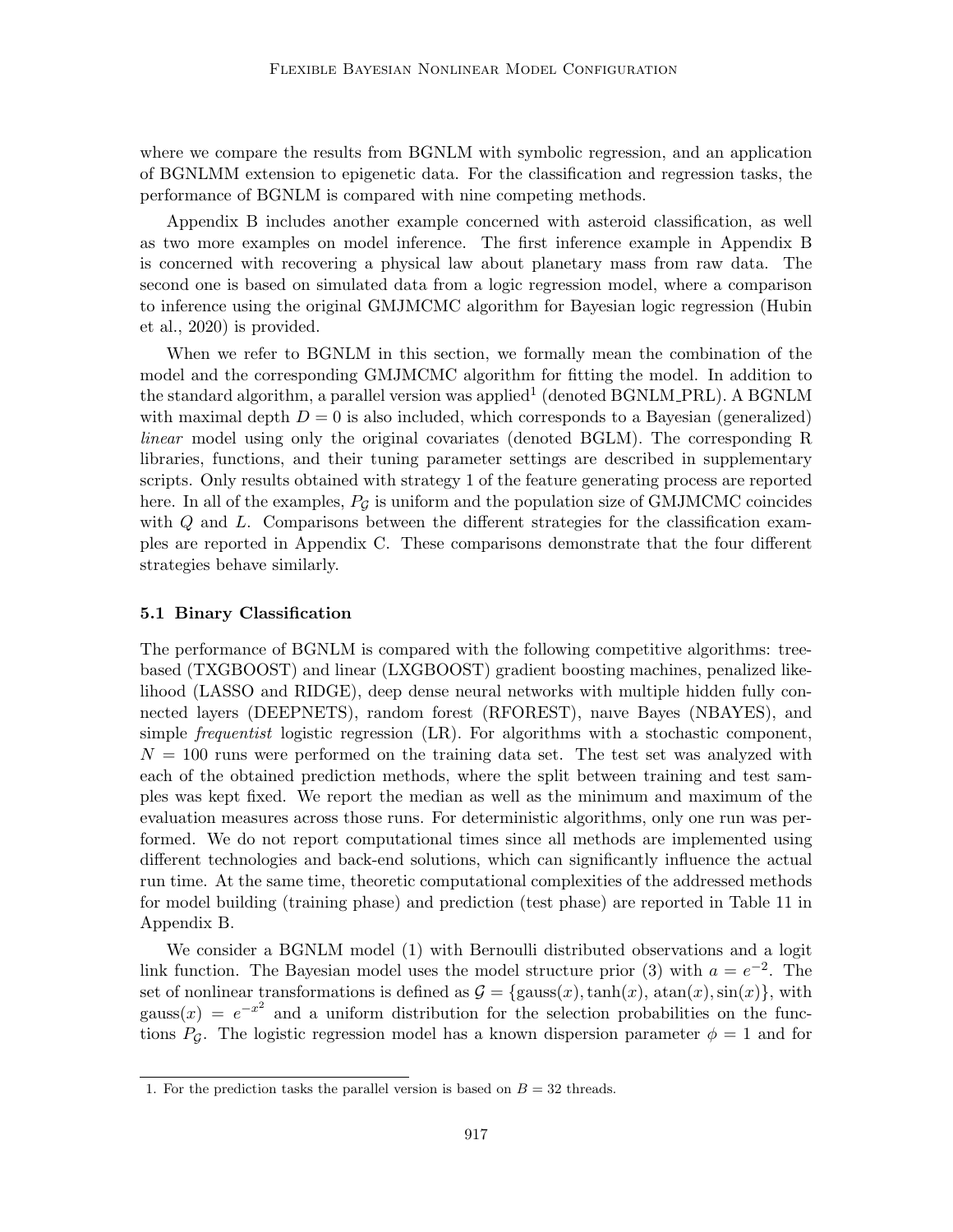computational convenience the Bayesian model is completed by using Jeffreys prior on  $\beta$ :

$$
p(\boldsymbol{\beta}|\mathfrak{m}) = |J_n(\boldsymbol{\beta}|\mathfrak{m})|^{\frac{1}{2}},
$$

where  $|J_n(\beta|m)|$  is the determinant of the Fisher information matrix for model m. The resulting posterior corresponds to performing model selection with a criterion whose penalty on the complexity is similar to a modified AIC criterion (Bogdan & Frommlet, 2020).

Predictions based on the BGNLM are made according to

$$
\hat{y}_i^* = \mathbb{I} \left( \hat{p}(Y_i^* = 1 | \mathbf{y}) \ge \eta \right),\,
$$

where we have used the notation  $Y_i^*$  for a response variable in the test set. Furthermore,

$$
\hat{p}(Y^*_i=1|\boldsymbol{y})=\sum_{\mathfrak{m}\in\mathcal{M}^*}\hat{p}(Y^*_i=1|\mathfrak{m},\boldsymbol{y})\hat{p}(\mathfrak{m}|\boldsymbol{y})
$$

with M<sup>∗</sup> denoting the set of all explored models and

$$
\hat{p}(Y_i^* = 1 | \mathfrak{m}, \mathbf{y}) = p(Y_i^* = 1 | \mathfrak{m}, \hat{\beta}^{\mathfrak{m}}, \mathbf{y}),
$$

where  $\widehat{\beta}^{\mathfrak{m}}$  is the posterior mode in  $p(\beta|\mathfrak{m}, y)$ . This results in a model averaging approach for prediction. For binary classification, we use the most common threshold  $\eta = 0.5$ . Calculation of marginal likelihoods is performed by applying the Laplace approximation.

To evaluate the predictive performance of algorithms, we report the accuracy of predictions (ACC), false positive rate (FPR) and false negative rate (FNR). These are defined as follows:

$$
\text{ACC} = \frac{\sum_{i=1}^{n_p} \text{I}(\hat{y}_i^* = y_i^*)}{n_p}; \text{ FPR} = \frac{\sum_{i=1}^{n_p} \text{I}(y_i^* = 0, \hat{y}_i^* = 1)}{\sum_{i=1}^{n_p} \text{I}(y_i^* = 0)};
$$

$$
\text{FNR} = \frac{\sum_{i=1}^{n_p} \text{I}(y_i^* = 1, \hat{y}_i^* = 0)}{\sum_{i=1}^{n_p} \text{I}(y_i^* = 1)}.
$$

Here,  $n_p$  is the size of the test data sample.

#### 5.1.1 Example 1: Breast cancer classification

This example consists of breast cancer data with observations from 357 benign and 212 malignant tissues (Wolberg, Street, & Mangasarian, 1992). Data are obtained from digitized images of fine-needle aspirates of breast mass and can be downloaded from [https:](https://archive.ics.uci.edu/ml/datasets/Breast+Cancer+Wisconsin+(Diagnostic)) [//archive.ics.uci.edu/ml/datasets/Breast+Cancer+Wisconsin+\(Diagnostic\)](https://archive.ics.uci.edu/ml/datasets/Breast+Cancer+Wisconsin+(Diagnostic)). Ten real-valued characteristics are considered for each cell nucleus: radius, texture, perimeter, area, smoothness, compactness, concavity, concave points, symmetry and fractal dimension. For each characteristic, the mean, standard error, and the mean of the three largest values per image were computed, resulting in 30 input variables per image. See Wolberg et al. (1992) for more details. A randomly selected quarter of the images was used as a training data set, the remaining images were used as a test set. In this example, we used  $D = 6, L = 20$  and  $Q = 20$  for BGNLM.

Qualitatively, the results from Table 2 show that the naıve Bayes classifier and random forests have the worst performance. NBAYES gives too many false positives and RFOREST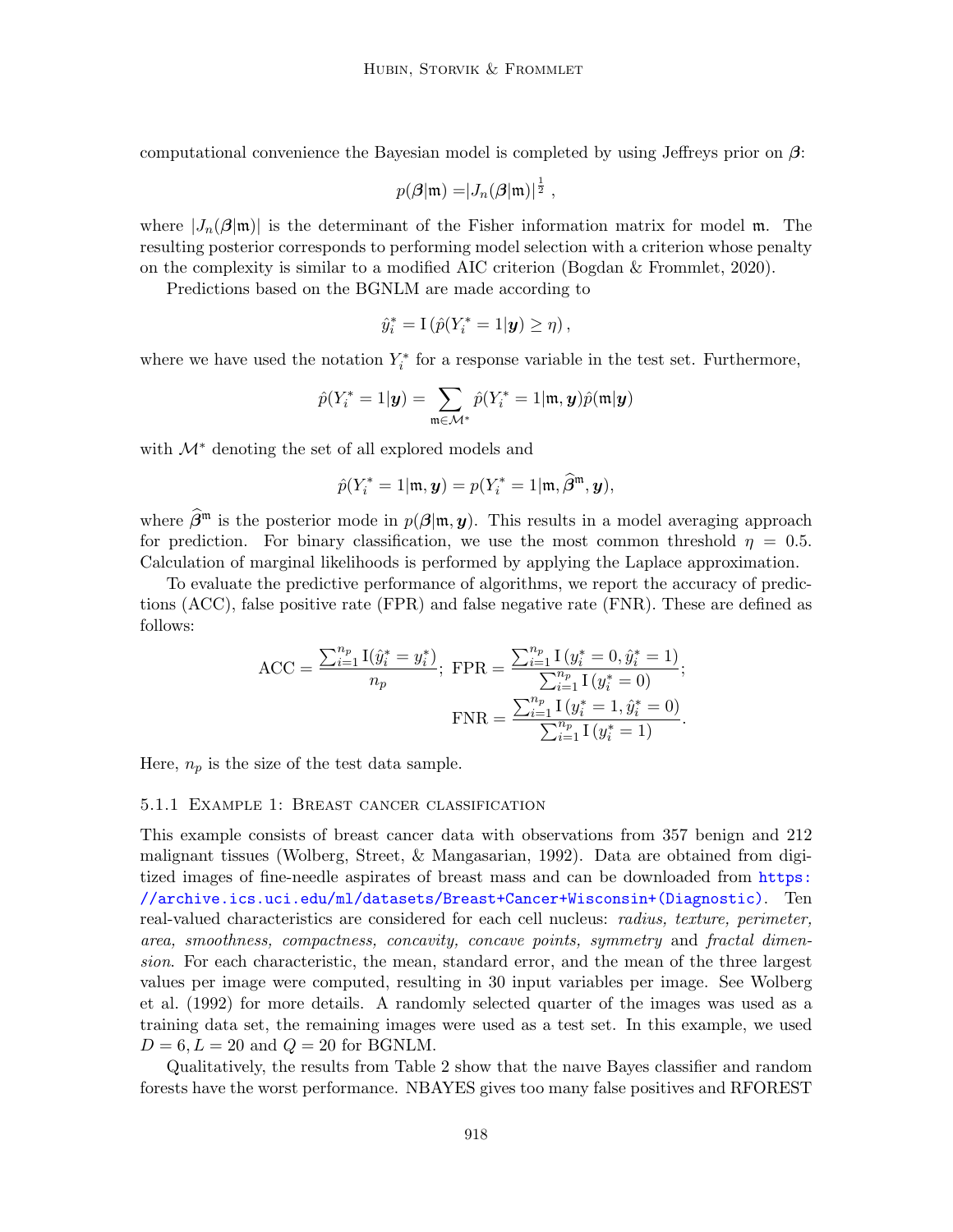Table 2: Comparison of performance (ACC, FPR, FNR) of different algorithms for breast cancer data (Example 1). For methods with random outcomes, the median measures (with minimum and maximum in parentheses) are displayed. The algorithms are sorted according to median accuracy.

| Algorithm        | ACC.                   | FNR.                        | FPR.                        |
|------------------|------------------------|-----------------------------|-----------------------------|
| <b>BGNLM_PRL</b> | 0.9742(0.9695, 0.9812) | 0.0479(0.0479, 0.0536)      | 0.0111(0.0000, 0.0184)      |
| <b>RIDGE</b>     | $0.9742(-,-)$          | $0.0592 (-,-)$              | $0.0037(-,-)$               |
| <b>BGLM</b>      | 0.9718(0.9648, 0.9765) | 0.0592(0.0536, 0.0702)      | $0.0074$ $(0.0000, 0.0148)$ |
| <b>BGNLM</b>     | 0.9695(0.9554, 0.9789) | 0.0536(0.0479, 0.0809)      | $0.0148$ $(0.0037, 0.0326)$ |
| <b>DEEPNETS</b>  | 0.9695(0.9225, 0.9789) | 0.0674(0.0305, 0.1167)      | 0.0074(0.0000, 0.0949)      |
| LR.              | $0.9671(-,-)$          | $0.0479(-,-)$               | $0.0220(-,-)$               |
| <b>LASSO</b>     | $0.9577(-,-)$          | $0.0756(-,-)$               | $0.0184 (-,-)$              |
| <b>LXGBOOST</b>  | 0.9554(0.9554, 0.9554) | 0.0809(0.0809, 0.0809)      | 0.0184(0.0184, 0.0184)      |
| <b>TXGBOOST</b>  | 0.9531(0.9484, 0.9601) | $0.0647$ $(0.0536, 0.0756)$ | 0.0326(0.0291, 0.0361)      |
| <b>RFOREST</b>   | 0.9343(0.9038, 0.9624) | 0.0914(0.0422, 0.1675)      | 0.0361(0.0000, 0.1010)      |
| <b>NBAYES</b>    | $0.9272(-,-)$          | $0.0305(-,-)$               | $0.0887(-,-)$               |

too many false negatives. Tree-based boosting only marginally outperforms the random forest. All of the algorithms based on linear features are among the best performing methods, indicating that nonlinearities are not of primary importance in this data set. Nevertheless, both parallel and single-threaded versions of the GMJMCMC algorithm for BGNLM, and also DEEPNETS, are among the best performing algorithms. BGNLM run on 32 parallel threads gives the highest median accuracy and performs substantially better than BGNLM based on only one chain.

#### 5.1.2 Example 2: Spam classification

The second classification task uses data from Cranor and LaMacchia (1998) for detecting spam emails, which can be downloaded from [https://archive.ics.uci.edu/ml/datasets/](https://archive.ics.uci.edu/ml/datasets/spambase) [spambase](https://archive.ics.uci.edu/ml/datasets/spambase). The concept of 'spam' is extremely diverse and includes advertisements for products and websites, money-making schemes, chain letters, the spread of unethical photos and videos, etc. In this data set, the collection of spam emails consists of messages which have been actively marked as spam by users, whereas non-spam emails consist of messages filed as work-related or personal. The data set includes 4601 emails, with 1813 labeled as spam. For each email, 58 characteristics are listed which can serve as explanatory input variables. These include 57 continuous and 1 nominal variable, where most of these are concerned with the frequency of particular words or characters. Three variables provide different measurements on the sequence length of consecutive capital letters. The data were randomly divided into a training set of 1536 emails and a test set of the remaining 3065 emails. The model, settings, and performance measures are the same as for the previous example, except for the hyper-parameters  $Q$  and  $L$  and the population size of the GMJMCMC algorithm, which are all set to 100 due to the significantly increased number of input covariates to be considered.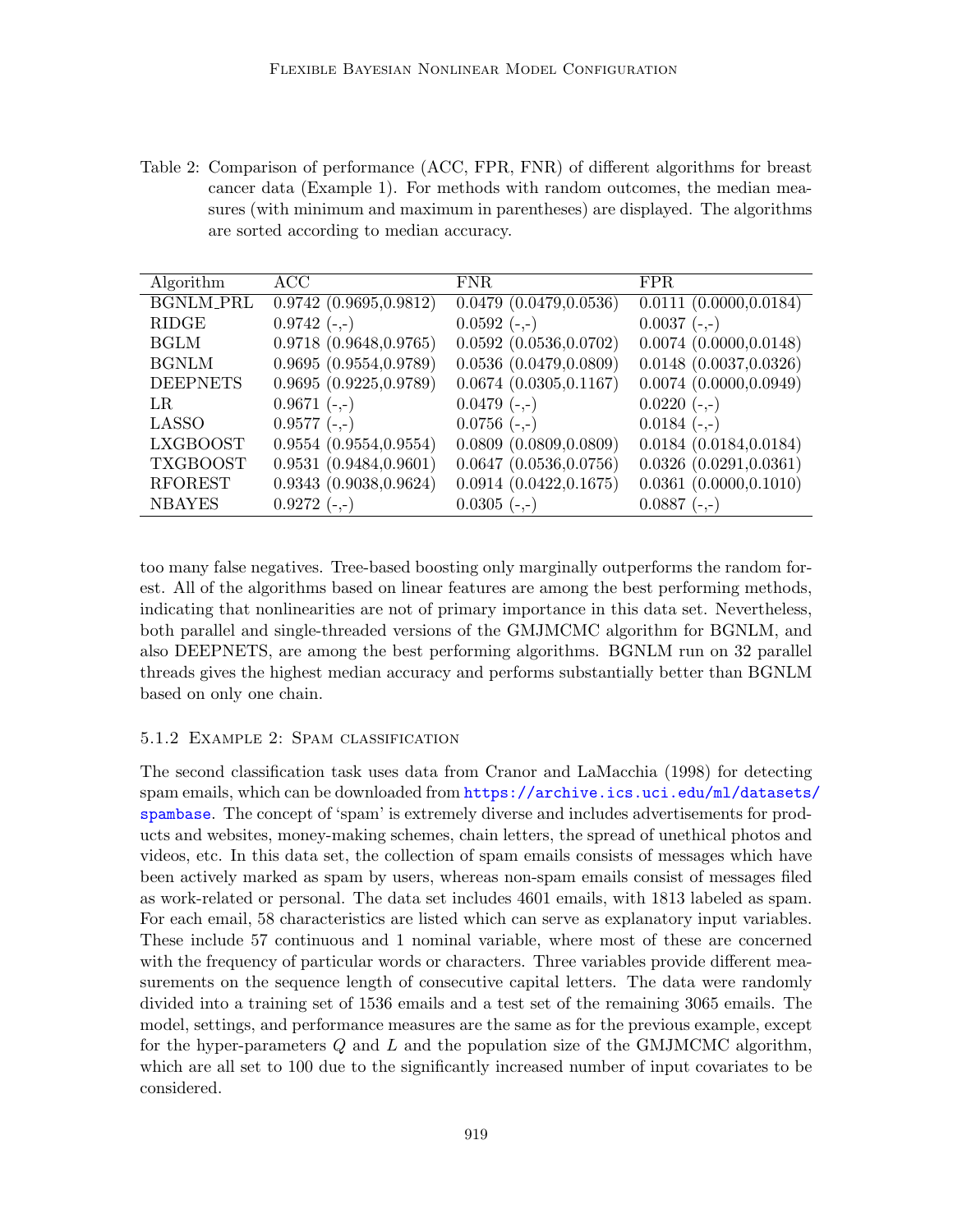| Algorithm        | ACC                    | <b>FNR</b>                  | FPR.                        |
|------------------|------------------------|-----------------------------|-----------------------------|
| <b>TXGBOOST</b>  | 0.9465(0.9442, 0.9481) | $0.0783$ $(0.0745, 0.0821)$ | 0.0320(0.0294, 0.0350)      |
| <b>RFOREST</b>   | 0.9328(0.9210, 0.9413) | 0.0814(0.0573, 0.1174)      | 0.0484(0.0299, 0.0825)      |
| <b>DEEPNETS</b>  | 0.9292(0.9002, 0.9357) | $0.0846$ $(0.0573, 0.1465)$ | 0.0531(0.0310, 0.0829)      |
| <b>BGNLM_PRL</b> | 0.9251(0.9139, 0.9377) | 0.0897(0.0766, 0.1024)      | 0.0552(0.0445, 0.0639)      |
| <b>BGNLM</b>     | 0.9243(0.9113, 0.9328) | 0.0927(0.0808, 0.1116)      | 0.0552(0.0465, 0.0658)      |
| LR.              | $0.9194 (-, -)$        | $0.0681(-,-)$               | $0.0788 (-,-)$              |
| <b>BGLM</b>      | 0.9178(0.9168, 0.9188) | 0.1090(0.1064, 0.1103)      | $0.0528$ $(0.0523, 0.0538)$ |
| <b>LASSO</b>     | $0.9171(-,-)$          | $0.1077(-,-)$               | $0.0548 (-, -)$             |
| <b>RIDGE</b>     | $0.9152 (-,-)$         | $0.1288 (-, -)$             | $0.0415(-,-)$               |
| <b>LXGBOOST</b>  | 0.9139(0.9139, 0.9139) | 0.1083(0.1083, 0.1083)      | 0.0591(0.0591, 0.0591)      |
| <b>NBAYES</b>    | $0.7811(-,-)$          | $0.0801(-,-)$               | $0.2342(-,-)$               |

Table 3: Comparison of performance (ACC, FPR, FNR) of different algorithms for spam data (Example 2). See caption of Table 2 for details.

Table 3 reports the results for the different methods. Once again, the naıve Bayes classifier performed worst. Apart from that, the order of performance of the algorithms is quite different from the previous example. The tree-based algorithms show the highest accuracy whereas the five algorithms based on linear features have lower accuracy. This indicates that nonlinear features are important to discriminate between spam and nonspam emails in this data set. As a consequence, BGNLM performs significantly better than BGLM. Specifically, the parallel version of BGNLM provides almost the same accuracy as DEEPNETS, with the minimum accuracy over 100 runs being actually larger, whereas the median and maximum accuracy are quite comparable. Tree-based gradient boosting and random forests, however, perform substantially better, mainly since they can optimize cutoff points for the continuous variables. One way to potentially improve the performance of BGNLM would be to include multiple characteristic functions in  $\mathcal{G}$ , such as  $I(x > \mu_x)$ ,  $I(x <$  $F_{0.25}^{-1}(x)$ , I( $x > F_{0.75}^{-1}(x)$ ). This would allow the generation of features with splitting points like in random trees.

#### 5.1.3 Complexity of features used for binary classification

One can conclude from these two classification examples that BGNLM has good predictive performance both when nonlinear patterns are present (Example 2) or when they are not (Example 1). Similar results hold for an additional classification example presented in Appendix B.1 where nonlinearities play no role and yet BGNLM appears on the mark. Additionally, BGNLM has the advantage that its generated features are highly interpretable. Excel sheets are provided as supplementary material (Hubin, Storvik, & Frommlet, 2021a) and present all features detected by BGNLM with a posterior probability larger than 0.1. Table 4 provides the corresponding frequency distribution of the complexity (operations counts) of these features.

In Example 1, the parallel version of BGNLM reported a substantially smaller number of nonlinearities than the single-threaded version. No projections were detected, while multi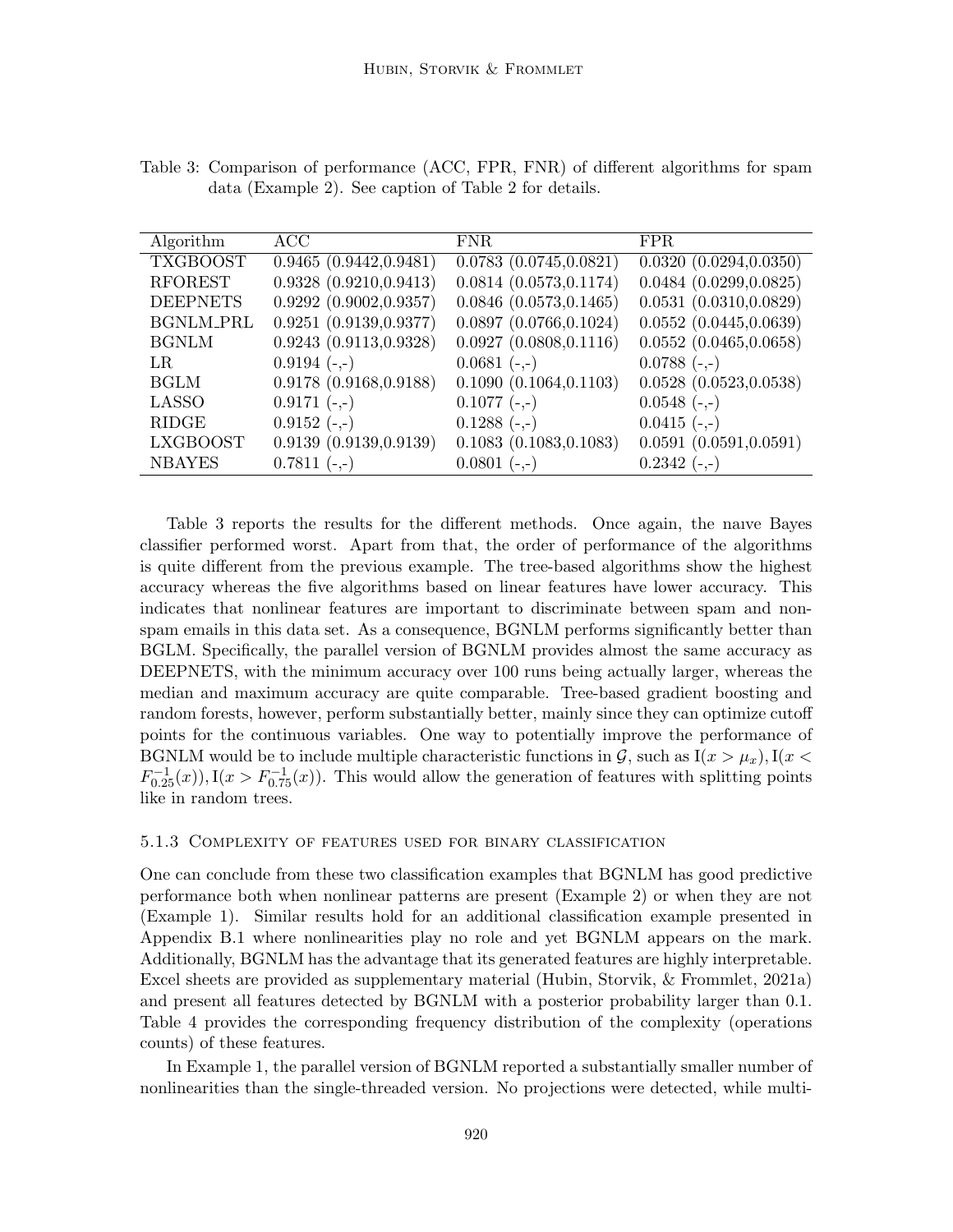Table 4: Mean frequency distribution of feature complexities detected by the different BGNLM algorithms in 100 simulation runs for Examples 1 and 2. The final row for each example gives the mean of the total number of features in 100 simulation runs which had a posterior probability larger than 0.1.

|        | <b>Example 1:</b> Breast cancer |                  |             |                | <b>Example 2:</b> Spam mail |                  |             |  |  |
|--------|---------------------------------|------------------|-------------|----------------|-----------------------------|------------------|-------------|--|--|
| compl. | <b>BGNLM</b>                    | <b>BGNLM_PRL</b> | <b>BGLM</b> | compl.         | <b>BGNLM</b>                | <b>BGNLM_PRL</b> | <b>BGLM</b> |  |  |
|        | 11.30                           | 14.20            | 29.83       |                | 36.34                       | 39.87            | 49.83       |  |  |
| 2      | 3.09                            | 0.04             | 0.00        | $\overline{2}$ | 14.45                       | 21.47            | 0.00        |  |  |
| 3      | 0.30                            | 0.00             | 0.00        | 3              | 2.83                        | 4.24             | 0.00        |  |  |
| 4      | 0.00                            | 0.00             | 0.00        | 4              | 0.69                        | 1.36             | 0.00        |  |  |
| 5      | 0.00                            | 0.00             | 0.00        | 5              | 1.15                        | 1.56             | 0.00        |  |  |
| 6      | 0.00                            | 0.00             | 0.00        | 6              | 0.92                        | 1.24             | 0.00        |  |  |
|        | 0.00                            | 0.00             | 0.00        |                | 0.37                        | 0.57             | 0.00        |  |  |
| 8      | 0.00                            | 0.00             | 0.00        | 8              | 0.25                        | 0.33             | 0.00        |  |  |
| 9      | 0.00                            | 0.00             | 0.00        | 9              | 0.04                        | 0.16             | 0.00        |  |  |
| >10    | 0.00                            | 0.00             | 0.00        | >10            | 0.15                        | 0.11             | 0.00        |  |  |
| Total  | 14.42                           | 14.24            | 29.83       | Total          | 57.19                       | 71.910           | 49.83       |  |  |

plications were more often detected than modifications. Interestingly, the nonlinear features reported by the parallel versions of BGNLM consisted only of the following two multiplications: (standard error of the area)  $\times$  (worst texture) reported 3 times by BGNLM PRL and (worst texture)  $\times$  (worst concave points) reported once by BGNLM PRL. While BGLM almost always included all 30 variables in the model (in 100 simulation runs only 17 out of 3 000 possible linear features had posterior probability smaller than 0.1), BGNLM delivered more parsimonious models.

In Example 2, there is much more evidence for nonlinear structures. The nonlinear features with the highest detection frequency over simulation runs in this example were always modifications. For BGNLM PRL, the four modifications  $sin(X_7)$ , gauss $(X_{36})$ ,  $atan(X_{52})$ , and  $tanh(X_{52})$  were among the top-ranking nonlinear features. Although modifications were most important in terms of replicability over simulation runs, BGNLM also found many multiplications and projections. From the 3204 nonlinear features reported in 100 runs by BGNLM PRL, there were more than 998 which included one multiplication, 116 with two multiplications, and even 3 features with three multiplications. Furthermore, there were 353 features including one projection, 12 features with two nested projections, and even 3 features where three projections were nested. These highly complex features typically occurred only in one or two simulation runs. Despite the good performance of the parallel versions of the algorithm, it seems that even more parallel threads or longer chains might be necessary to get consistent results over simulation runs in this example.

## 5.2 Prediction of Metric Outcome

For the prediction of a metric outcome, we consider a BGNLM model (1) with a Gaussian distribution and identity link. The set of nonlinear transformations is now  $\mathcal{G} = \{\text{sigmoid}(x),\}$  $\exp(-|x|)$ ,  $\log(|x|+1)$ ,  $|x|^{1/3}$ ,  $|x|^{5/2}$ ,  $|x|^{7/2}$  where selection probabilities  $P_{\mathcal{G}}$  are again uni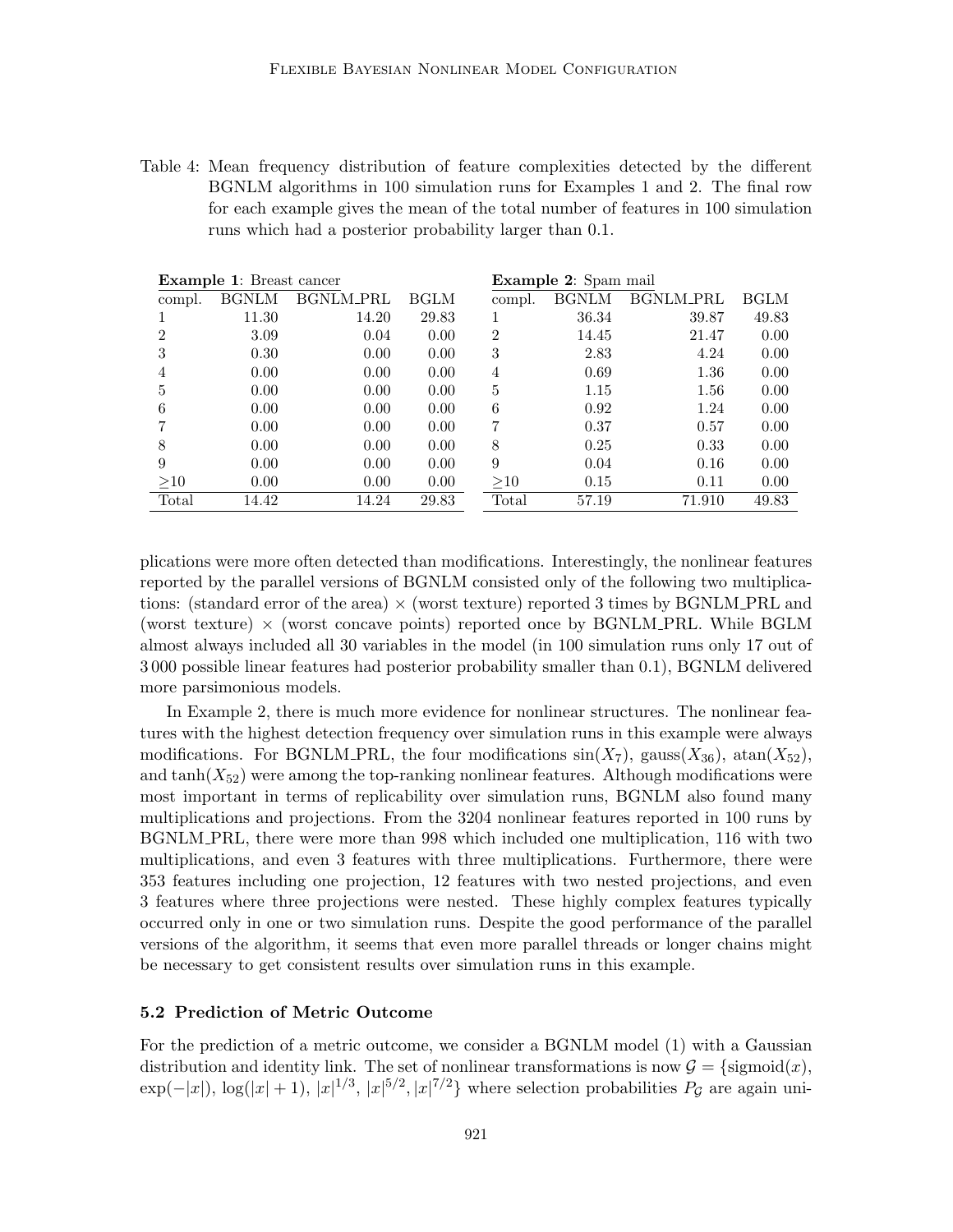form. Furthermore, the restrictions  $D = 6$  for the depth,  $L = 15$  for the local width and  $Q = 15$  for the maximum number of features per model are applied. We present results both for  $a = e^{-2}$  and  $a = e^{-\log n}$  in the prior on model structures, giving AIC and BIC-like penalties for the model complexity, respectively. The parameter priors are specified as

$$
p(\sigma^2) = \sigma^{-2} \quad \text{and} \quad p(\boldsymbol{\beta}|\mathfrak{m}, \sigma^2) = |J_n(\boldsymbol{\beta}|\mathfrak{m}, \sigma^2)|^{\frac{1}{2}}, \tag{19}
$$

where  $|J_n(\beta|m, \sigma^2)|$  is the determinant of the corresponding Fisher information matrix. Hence, the prior for the coefficients (19) becomes Jeffreys prior. In this case, marginal likelihoods conditional on fixed values of  $\alpha$  can be computed exactly.

Here, we compare BGNLM, BGNLM PRL, and BGLM with almost the same set of competing algorithms as before in the classification examples, with two exceptions. Since the naıve Bayes classifier and logistic regression are not suitable for predicting a metric outcome, we considered instead VARBAYES, which refers to Bayesian linear regression fitted with variational Bayes (Carbonetto, Stephens, et al., 2012), and Gaussian regression (GR), which refers to simple frequentist linear regression (McCullagh & Nelder, 1989).

The performance of the different methods was compared according to the root mean squared error (RMSE), the mean absolute error (MAE), and the Pearson correlation coefficient between the observed data and their predictors (CORR) which is the same as the square root of the coefficient of determination. These measures are defined as follows:

RMSE = 
$$
\sqrt{\frac{\sum_{i=1}^{n_p} (\hat{y}_i^* - y_i^*)^2}{n_p}}
$$
; MAE =  $\frac{\sum_{i=1}^{n_p} |\hat{y}_i^* - y_i^*|}{n_p}$ ;  
CORR =  $\frac{\sum_{i=1}^{n_p} (\hat{y}_i^* - \bar{\hat{y}}^*)(y_i^* - \bar{y}^*)}{\sqrt{\sum_{i=1}^{n_p} (\hat{y}_i^* - \bar{\hat{y}}^*)^2} \sqrt{\sum_{i=1}^{n_p} (y_i^* - \bar{y}^*)^2}}$ .

Like in the case of binary classifications, for algorithms with a stochastic component we performed  $N = 100$  runs on the training data set and then analyzed the test set with each of the obtained models.

#### 5.2.1 Example 3: Abalone shell age prediction

The Abalone data set (Nash, Sellers, Talbot, Cawthorn, & Ford, 1994), downloaded from <https://archive.ics.uci.edu/ml/datasets/Abalone>, has served as a benchmark data set for prediction algorithms for more than two decades. The aim is to predict the age of abalone from physical measurements. The input variables used are  $Sex$  (categorical, Male/ Female/Infant), Length (continuous, longest shell measurement), Diameter (continuous, perpendicular to length), Height (continuous, with meat in shell), Whole weight (continuous, whole abalone), *Shucked weight* (continuous, weight of meat), *Viscera weight* (continuous, gut weight, after bleeding) and Shell weight (continuous, after being dried). All measurements of these variables are in mm or grams. The outcome variable, age in years, is obtained by adding 1.5 to the number of rings. The counting of rings is a tedious and time-consuming task and therefore there is some interest in predicting the age from the other measurements which are easier to obtain. For this data set, a total of 4 177 observations are present, of which 3177 randomly chosen observations were used for training and the remaining 1000 observations were used for testing for all of the compared approaches.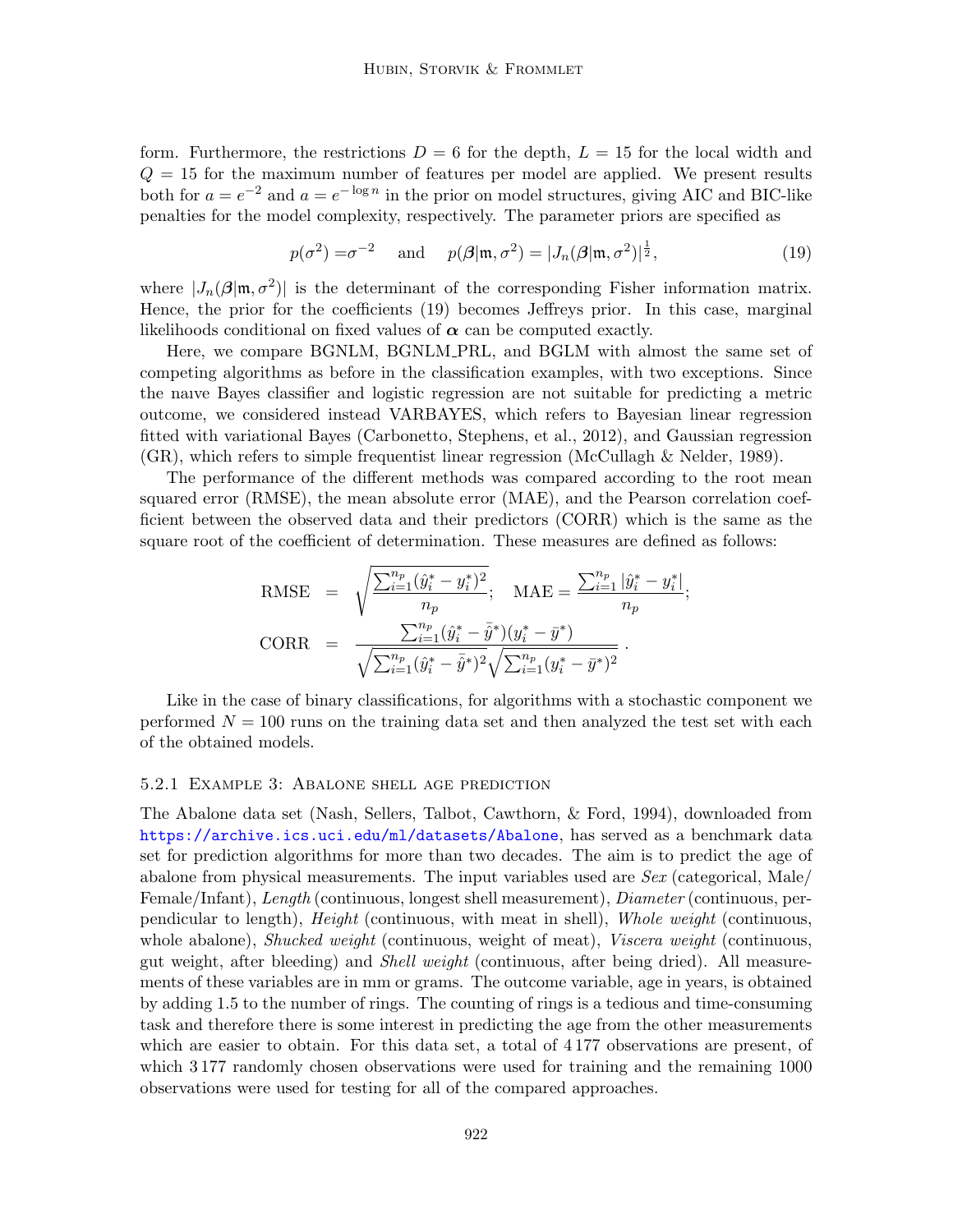Table 5: Comparison of performance (RMSE, MAE, CORR) of different algorithms for abalone shell data (Example 3). For methods with random outcomes, the median measures (with minimum and maximum in parentheses) are displayed. The methods are sorted according to median RMSE.

| Algorithm              | RMSE                    | MAE                     | <b>CORR</b>                 |
|------------------------|-------------------------|-------------------------|-----------------------------|
| <b>BGNLM_PRL (BIC)</b> | 1.9573(1.9334, 1.9903)  | 1.4467 (1.4221, 1.4750) | 0.7831(0.7740, 0.7895)      |
| BGNLM (BIC)            | 1.9690(1.9380, 2.0452)  | 1.4552(1.4319, 1.5016)  | $0.7803$ $(0.7616, 0.7882)$ |
| BGNLM_PRL (AIC)        | 1.9720(1.9328, 2.0081)  | 1.4548 (1.4377,1.4903)  | 0.7795(0.7693, 0.7893)      |
| BGNLM (AIC)            | 2.0046 (1.9573,2.0560)  | 1.4821(1.4471, 1.5209)  | $0.7707$ $(0.7566, 0.7831)$ |
| <b>RFOREST</b>         | 2.0352(2.0020, 2.0757)  | 1.4924(1.4650, 1.5259)  | 0.7633(0.7530, 0.7712)      |
| <b>BGLM</b>            | $2.0758(-,-)$           | $1.5381(-,-)$           | $0.7522(-,-)$               |
| LASSO                  | $2.0765(-,-)$           | $1.5386(-,-)$           | $0.7514(-,-)$               |
| <b>VARBAYES</b>        | $2.0779(-,-)$           | $1.5401 (-, -)$         | $0.7516(-,-)$               |
| GR.                    | $2.0801(-,-)$           | $1.5401 (-, )$          | $0.7500 (-,-)$              |
| <b>LXGBOOST</b>        | 2.0880 (2.0879, 2.0880) | 1.5429(1.5429, 1.5429)  | 0.7479(0.7479, 0.7479)      |
| <b>TXGBOOST</b>        | 2.0881 (2.0623, 2.1117) | 1.5236(1.4981, 1.5438)  | $0.7526$ $(0.7461, 0.7590)$ |
| RIDGE                  | $2.1340(-,-)$           | $1.5649(-,-)$           | $0.7347(-,-)$               |
| <b>DEEPNETS</b>        | 2.1466 (1.9820,3.5107)  | 1.5418 (1.3812,3.1872)  | 0.7616(0.6925, 0.7856)      |

A more detailed description of the data set is given in Waugh (1995). In the original data set, the categorical variable Sex had a fourth level called Trematode. This referred to shells being castrated due to Trematode infection, but there were only relatively few subjects of that type and hence they were removed. Interestingly, infant abalones are not necessarily younger than male or female abalones, which makes the prediction task more difficult. Another challenge is the multicollinearity issue due to large correlations between all weight measurements and measures of length.

The results presented in Table 5 indicate that BGNLMs with both  $a = e^{-2}$  (AIC) and  $a = e^{-\log n}$  (BIC) outperform all other algorithms in terms of prediction accuracy, and the parallel versions (BGNLM PRL) perform even better. The worst run of BGNLM PRL (BIC) (with RMSE  $= 1.99$ ) is still better than the best run of random forests (RMSE  $=$ 2.00) which was the third-best algorithm. Interestingly the performance of DEEPNETS was very unstable between repeated runs. It had the largest variation of RMSE, occasionally giving really good prediction results (though slightly worse than BGNLM) but in most cases worse than all the competing algorithms.

Table 6 provides information about the features that were most often detected by BGNLM PRL (i.e. had a posterior probability above 0.5) in 100 simulation runs. The two dummy variables for *Sex* and the *Viscera Weight* were almost always selected. Apart from Length, all the other input features were selected in more than half of the simulation runs. The most important nonlinear feature was  $\exp(ShuckedWeight)$  which was detected in 43 runs, followed by sigmoid( $WholeWeight$ ) and  $exp(ShuckedWeight) * WholeWeight$ . The last feature has a depth of 3, but the majority of frequently observed nonlinear features are either modifications or multiplications of input features with depth 2. Within all the simulation runs, only 6 different projections were detected, four of them only once and two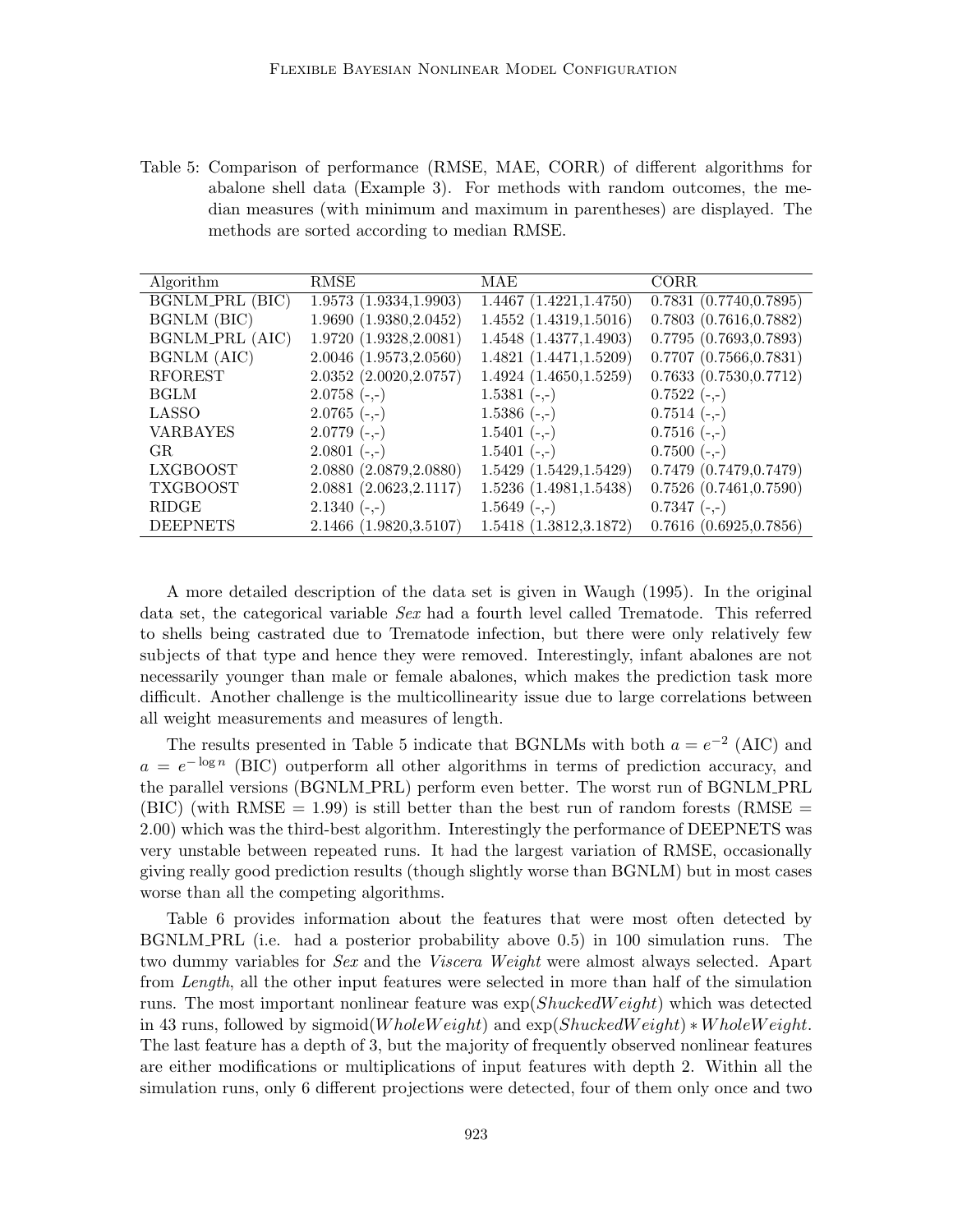Table 6: Frequency of selection of features in 100 simulation runs of the nine input features and all nonlinear features which were detected in more than 10 runs for abalone shell age data (Example 3). The frequency is the number of simulations that include the given feature, linear features are listed on the left, nonlinear - on the right.

| Frequency | Linear        | Frequency | Nonlinear                                          |
|-----------|---------------|-----------|----------------------------------------------------|
| 99        | Female        | 43        | exp(ShuckedWeight)                                 |
| 99        | VisceraWeight | 26        | sigmoid(WholeWeight)                               |
| 96        | Male          | 26        | $\exp(\text{ShuckedWeight}) * \text{WholeWeight})$ |
| 86        | ShellWeight   | 16        | Male * ShuckedWeight                               |
| 86        | ShuckedWeight | 15        | ShuckedWeight * ShuckedWeight                      |
| 80        | Height        | 15        | Height <sup>1/3</sup>                              |
| 67        | Whole Weight  | 15        | Female * Height                                    |
| 56        | Diameter      | 14        | log(WholeWeight)                                   |
| 23        | Length        | 14        | ShuckedWeight * WholeWeight                        |
|           |               | 14        | Female * Whole Weight                              |
|           |               | 13        | log(ShuckedWeight)                                 |
|           |               | 13        | Female * ShellWeight                               |

of them twice. An Excel spreadsheet is provided as supplementary material, which includes information about all detected features with a posterior probability larger than 0.1.

#### 5.3 Model Inference

Example 4 and the example in Appendix B.2 are based on data sets describing physical parameters of newly discovered exoplanets. The data were originally collected and continues to be updated by Hanno Rein at the Open Exoplanet Catalogue GitHub ([https://github.](https://github.com/OpenExoplanetCatalogue/) [com/OpenExoplanetCatalogue/](https://github.com/OpenExoplanetCatalogue/)) repository (Rein, 2016). The input covariates include planet and host star attributes, discovery methods, and dates of discovery. We use a subset of  $n = 223$  samples containing all planets with no missing values to rediscover two basic physical laws which involve some nonlinearities. We compare the performance of BGNLM when running different numbers of parallel threads. For the Kepler's third law, we also compare BGNLM to a symbolic regression approach (Koza, 1994), implemented in the Python library gplearn.

For this example (and also for the examples in Appendix B.2 dealing with a planetarymass law and Appendix B.3 dealing with simulated logic data), we utilize the BGNLM model (1) with conditionally independent Gaussian observations and the identity link. Two different sets of nonlinear transformations,  $\mathcal{G}_1 = \{\text{sigmoid}(x), \text{sin}(x), \text{cos}(x), \text{tanh}(x),\}$  $\text{atan}(x)$ ,  $|x|^{1/3}\}$  and  $\mathcal{G}_2 = \{\text{sigmoid}(x), \text{sin}(x), \text{exp}(-|x|), \log(|x|+1), |x|^{1/3}, |x|^{2.3}, |x|^{7/2}\}$ are considered with a uniform  $P<sub>G</sub>$  in both cases. We restrict the depth to  $D = 5$ , the local width to  $L = 15$  and the maximum number of features in a model to  $Q = 15$ .  $\mathcal{G}_1$  is an adaptation of the set of transformations used in the prediction examples. Adding  $|x|^{1/3}$ results in a model space which includes a closed form expression of Kepler's 3rd law in Example 4.  $\mathcal{G}_2$  is a somewhat larger set where the last two functions are specifically motivated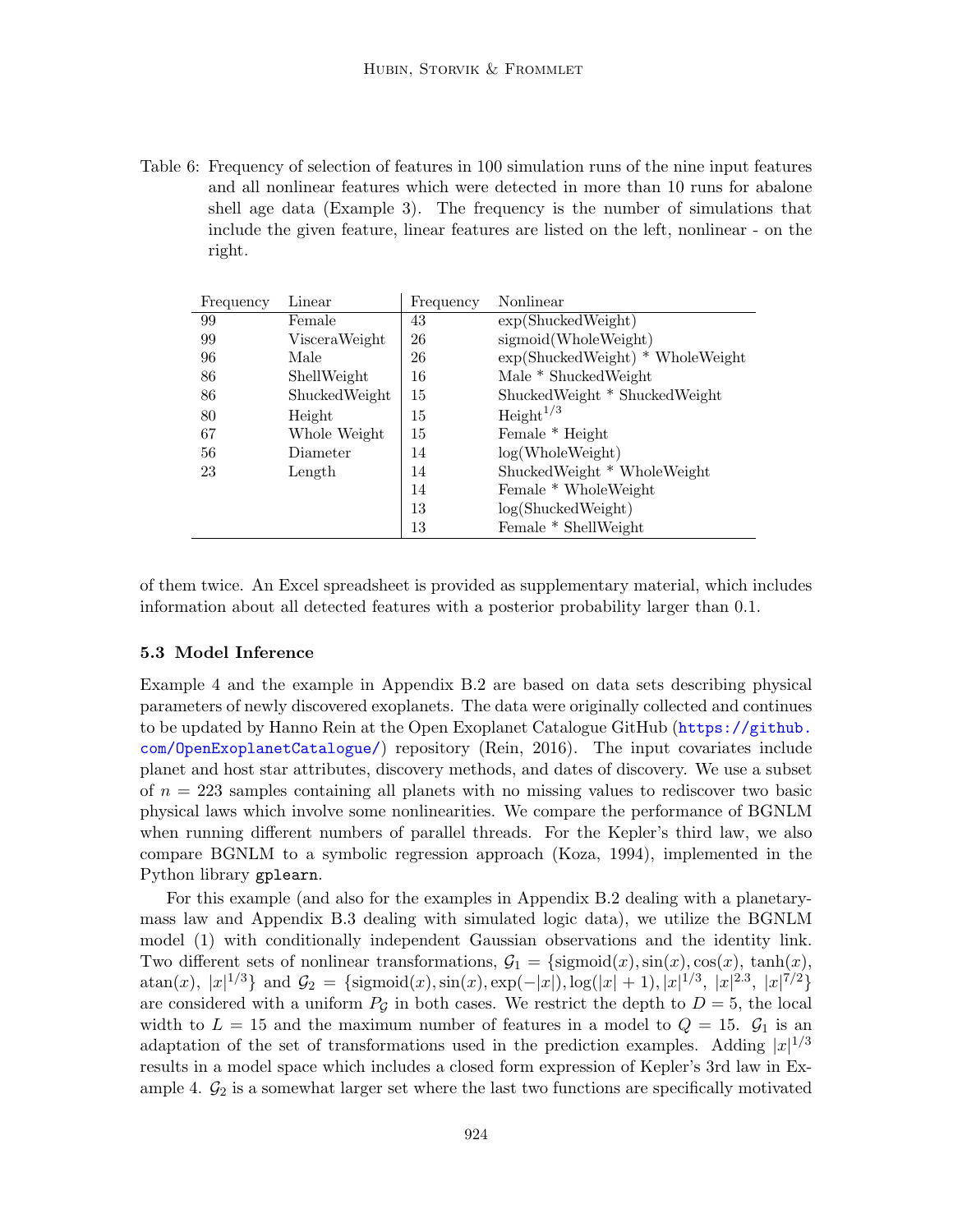| Variable | Alias            | Full name             | Variable | Alias    | Full name           |
|----------|------------------|-----------------------|----------|----------|---------------------|
| Y        | $\boldsymbol{a}$ | SemiMajorAxisAU       |          |          |                     |
| $x_1$    |                  | TypeFlag              | $x_2$    | $R_p$    | RadiusJpt           |
| $x_3$    |                  | PeriodDays            | $x_4$    | $m_n$    | Planetary MassJpt   |
| $x_5$    | $\epsilon$       | Eccentricity          | $x_6$    | $M_h$    | HostStarMassSlrMass |
| $x_7$    | $R_h$            | HostStarRadius SlrRad | $x_8$    | $Fe_h$   | HostStarMetallicity |
| $x_9$    | $T_{h}$          | HostStarTempK         | $x_{10}$ | $\rho_p$ | Planetary DensJpt   |

Table 7: Model variable names, their (physical) aliases, and full names used in Examples 4 and B.2.

to facilitate the generation of interesting features linking the mass and luminosity of stars (Kuiper, 1938; Salaris & Cassisi, 2005). For the prior of the model structure (3), we choose  $a = e^{-\log n}$  giving a BIC like penalty for the model complexity. The parameter priors are specified again by (19). In this case, marginal likelihoods conditional on fixed values of  $\alpha$ can be computed exactly.

The focus in these examples is on correctly identifying important features. A missed feature is considered to be a more serious loss than including some extra features. Consequently, we are using a threshold value of 0.25 for the feature posteriors to define positive detections. To evaluate the performance of algorithms, we report estimates for the power (Pow), the false discovery rate (FDR), and the expected number of false positives (FP) based on N simulation runs. These measures are defined as follows:

$$
\text{Pow} = \frac{1}{N} \sum_{l=1}^{N} \text{I}(\hat{\gamma}_{j^*}^l = 1); \quad \text{FDR} = \frac{1}{N} \sum_{l=1}^{N} \frac{\sum_{j} \text{I}(\gamma_j = 0, \hat{\gamma}_j^l = 1)}{\sum_{j} \text{I}(\hat{\gamma}_j^l = 1)};
$$
\n
$$
\text{FP} = \frac{1}{N} \sum_{l=1}^{N} \sum_{j \neq j^*} \text{I}(\hat{\gamma}_j^l = 1).
$$

Here,  $\hat{\gamma}_j^l = \text{I}(\hat{p}(\gamma_j|\mathbf{y}) > 0.25)$  denotes the identification of  $\gamma_j$  in run l of the algorithm and  $j^*$  is the index of a true feature, which means a feature which is in accordance with the well known physical laws.

#### 5.3.1 Example 4: Kepler's third law

In this example, we want to model the semi-major axis of the orbit,  $SemiMajorAxisAU$ , as a function of 10 potential input variables, which are described and aliased in Table 7.

Kepler's third law says that the square of the orbital period  $P$  of a planet is directly proportional to the cube of the semi-major axis a of its orbit. Mathematically, this can be expressed as

$$
\frac{P^2}{a^3} = \frac{4\pi^2}{G(M+m)} \approx \frac{4\pi^2}{GM},\tag{20}
$$

where G is the gravitational constant, m is the mass of the planet, M is the mass of the corresponding hosting star, and  $M \gg m$ . The approximation on the right-most side of (20)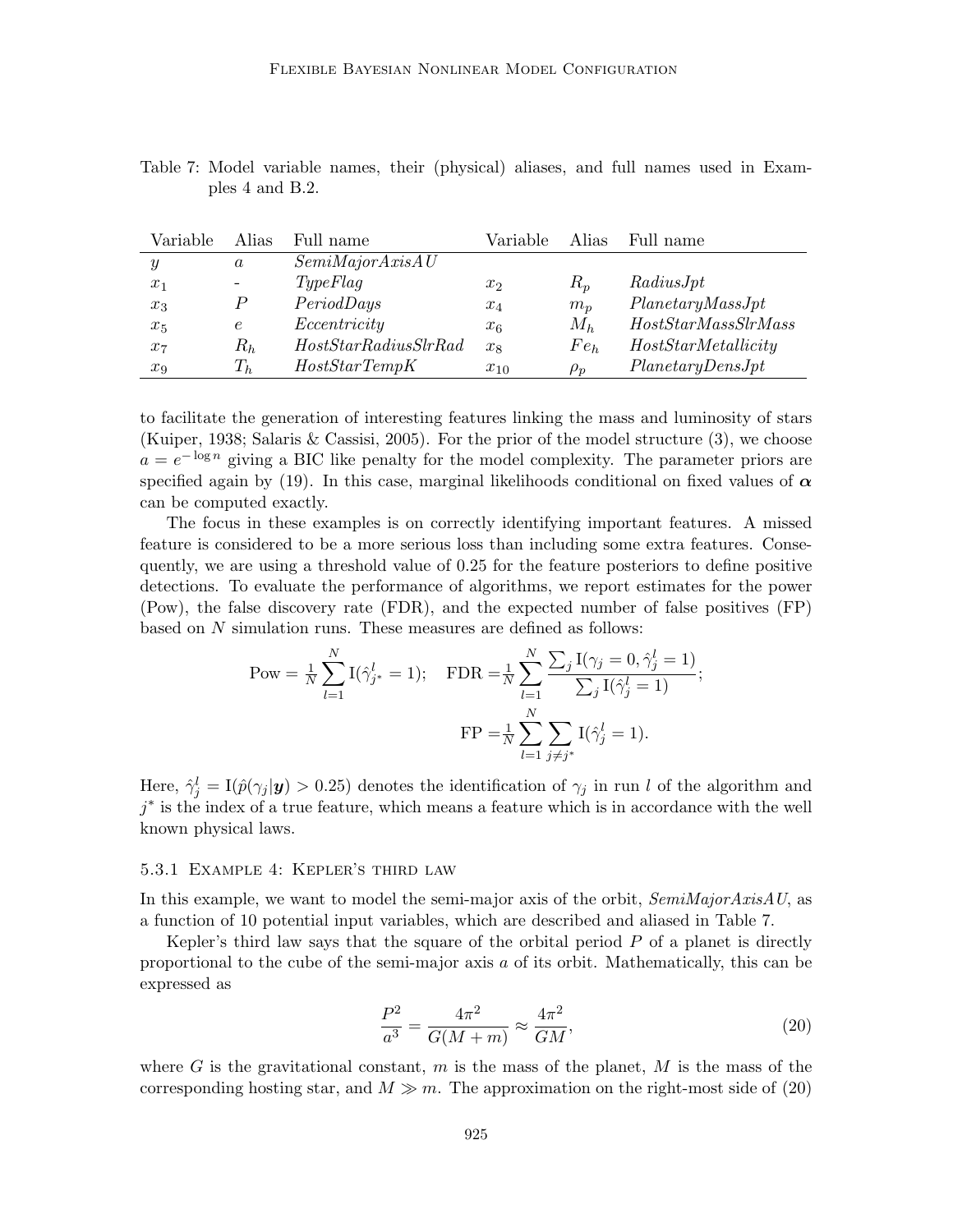is due to neglecting  $m$ . Equation (20) can be reformulated as

$$
a \approx K \left( P^2 M_h \right)^{1/3} . \tag{21}
$$

The mass of the hosting star  $M_h$  is measured in units of Solar mass. Thus the constant  $K$  includes not only the gravitational constant  $G$  but also the normalizing constant for the mass. There exist certain power laws which relate the mass  $M_h$  of a star with its radius  $R_h$ as well as with its temperature  $T<sub>h</sub>$ . Although these relationships are not linear, it is still not particularly surprising that there are two features which are strongly correlated with the target feature, namely  $(P^2R_h)^{1/3}$  (with a correlation of 0.9999667) and  $(P^2T_h)^{1/3}$  (with a correlation of 0.9995362), both of which are also treated as true positives in our study.

To assess the ability of BGNLM to detect these features we performed  $N = 100$  runs for both  $\mathcal{G}_1$  and  $\mathcal{G}_2$  when using 1, 16, and 64 threads, respectively. In each of the threads, the algorithm was first run for 10 000 iterations, generating new populations at every 250th iteration. Then a larger number of iterations was based on the last population, which was run until a total of 10 000 unique models were obtained from it. The results for BGNLM are presented in the upper part of Table 8. A detection of any of the three highly correlated features described above is counted as a true positive, other features are counted as false positives, and the definitions of Pow and FDR are modified accordingly.

Table 8: Results for detecting Kepler's third law as in Equation (20) based on the decision rule that the posterior probability of a feature is larger than 0.25 (Example 4). The three features  $(P^2M_h)^{1/3}$ ,  $(P^2R_h)^{1/3}$  and  $(P^2T_h)^{1/3}$  are all counted as true positives, all other selected features - as false positives. Apart from the power to detect each of these features  $(F_1, F_2 \text{ and } F_3)$  we report Pow, FP and FDR. BGNLM is applied using the nonlinear sets (NL set)  $\mathcal{G}_1$  and  $\mathcal{G}_2$  and different numbers of parallel threads. SymbolicRegressor is applied on the functions 'add', 'sub', 'mul', 'div' and  $x^{1/3}$  with a population size of 40000 and 50 generations and two subsets of input variables,  $x_1 = (x_3, x_6, x_7, x_9)$  and  $x_2 = (x_3, x_5, x_6, x_7, x_8, x_9)$ . For both methods, the procedures are repeated 100 times.

| BGNLM_PRL using $\mathcal{G}_1$ |             |          |              |       |      |            |                | BGNLM_PRL using $\mathcal{G}_2$ |          |      |      |            |
|---------------------------------|-------------|----------|--------------|-------|------|------------|----------------|---------------------------------|----------|------|------|------------|
| Threads                         | $F_1$       | $F_2$    | $F_3$        | Pow   | FP   | <b>FDR</b> | $\mathit{F}_1$ | $F_2$                           | $F_3$    | Pow  | FP   | <b>FDR</b> |
| 64                              | 81          | 71       |              | 1.00  | 0.02 | 0.01       | 72             | 71                              | 3        | 0.99 | 0.04 | 0.015      |
| 16                              | 34          | 41       | 32           | 0.84  | 0.46 | 0.18       | 39             | 42                              | 13       | 0.83 | 0.55 | 0.22       |
|                                 | 6           | 5        | 3            | 0.141 | 0.65 | 0.86       |                | $\overline{4}$                  | 3        | 0.14 | 1.81 | 0.86       |
| SymbolicRegressor using $x_1$   |             |          |              |       |      |            |                | SymbolicRegressor using $x_2$   |          |      |      |            |
|                                 | $F_{\rm 1}$ | $F_2$    | $F_3$        | Pow   | FP   | <b>FDR</b> | $\mathit{F}_1$ | $F_2$                           | $F_3$    | Pow  | FP   | <b>FDR</b> |
|                                 | 36          | $\theta$ | $\mathbf{0}$ | 0.36  | 0.64 | 0.64       | 20             | $\theta$                        | $\theta$ | 0.20 | 0.80 | 0.80       |

With increasing computational effort (number of threads), the power of recovering the true physical law in a closed-form is converging to 1 and FDR is getting close to 0 for BGNLM. In this example, there is not such a big difference between the nonlinear sets  $\mathcal{G}_1$ and  $\mathcal{G}_2$ . Note that these results were obtained with a fairly small sample size of  $n = 223$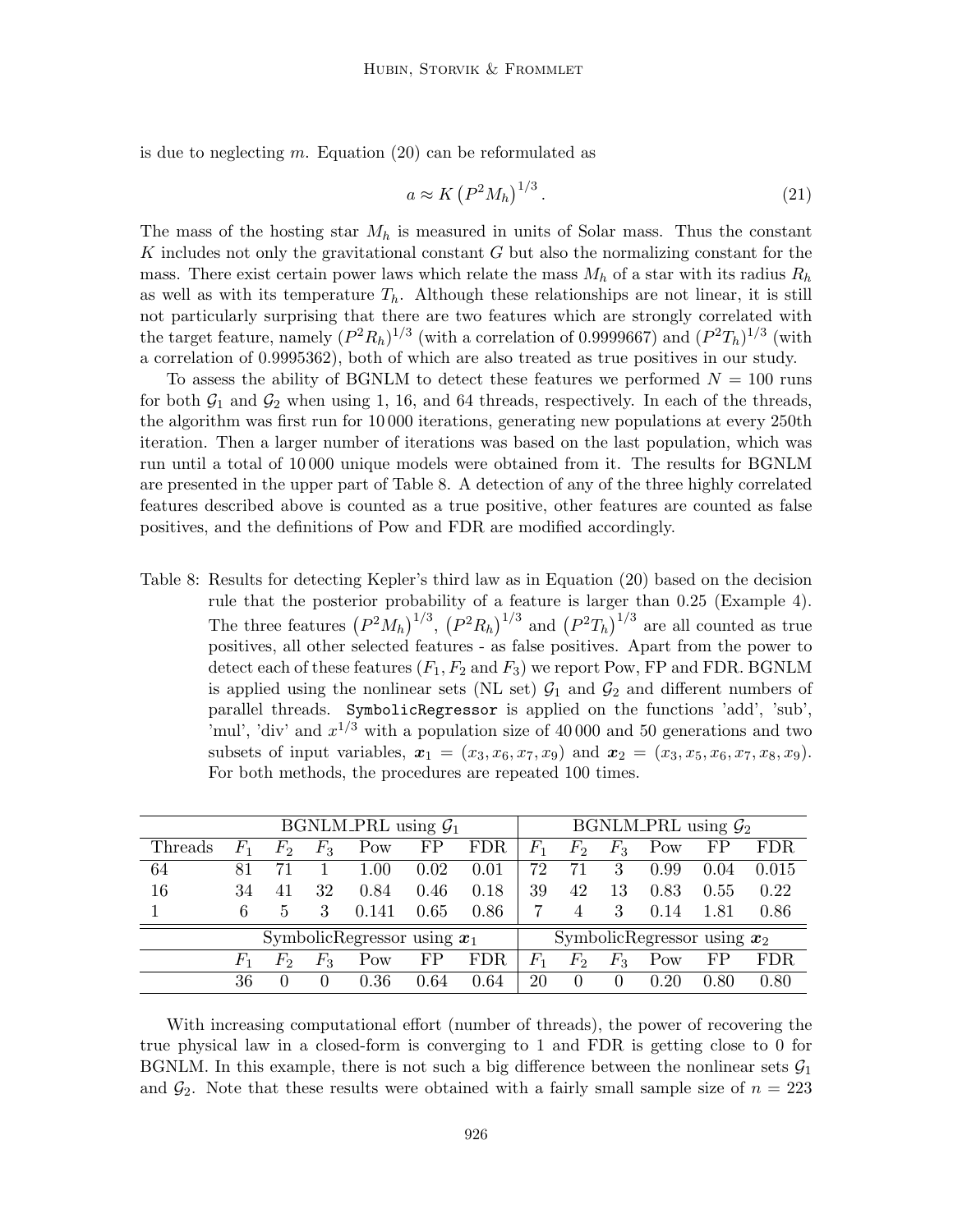observations. Sections B.2 and Appendix B.3 provide two more examples where BGNLM gives highly interpretable results.

Comparison with symbolic regression We used the same data to identify the underlying mathematical expression using the SymbolicRegressor routine within the Python library gplearn (<https://gplearn.readthedocs.io/en/stable/>). We were not able to obtain reasonable results using a set of generative functions similar to the sets  $G_1$  and  $G_2$ used for BGNLM. We, therefore, reduced the set of generative functions to 'add', 'sub', 'mul', 'div' and  $x^{1/3}$  (note that the 'add' and 'sub' functions are included in the projection transformation in BGNLM, the 'del' function was included in neither  $\mathcal{G}_1$  nor  $\mathcal{G}_2$  but removing this function gave worse results using the SymbolicRegressor routine). Even with this reduced set of functions, symbolic regression was not able to give meaningful models when using all input variables. Therefore, we also reduced the set of input variables and present the results for two subsets,  $x_1 = (x_3, x_6, x_7, x_9)$  corresponding to *PeriodDays, HostStar-MassSlrMass, HostStarRadiusSlrRad* and  $HostStarTempK$  and  $x_2 = (x_3, x_5, x_6, x_7, x_8, x_9)$ , which additionally includes *Eccentricity* and *HostStarMetallicity*. The results are based on 50 generations with a population size of 40 000 within the genetic programming routine this method is based on.

Symbolic regression results in only one feature as output, and, for that reason, it always holds that FDR=FP=1-Pow. The parallel versions of BGNLM perform much better on all measures provided, although a much wider range of functions and input variables was considered. Whenever SymbolicRegressor finds a model that we considered as true positive, it was always the actual target feature  $(P^2M_h)^{1/3}$  and never one of the two correlated features  $(P^2R_h)^{1/3}$  or  $(P^2T_h)^{1/3}$ . While BGNLM automatically gives uncertainty measures for features/expressions to be included, the SymbolicRegressor needs to be run several times in order to obtain similar uncertainty measures. The runtime for the SymbolicRegressor with 100 repeats was comparable (somewhat larger than) BGNLM for this example.

Interpretability of BGNLM results The key feature of BGNLM which allows to obtain interpretable models is that there is a set  $\mathcal G$  of nonlinear transformations and hence feature generation becomes highly flexible. To illustrate the importance of the choice of  $\mathcal{G}$ , we reanalyze Example 4 on Kepler's third law with BGNLM PRL using only the sigmoid function as nonlinear transformation. We also consider different restrictions on the search space:

- 1.  $\mathcal{G} = \{\text{sigmoid}(x)\}, D = 5;$
- 2.  $\mathcal{G} = {\text{sigmoid}(x)}$ ,  $D = 300$ , and multiplication probability  $P_{mu} = 0$ ;
- 3.  $\mathcal{G} = {\text{sigmoid}(x)}$ ,  $D = 300$ ,  $P_{mu} = 0$  and  $p(\gamma_i) \propto 1$ .

For these settings, it is not possible to obtain the correct model in a closed form, but Kepler's 3rd law can still be well approximated. In the first setting, the true model is infeasible since the cubic root function is not a part of  $\mathcal G$  but the multiplication of features is still possible. In the second setting, multiplications are not allowed. On the other hand, there is no longer any feasible hard restriction on the depth of features  $(D = 300)$ . Finally, in the third setting, all features get a uniform prior in the feature space, disregarding complexity.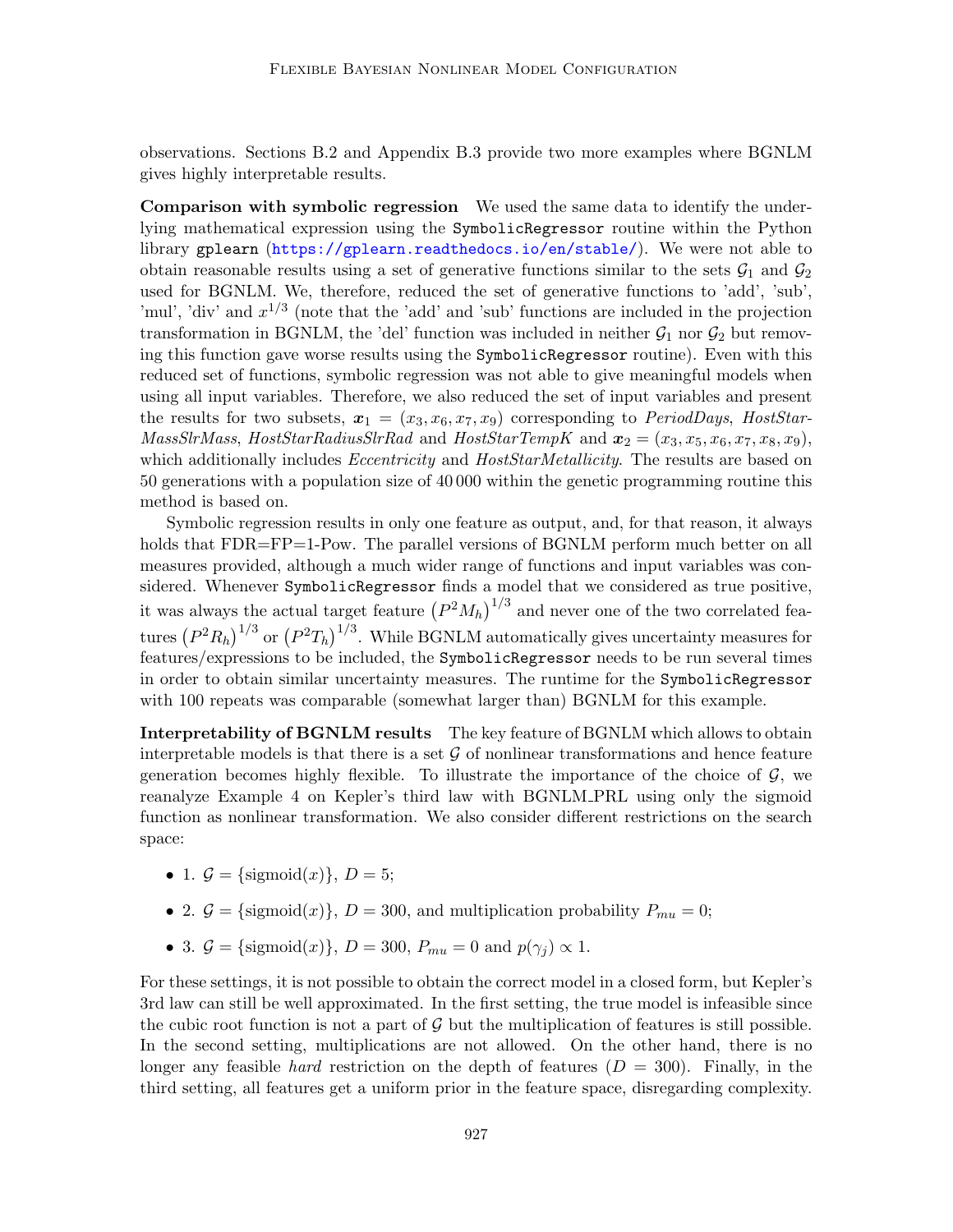As a consequence of the lack of regularization, we expect that highly complex features are generated.

|                | Setting 1<br>Setting 2 |          |                                                   | Setting 3 |                                              |
|----------------|------------------------|----------|---------------------------------------------------|-----------|----------------------------------------------|
| Fq             | Feature                | Fq       | Feature                                           | Fq        | Feature                                      |
| 99             | $x_3$                  | 100      | $x_3$                                             | 100       | $x_3$                                        |
| 98             | $x_3^2$                | 72       | $\sigma(-10.33+0.24x_4-8.83x_8)$                  | 54        | x <sub>2</sub>                               |
| 93             | $x_3x_{10}$            | 64       | $x_{10}$                                          | 21        | $\sigma(-16.91-4.94x_2)$                     |
| $\overline{4}$ | $x_3^2x_{10}$          | 62       | x <sub>2</sub>                                    | 19        | $x_9$                                        |
| $\mathbf{1}$   | $x_3x_9$               | 16       | $\sigma(0.21+0.01x_3+0.20x_7)$                    | 16        | $x_5$                                        |
| $\mathbf{1}$   | $x_3^2x_9$             | 9        | $x_4$                                             | 14        | $x_{10}$                                     |
| $\mathbf{1}$   | $x_3x_{10}^2$          | 7        | $\sigma(-13.11 - 7.76x_8 - 3.33x_2 + 0.40x_{10})$ | 10        | $\sigma$ (6.88×10 <sup>9</sup> -3.92 $x_2$ + |
|                |                        |          |                                                   |           | $3.44\times10^{9}\sigma(-13.57-0.17x_{4}$    |
|                |                        |          |                                                   |           | $2.84x_2 - 7.66x_8 + 0.54x_{10}$             |
|                |                        |          |                                                   |           | $-13.76\times10^{9}\sigma(\sigma(-13.57$     |
|                |                        |          |                                                   |           | $0.17x_4 - 2.84x_2 - 7.66x_8 +$              |
|                |                        |          |                                                   |           | $(0.54x_{10})))$                             |
|                | $x_3^2x_7$             | $5\quad$ | $\sigma(-3.36+2.83x_3+0.21x_3-3.36x_9)$           | 9         | $x_4$                                        |
|                | $x_3^2x_6$             | 3        | $\sigma(\sigma(-10.33+0.24x_4)-8.83x_8)$          | 8         | $\sigma$ (-13.57-0.17 $x_4$ -                |
|                |                        |          |                                                   |           | $2.84x_2 - 7.66x_8 + 0.54x_{10}$             |
|                | $x_3^3$                | 3        | $\sigma(0.15+0.05x_4-0.01x_3+0.15x_7)$            | 7         | $\sigma(0.21+0.21x_3)$                       |
| $\theta$       | Others                 | 4        | Others                                            | > 300     | Others                                       |

Table 9: The ten most frequent features detected under Settings 1, 2, and 3 (Example 4).

Table 9 illustrates the effects of these changes on the interpretability of models. We report the ten most frequently detected features over  $N = 100$  simulations. The results are not too surprising. Restricting the set of nonlinear transformations results in increasingly more complex features. In Setting 1, there is not a single occurrence of a sigmoid function, while in Setting 2 the feature  $\sigma(-10.33+0.24x_4-8.83x_8)$  is selected in almost 75% of the runs. Removing the complexity penalty in Setting 3 yields highly complex features, which are however no longer replicable over simulation runs. We conclude that more flexible sets of nonlinear transformations  $G$  allow interpretable models to be selected. These models also have a similar predictive performance to complex models based on a less flexible set of transformations. Problems with the latter approach include overfitting and a substantially higher need for memory and computational requirements, at least in the prediction stage. In contrast, BGNLM used with proper parameter settings constructs nonlinear models that achieve a state-of-the-art prediction performance, while remaining relatively simple. Hence, they represent sophisticated phenomena in a fairly parsimonious way.

#### 5.3.2 Example 5: Epigenetic data with latent Gaussian variables

This example illustrates how the extended BGNLMM model (13) can be used for feature engineering while simultaneously modeling correlation structures using latent Gaussian variables. To this end, we consider genomic and epigenomic data from Arabidopsis thaliana. Arabidopsis is an extremely well-studied model organism for which many genomic and epigenomic data sets are publicly available, see for example Becker, Hagmann, Müller, Koenig,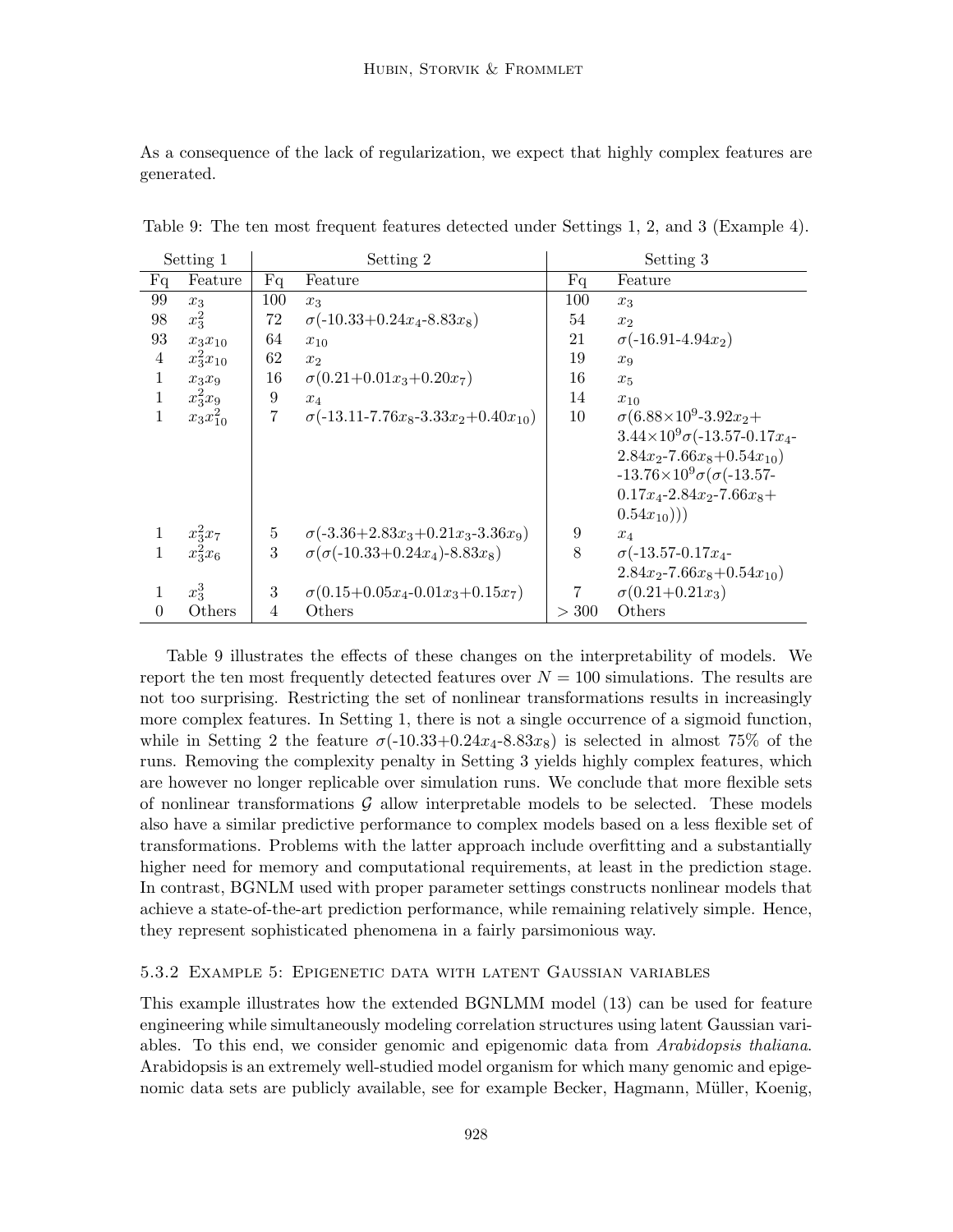Stegle, Borgwardt, and Weigel (2011). DNA locations with a nucleotide of type cytosine nucleobase (C) can be either methylated or not. Our focus will be on modeling the number of methylated reads through different covariates including (local) genomic structures, gene classes, and expression levels. The studied data was obtained from the NCBI GEO archive (Barrett et al., 2013), where we consider a sample of  $n = 500$  base-pairs chosen from a random genetic region of a single plant. Only cytosine nucleobases can be methylated, hence these 500 observations correspond to 500 sequential cytosine nucleobases from the selected genetic region.

At each location  $t_i$ , there are  $R_i$  reads of which  $Y_i$  are methylated. Although the data might be modeled by a binomial distribution, we prefer to apply a Poisson distribution for  $Y_i$  with mean  $\mu_i \in \mathbb{R}^+$  with the possibility of including an offset. This demonstrates the ability of the BGNLM approach to work with different probability distributions from the exponential family. In the extended BGNLMM model (13), we use the logarithm as the canonical link function. We consider  $p = 14$  input variables defined as follows: A factor with three levels is coded with two dummy variables  $X_1$  and  $X_2$ . This describes whether a location belongs to a CGH, CHH, or CHG genetic region, where H is either A, C, or T. A second factor is concerned with the distance of the location to the previous cytosine nucleobase (C), where the dummy variables  $X_3 - X_8$  are used to code whether the distance is 2, 3, 4, 5, from 6 to 20, or greater than 20, respectively, taking a distance of 1 as reference. A third factor describes whether a location belongs to a gene, and if yes, whether this gene belongs to a particular group of biological interest. These groups are denoted  $M_{\alpha}$ ,  $M_{\gamma}$ ,  $M_{\delta}$ and  $M_0$ . They are coded by 3 additional dummy variables,  $X_9 - X_{11}$ , with  $M_0$ , the group where there are no genes, used as a reference. Two further covariates are derived from the expression level for a nucleobase. The cutoffs, which define binary covariates  $X_{12}$  and  $X_{13}$ , are either greater than 3000 or greater than 10000 fragments per kilobase of transcripts per million mapped reads. The last covariate,  $X_{14}$ , is an offset defined by the total number of reads per location  $R_i \in \mathbb{N}$ . The offset is modeled as an additional component of the model. Hence, it can be regarded as a matter of model choice.

We consider the following latent Gaussian variables to model spatial correlations:

- Autoregressive process of order 1: Assume  $\delta_i = \rho \delta_{i-1} + \epsilon_i \in \mathbb{R}$  with  $\epsilon_i \sim N(0, \tau^{-1}),$  $i = 1, ..., n$  and  $|\rho| < 1$ . For this process, the priors on the hyper-parameters are defined as follows: first, reparametrize to  $\psi_1 = \tau(1-\rho^2)$ ,  $\psi_2 = \log \frac{1+\rho}{1-\rho}$ , then assume  $\psi_1 \sim \text{Gamma}(1, 5 \times 10^{-5}), \, \psi_2 \sim N(0, 0.15^{-1}).$
- **Random walk of order 1:** Assume independent increments:  $\Delta \delta_i = \delta_i \delta_{i-1} \sim N(0, \tau^{-1})$ with a prior  $\tau \sim \text{Gamma}(1, 5 \times 10^{-5})$ .
- Zero-mean Ornstein-Uhlenbeck process: This is defined via the stochastic differential equation  $d\delta(t) = -\phi \delta(t) dt + \sigma dW(t)$ , where  $\phi > 0$  and  $\{W(t)\}\$ is the Wiener process. This is the continuous time analogue to the discrete time  $AR(1)$  model and the process is Markovian. Let  $\delta_1, ..., \delta_n$  be the values of the process at increasing locations  $t_1, ..., t_n$  and define  $\rho = \exp(-\phi)$  and  $\tau = 2\phi/\sigma^2$ . Then the conditional distribution  $\delta_i|\delta_1,\ldots,\delta_{i-1}$  is Gaussian with mean  $\rho^{z_i}\delta_{i-1}$  and precision  $\tau(1-\rho^{2z_i})^{-1}$ , where  $z_i = t_i - t_{i-1}$ . Priors on the hyper-parameters are  $\tau \sim \text{Gamma}(1, 5 \times 10^{-5})$ ,  $log(\phi) \sim N(0, 0.2^{-1}).$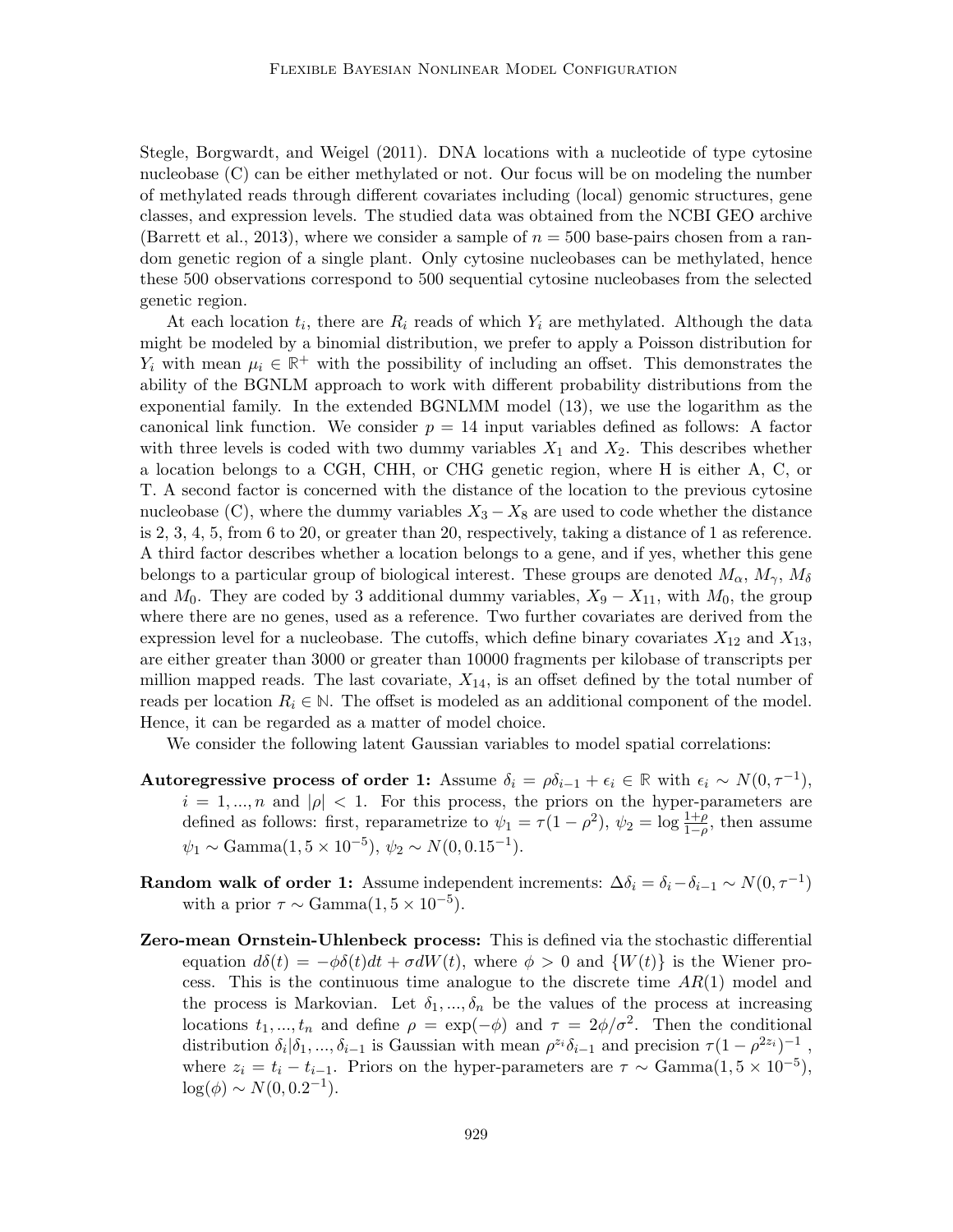|                           | Variable                 | Posterior |
|---------------------------|--------------------------|-----------|
| Features                  | offset(log(total.bases)) | 1.000     |
|                           | <b>CGH</b>               | 0.999     |
|                           | <b>CHG</b>               | 0.952     |
| Latent Gaussian variables | Random walk, order 1     | 1.000     |

Table 10: Results for Example 5: Features and latent Gaussian variables with a posterior probability above 0.25 found by BGNLM using 16 parallel threads.

Independent Gaussian process: Assume  $\delta_i \stackrel{ind}{\sim} N(0, \tau^{-1})$  and prior  $\tau \sim \text{Gamma}(1, 5 \times$  $10^{-5}$ ).

These different processes allow different spatial dependence structures of methylation rates along the genome to be modeled. They can also account for the variance which is not explained by the covariates. BGNLMM can be used to find the best combination of latent variables for modeling this dependence in combination with nonlinear feature engineering. The Bayesian model is completed with Gaussian priors for the regression coefficients as

$$
\beta_j|\gamma \stackrel{ind}{\sim} I(\gamma_j=1)N(0,\tau_\beta^{-1}), \quad j=1,...,p; \tag{22}
$$

$$
\tau_{\beta} \sim \text{Gamma}(1, 5 \times 10^{-5}).\tag{23}
$$

We then use prior (3) with  $a = e^{-\log n}$  for  $\gamma$  and a similar prior for  $\lambda$  associated with selection of the latent Gaussian variables with  $b = e^{-\log n}$  and each of the  $r = 4$  latent Gaussian processes having equal measures of complexity. Furthermore, we used  $\mathcal{G} =$  $\{\text{sigmoid}(x), \text{gauss}(x), \text{tanh}(x), \text{atan}(x), \text{sin}(x), \cos(x)\}\$  with uniform  $P_G$ ,  $D = 5$ ,  $Q = 15$ , and  $L = 15$  in this example. The marginal likelihoods are computed using the INLA approach (Rue et al., 2009).

There are three features with large posterior probability (Table 10): the offset for the total number of observations per location as well as two features indicating whether the location is CGH or CHG. Among the latent Gaussian variables, only the random walk process of order one was found to be important. None of the nonlinear features was important for this example. As in Example 2, we observe that although our feature space includes highly nonlinear features, the regularization induced by the priors guarantees the choice of parsimonious models. Nonlinear features are only selected if they are necessary. This results in interpretable models.

### 6. Summary and Discussion

In this article, we have introduced a new class of Bayesian generalized nonlinear regression models to perform automated feature generation, model selection, and model averaging in a Bayesian context. The genetically modified mode jumping MCMC algorithm (Hubin et al., 2020) is adopted to estimate model posterior probabilities. The algorithm combines two key ideas: Having a population (or search space) of highly predictive features which is regularly updated and using mode jumping MCMC to efficiently explore models within these populations.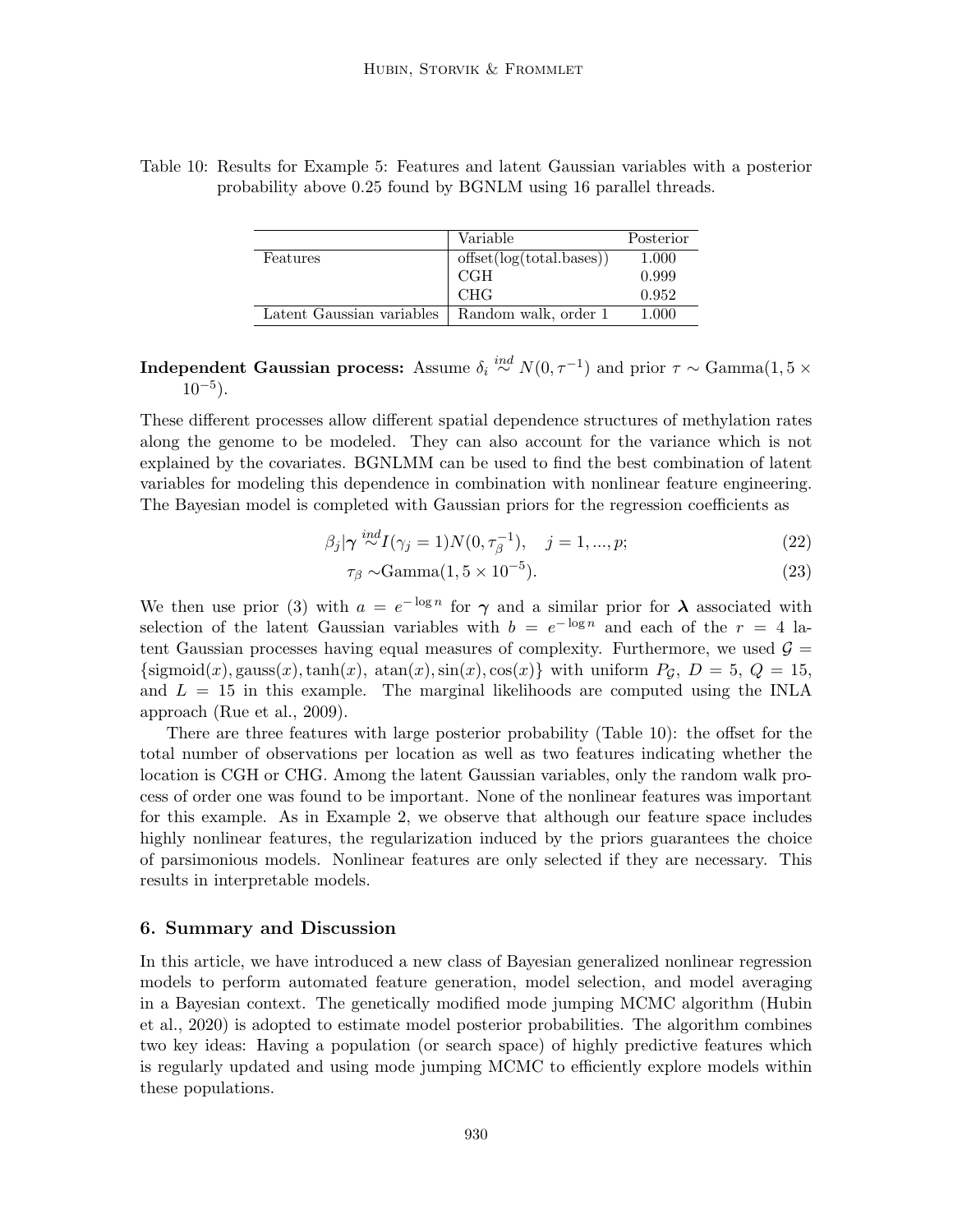In several examples, we have shown that the suggested approach can be efficient not only for prediction but also for model inference. Inference for BGNLMs often requires significant computational resources, hence parallelization is recommended. The resulting benefits are illustrated in several examples. The penalization on complexity implied by our model prior (3) yields so strong regularization that features with a depth larger than three are rarely generated in the examples considered. On the other hand, we have seen that for a maximum depth of 3 the feature space already becomes huge and will be sufficient to model almost any nonlinear relationship. Furthermore, features with depth  $d > 3$  are not easy to interpret.

One of the main advantages of Bayesian deep learning is the possibility to quantify the uncertainty of predictions. Currently, commonly used Bayesian approaches to deep learning rely on variational Bayes approximations (Gal, 2016), which tend to be rather crude. In contrast, our approach provides well-defined and mathematically justified uncertainty measures for any parameter of interest via standard Bayesian model averaging. This also allows for the calculation of reliable credible intervals, at least for the fully Bayesian approach. A memory-efficient way of performing parallelized BGNLM is implemented in the R-package EMJMCMC, which is currently available from the GitHub repository (Hubin, Storvik, & Frommlet, 2021b). The package gives the user flexibility both in the choice of methods to obtain marginal likelihoods and in the prior specification.

There are still several important questions open for further research. The first topic is concerned with the choice of model priors in Section 2.2. The specific structure of the prior for features in equation (4) includes a parameter a and a complexity measure  $c(\cdot)$ . For the parameter a, we are using  $a = e^{-2}$  when interested in prediction and  $a = e^{-\log n}$  when interested in model identification, since the latter is more conservative. These choices are informed by considerations similar to those leading to modifications of AIC and BIC which are controlling FWER (Bogdan & Frommlet, 2020). They worked well in the examples we have presented here but better choices could be possible and one might also like to consider introducing reasonable hyper-priors for a. The choice of our complexity measure was motivated by the geometric prior used by Fritsch and Ickstadt (2007) in the context of logic regression. The number of leaves of a logic tree directly translates into the operations count of a feature in our context. It will be interesting in the future to consider more general complexity measures involving both the width and the depth of features but this appears to be a research project on its own. We only want to mention here that the definition of depth for the multiplication parameter is not as straightforward as for modifications and projections and that there is quite some scope for potential improvement of the model priors.

The second topic for further research is related to the choice of  $\alpha$  in the feature generating process. We used the pragmatic strategy of fixing parameters in nested features, estimating parameters on the outer layer of the new feature, and thereafter taking a nonlinear modification of the obtained feature. This approach, inspired by the ideas from Fahlman and Lebiere (1990), is computationally efficient and guarantees unique estimates. We have implemented three further strategies, including optimization of weights from the last nonlinear projection, optimization with respect to all layers of a feature, and a fully Bayesian approach where all of the weights across all layers of the features are considered as model parameters. The second and third strategies are computationally more demanding than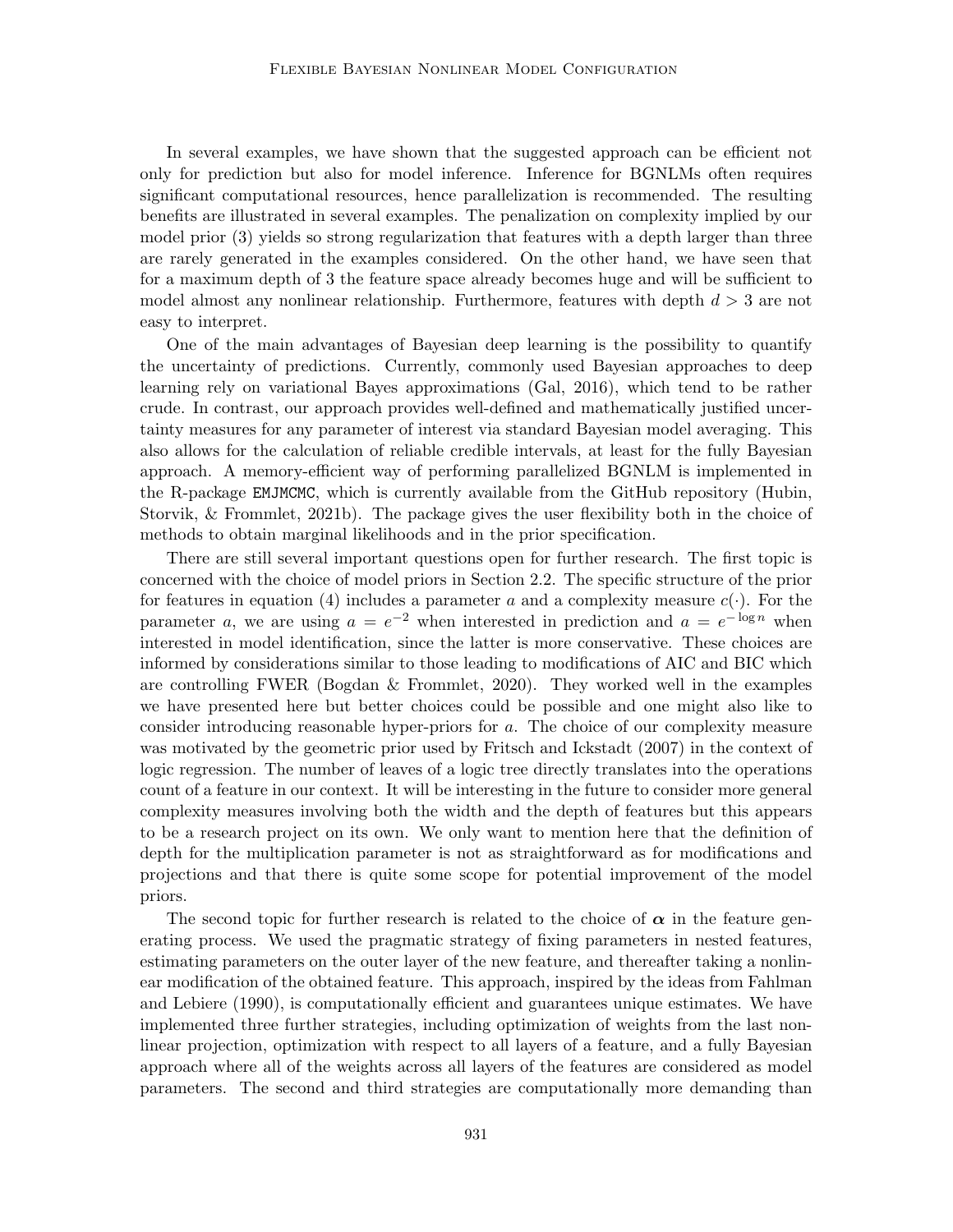the simplest strategy and require additional assumptions on the nonlinear transformations involved. The fourth strategy provides a fully Bayesian approach which is theoretically sound but extremely slow in terms of convergence. However, by excluding projections one can reduce the model space and obtain a fully Bayesian framework, which might be useful for some applications. Studying the properties of this restricted class of BGNLM models with no projections involved is thus of interest for further research.

In Appendix C, we compare the performance of BGNLM when using more complex strategies for estimating  $\alpha$  parameters. Interestingly, none of these strategies clearly outperforms the simple baseline strategy used in the main part of our applications. To some extent, this has to do with the complexity measure that we have used on our features within the model prior (3), which results in rather high penalties for projections compared with modifications and multiplications. Consequently, the majority of nonlinear features we have obtained in our examples do not involve projection transformations. Hence the estimation strategy of  $\alpha$  parameters is of minor importance. In the future, we plan to work with complexity measures for which it becomes less costly to add  $\alpha$  components in the projection. This will go along with further research including simulation scenarios where nested projections are part of the data generating model.

An important difference between our approach and deep learning is that BGNLM does not fix the structure of multi-layer neural networks in advance but has the potential of learning the network structure when generating new nonlinear features. By excluding new features that are linear combinations of previously defined features, BGNLM only includes features with different topologies, while standard neural networks only include features with *similar* topologies (but different weight parameters). In the fully Bayesian version of BGNLM, features with similar topologies can be included, giving a Bayesian generalization of neural networks with a possibility of learning the network structure as well. Utilizing this option will, however, require more efficient algorithms.

Another important issue left for discussion is how to manage very large data sets with the BGNLM approach. As for the marginal likelihood calculated with respect to parameters across all of the layers, only very crude approximate solutions based on the variational Bayes approach (Jordan, Ghahramani, Jaakkola, & Saul, 1999) are currently scalable for such problems (Barber & Bishop, 1998; Blundell, Cornebise, Kavukcuoglu, & Wierstra, 2015). MacKay (1992), Denker and Lecun (1991) applied the Laplace approximations to approximate marginal likelihood across all layers. This approach is also computationally very demanding and cannot easily be combined with the combinatorial search for the best models. Neal (2012) suggested Hamiltonian Monte Carlo (HMC) to make proper Bayesian inference on Bayesian neural networks. Unfortunately, his approach is even more computationally demanding and hence does not seem scalable to high-dimensional model selection. To reduce the computational complexity of HMC and improve its scalability to large data sets, Welling and Teh (2011) suggested using stochastic estimates of the gradient of the likelihood. Many recent articles describe the possibility of such sub-sampling combined with MCMC (Quiroz, Kohn, Villani, & Tran, 2019; Quiroz, Tran, Villani, & Kohn, 2017; Quiroz, Villani, & Kohn, 2016; Flegal, 2012; Pillai & Smith, 2014), where unbiased likelihood estimates are obtained from subsamples of the whole data set in such a way that ergodicity and the desired limiting properties of the MCMC algorithm are maintained. These methods are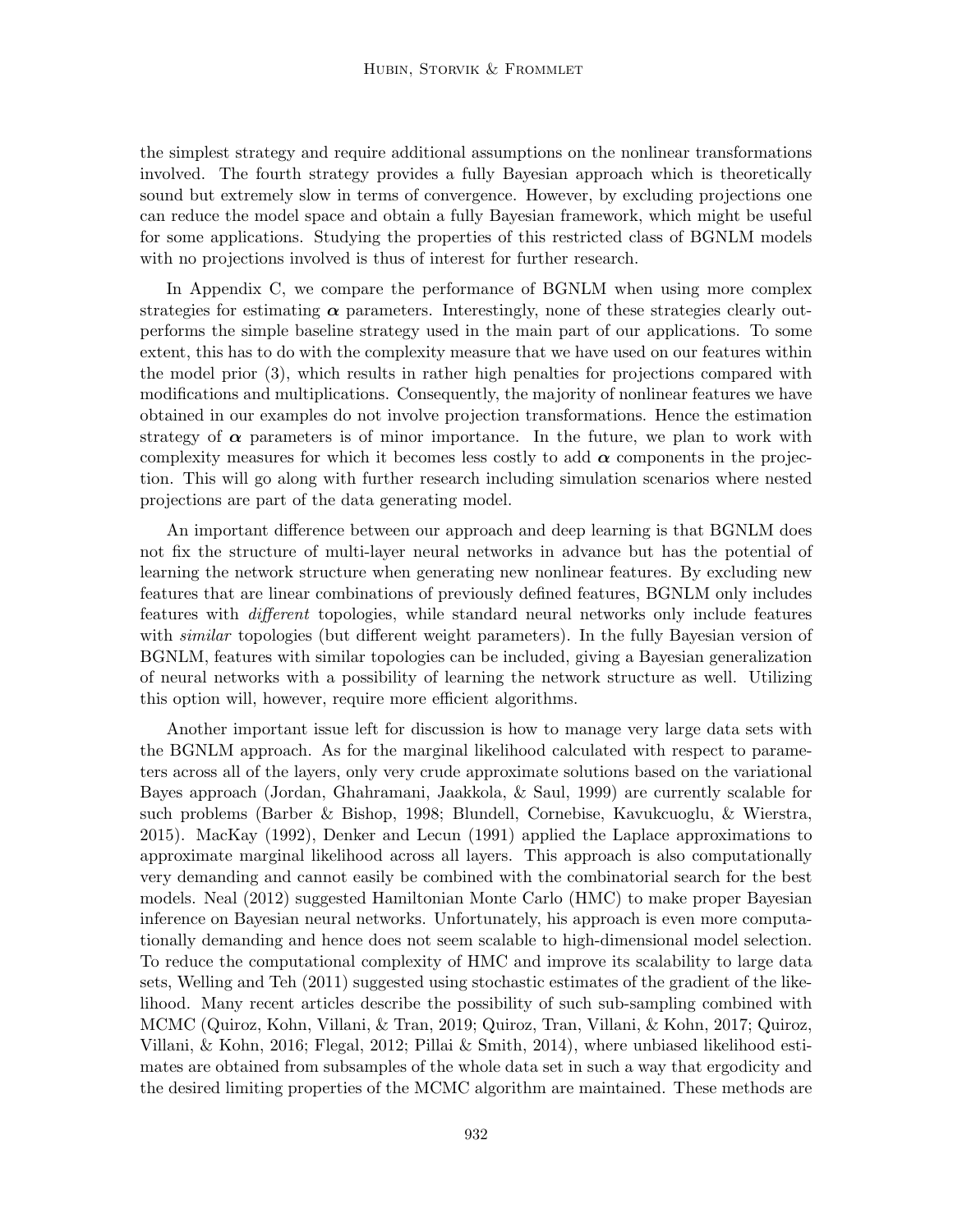not part of the current implementation of BGNLM, but our approach can be adapted with a relatively moderate effort to allow sub-sampling MCMC techniques.

## Appendix A. Computational Complexity

Table 11: Comparison of computational complexities for model building (training phase) and prediction (test phase) for the different algorithms.

| Method                                | Alias           | Classification/Regression | Training             | Prediction            |
|---------------------------------------|-----------------|---------------------------|----------------------|-----------------------|
| Random Forest                         | <b>RFOREST</b>  | $C + R$                   | $O(n^2pn_{trees})^a$ | $O(pn_{trees})$       |
| Gradient Tree Boosting                | <b>TXGBOOST</b> | $C+R$                     | $O(npn_{trees})$     | $O(pn_{trees})$       |
| Gradient Linear Boosting              | <b>LXGBOOST</b> | $C+R$                     | $O(p^2n+p^3)$        | O(p)                  |
| Logistic Regression                   | LR              | С                         | $O(p^2n+p^3)$        | O(p)                  |
| Gaussian Regression                   | GR              | R                         | $O(p^2n+p^3)$        | O(p)                  |
| Neural Network                        | <b>DEEPNETS</b> | $C + R$                   | $O(w^2n + w^3)^b$    | O(w)                  |
| Naive Bayes                           | <b>NBAYES</b>   | C                         | $O(np+2p)$           | O(p)                  |
| Variational Bayes Gaussian Regression | VARBAYES        | R.                        | $O(p^2n+p^3)$        | O(p)                  |
| Lasso Regression                      | LASSO           | $C + R$                   | $O(p^2n+p^3)$        | O(p)                  |
| Ridge Regression                      | RIDGE           | $C + R$                   | $O(p^2n+p^3)$        | O(p)                  |
| Bayesian Generalized Linear Model     | <b>BGLM</b>     | $C+R$                     | $O(2^p(p^2n+p^3))$   | $O(p2^p)$ or $O(p)^c$ |
| Bayesian Generalized Nonlinear Model  | <b>BGNLM</b>    | $C+R$                     | $O(2^q(Q^2n+Q^3))^d$ | $O(Q2^q)$ or $O(Q)^e$ |

 $a. n_{trees}$  is the number of classification and regression trees involved

b.  $w = pp_{l_1} + \sum_{i \ in 1,...,n_{layers}} p_{l_i} p_{l_{i+1}}$ 

c. full model averaging is considered before "or", whilst the median probability model or model averaging of the small number of "best" models is considered after "or".

d. in practice, one would only run inference for a fixed number of iterations and per iteration, the complexity is  $O(Q^2n + Q^3)$ .

e. full model averaging is considered before "or", whilst the median probability model or model averaging of the small number of "best" models is considered after "or".

## Appendix B. Further Applications

In Appendix B.1, we provide an additional example of classification of Asteroids. Moreover, we address two extra examples of model inference: In the first of them (Appendix B.2), we recover the planetary mass law based on the exoplanets data introduced in Section 4. In the latter (Appendix B.3), we address a complex simulation scenario of a logic regression case (Hubin et al., 2020), where we show the ability of BGNLM to recover highly nonlinear Boolean interactions.

#### B.1 Example 6: Neo Asteroids Classification

The data set (NASA, 2016) addressed in this example consists of characteristic measures of 20 766 asteroids, some of which are classified as potentially hazardous objects, whilst others are not. Measurements of the following nine explanatory variables are available: Mean anomaly, Inclination, Argument of perihelion, Longitude of the ascending node, Rms residual, Semi-major axis, Eccentricity, Mean motion, Absolute magnitude. It can be down-loaded from <2016.spaceappschallenge.org>.

The training sample consisted of  $n = 64$  objects (32 of which are potentially hazardous objects, whilst the other 32 are not) and the test sample of the remaining  $n_p = 20702$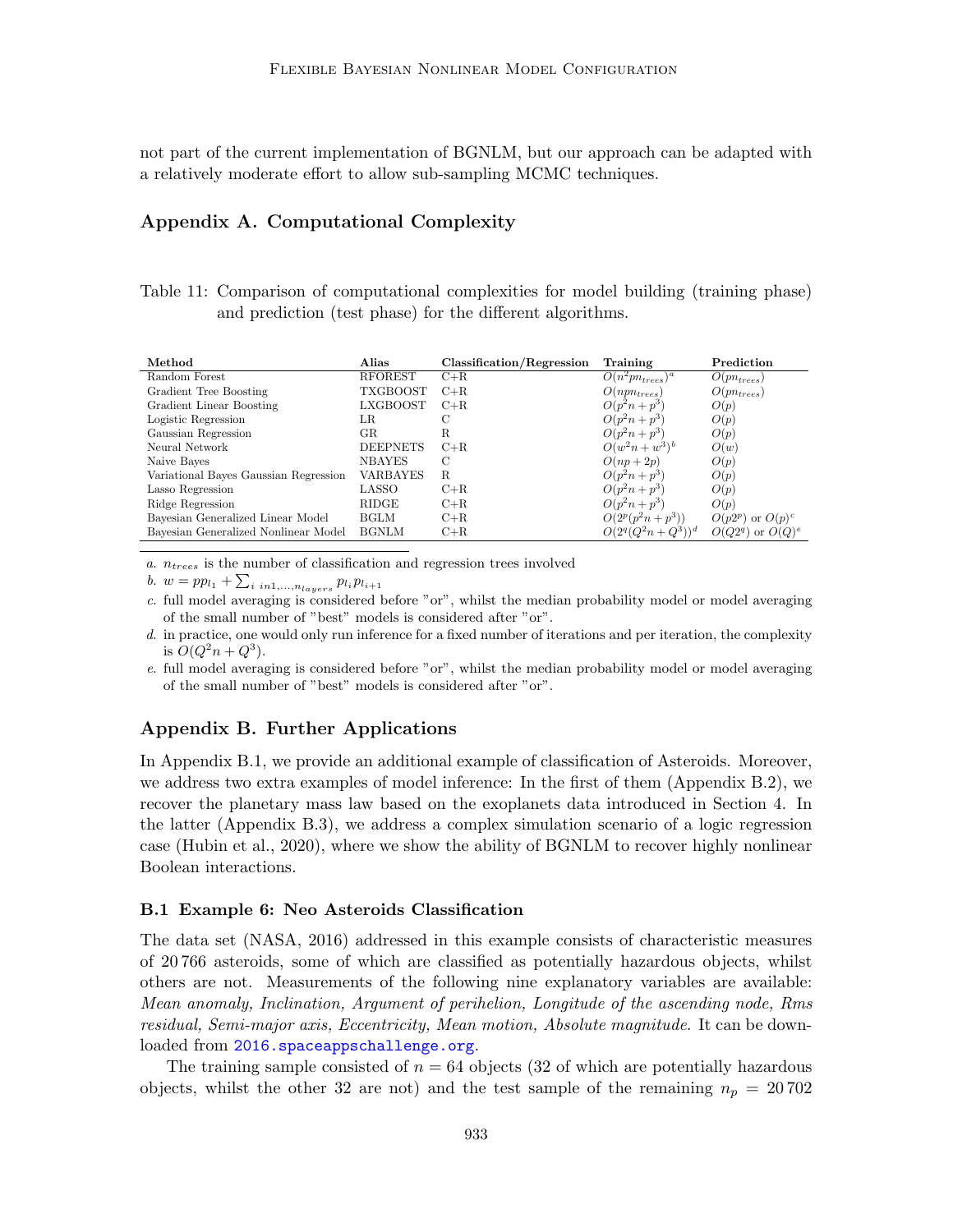| Algorithm        | ACC                    | <b>FNR</b>                  | FPR.                        |
|------------------|------------------------|-----------------------------|-----------------------------|
| <b>BGLM</b>      | 0.9999(0.9999, 0.9999) | 0.0001(0.0001, 0.0001)      | $0.0002$ $(0.0002, 0.0002)$ |
| <b>BGNLM_PRL</b> | 0.9998(0.9986, 1.0000) | $0.0002$ $(0.0001, 0.0021)$ | 0.0000 (0.0000, 0.0000)     |
| <b>BGNLM</b>     | 0.9998(0.9942, 1.0000) | $0.0002$ $(0.0001, 0.0082)$ | $0.0002$ $(0.0000, 0.0072)$ |
| LASSO            | $0.9991(-,-)$          | $0.0013(-,-)$               | $0.0000 (-,-)$              |
| RIDGE            | $0.9982 (-,-)$         | $0.0026(-,-)$               | $0.0000 (-,-)$              |
| <b>LXGBOOST</b>  | 0.9980(0.9980, 0.9980) | 0.0029(0.0029, 0.0029)      | 0.0000 (0.0000, 0.0000)     |
| LR.              | $0.9963$ (-,-)         | $0.0054(-,-)$               | $0.0000 (-,-)$              |
| <b>DEEPNETS</b>  | 0.9728(0.8979, 0.9979) | 0.0384(0.0018, 0.1305)      | 0.0000 (0.0000, 0.0153)     |
| <b>TXGBOOST</b>  | 0.8283(0.8283, 0.8283) | 0.0005(0.0005, 0.0005)      | 0.3488(0.3488, 0.3488)      |
| <b>RFOREST</b>   | 0.8150(0.6761, 0.9991) | 0.1972(0.0003, 0.3225)      | $0.0162$ $(0.0000, 0.3557)$ |
| <b>NBAYES</b>    | $0.6471(-,-)$          | $0.0471(-,-)$               | $0.4996(-,-)$               |

Table 12: Comparison of performance (ACC, FPR, FNR) of different algorithms for NEO objects data (Example B.1). See caption of Table 2 for details.

objects. Table 12 shows that even with such a small training set most methods tend to perform very well. The naıve Bayes classifier has the lowest accuracy with a huge number of false positives. The tree-based methods also have comparably small accuracy, where treebased gradient boosting, in addition, delivers too many false positives. Random forests tend to have on average too many false negatives, though there is a huge variation of performance between different runs ranging from almost perfect accuracy down to accuracy as low as the naive Bayes classifier. In this example, we used  $\mathcal{G} = {\text{gauss}(x), \text{tanh}(x), \text{atan}(x), \text{sin}(x)}$ ,  $a = e^{-2}$ ,  $D = 4$ ,  $L = 15$  and  $Q = 15$ .

The BGNLM model is among the best methods for this data set, while BGLM has the best median performance. This indicates that nonlinear structures do not play an important role in this example and all the other algorithms based on linear features (LASSO, RIDGE, logistic regression, linear-gradient boosting) performed similarly well. BGLM gives the same result in all simulation runs, the parallel version of GMJMCMC for BGNLM gives almost the same model as BGLM and only rarely adds some nonlinear features, whereas the single-threaded version of GMJMCMC for BGNLM much more often includes nonlinear features (Table 13). The slight variation between simulation runs for the single-threaded version of GMJMCMC suggests that despite the generally good performance of BGNLM the algorithm has not fully converged in some runs.

As shown in Table 13, all reported nonlinear features had a complexity of 2. As mentioned previously the parallel version of BGNLM detected way fewer nonlinear features than the simple versions. This suggests that GMJMCMC has not completely converged in some simulation runs. Approximately half of the nonlinear features were modifications and the other half were multiplications. In this example, not a single detected projection was found significant by the GMJMCMC.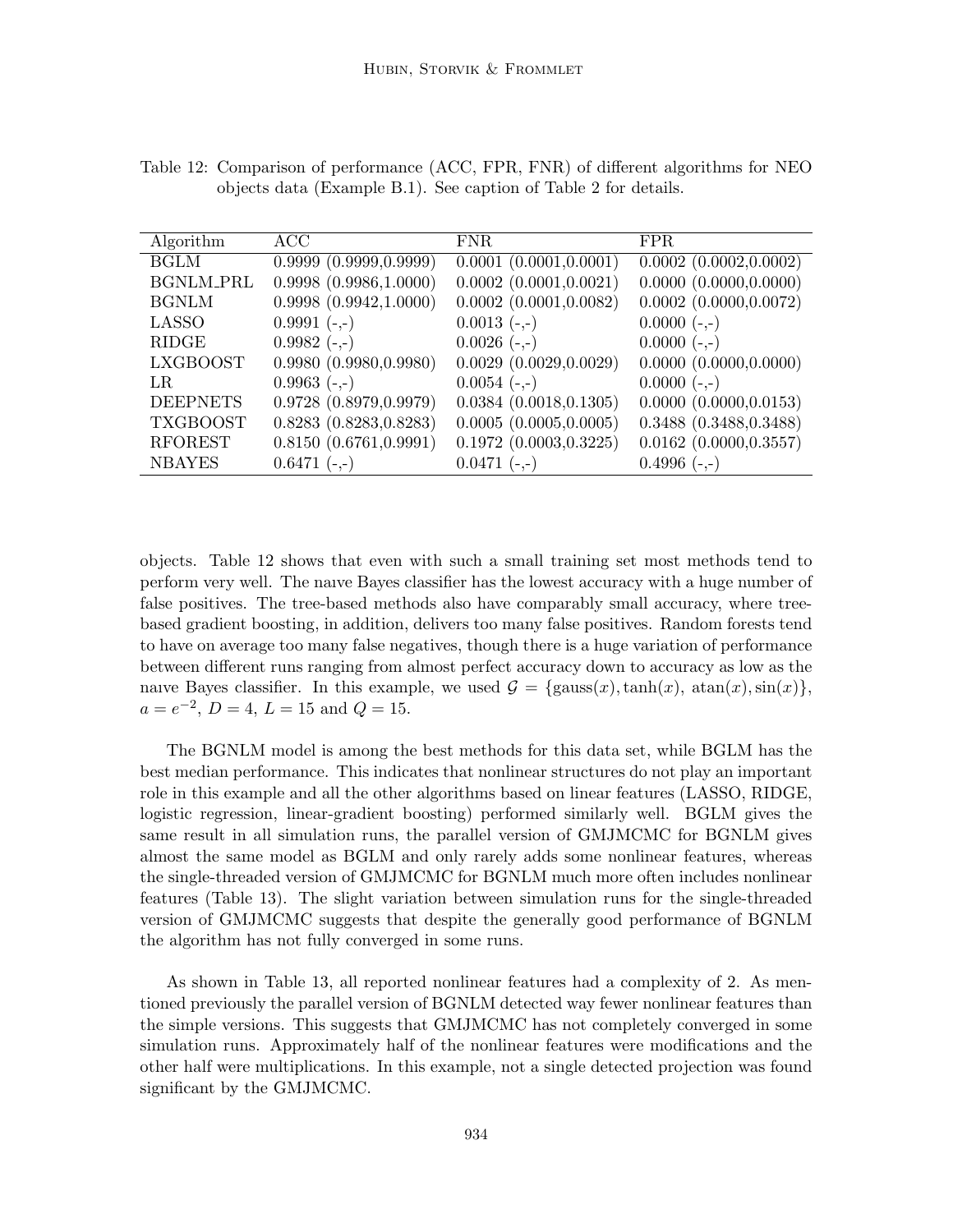Table 13: Mean frequency distribution of feature complexities detected by the different BGNLM algorithms in 100 simulation runs for Asteroid data (Example B.1). The final row for each example gives the mean of the total number of features in 100 simulation runs which had a posterior probability larger than 0.1.

| Example 6: Asteroid |       |                             |      |  |
|---------------------|-------|-----------------------------|------|--|
|                     |       | compl. BGNLM BGNLM_PRL BGLM |      |  |
|                     | 8.96  | 9.00                        | 9.00 |  |
|                     | 2.58  | 0.05                        | 0.00 |  |
| Total               | 11.54 | 9.05                        | 9.00 |  |

#### B.2 Example 7: Jupiter Mass of the Planet

In this example, we consider the planetary mass as a function of its radius and density. It is common in astronomy to use the measures of Jupiter as units and a basic physical law gives the nonlinear relation

$$
m_p \approx R_p^3 \times \rho_p \ . \tag{24}
$$

Here, just as described in Table 7,  $m_p$  is the planetary mass measured in units of Jupiter mass (denoted PlanetaryMassJpt from now on). Similarly, the radius of the planet  $R_p$ is measured in units of Jupiter radius and the density of the planet  $\rho_p$  is measured in units of Jupiter density. Hence in the data set the variable RadiusJpt refers to  $R_p$ , and PlanetaryDensJpt denotes  $\rho_p$ . The approximation sign is used because the planets are not exactly spherical but rather almost spherical ellipsoids.

A BGNLM with a Gaussian observation model and identity link function is used to model PlanetaryMassJpt as a function of the following ten potential input variables: Type-Flag, RadiusJpt, PeriodDays, SemiMajorAxisAU, Eccentricity, HostStarMassSlrMass, Host-StarRadiusSlrRad, HostStarMetallicity, HostStarTempK, PlanetaryDensJpt (see Table 7 for details). To illustrate to which extent the performance of BGNLM depends on the number of parallel runs, we furthermore consider computations with 1, 4, and 16 threads, respectively. To evaluate the capability of BGNLM to detect true signals, we run the algorithm for a given number of threads for  $N = 100$  times.

In each of the threads, the algorithms were first run for 10 000 iterations, with population changes at every 250 iterations, and then for a larger number of iterations based on the last population (until a total number of 10 000 unique models was obtained). Results for BGNLM using different numbers of threads are summarized in Table 14 for  $\mathcal{G}_1$  and  $\mathcal{G}_2$ , which are the same as in Example 4. All other tuning and hyper-parameters of the model and the algorithm are also the same as in Example 4.

Clearly, the more resources are available the better BGNLM performs. BGNLM manages to find the correct model with rather large power (reaching gradually one) and small FDR (reaching gradually zero) when the number of parallel threads is increased. When using only a single thread, it often happens that instead of the correct feature some closely related features are selected (see the Excel sheet Mass.xlsx in the supplementary material (Hubin et al., 2021a) for more details). Results for the set  $G_1$  are slightly better than for  $G_2$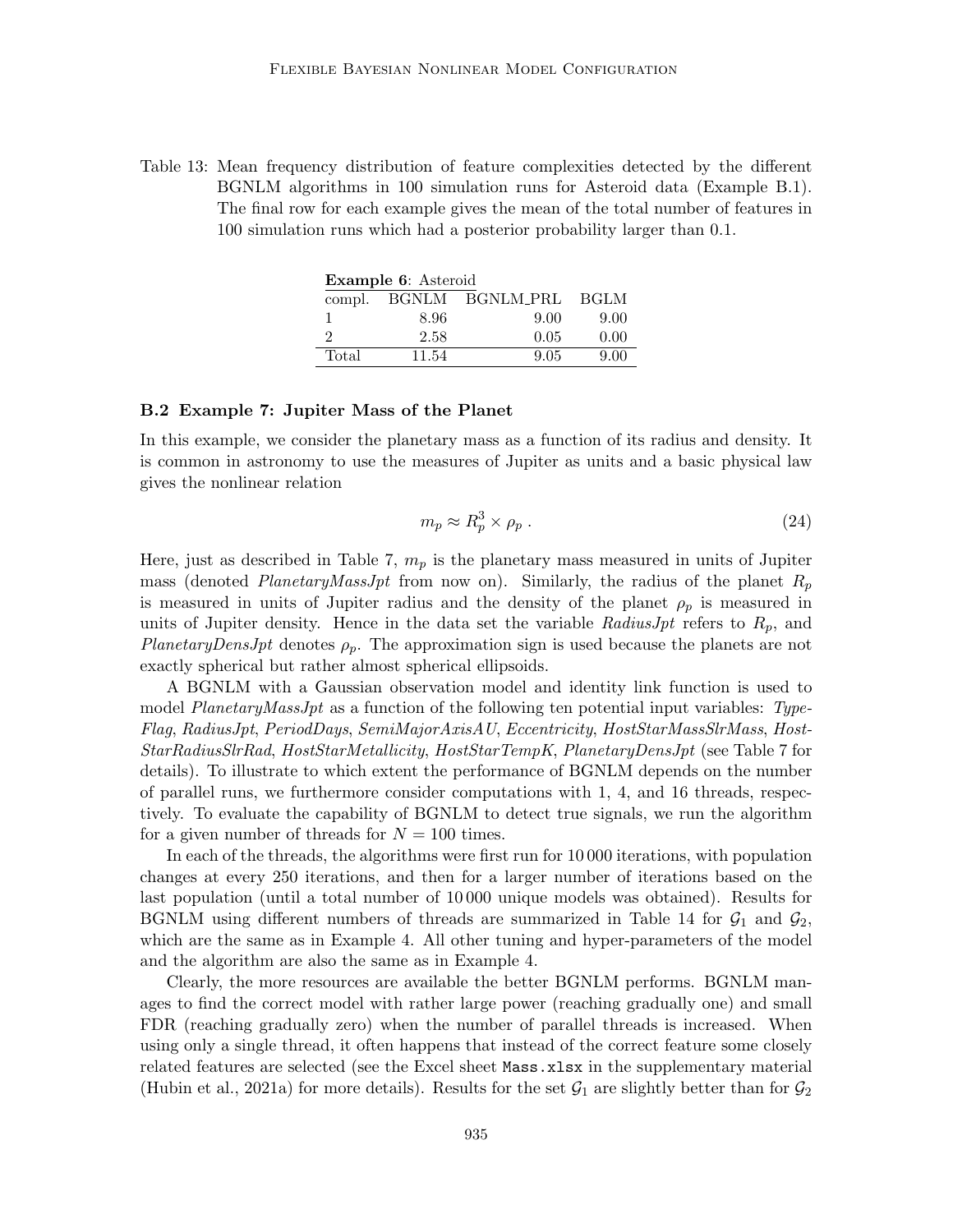Table 14: Pow, FP, and FDR for detecting the mass law in Equation (24) based on the decision rule that the posterior probability of a feature is larger than  $\eta^* = 0.25$ (Example 7). The feature  $R \times R \times R \times \rho_p$  is counted as true positive, all other selected features as false positive. BGNLM is applied using the nonlinear sets (NL set)  $\mathcal{G}_1$  and  $\mathcal{G}_2$  and different numbers of parallel threads.

|         |      | BGNLM_PRL | $\mathcal{G}_1$ |      | BGNLM_PRL | G2    |
|---------|------|-----------|-----------------|------|-----------|-------|
| Threads | Pow  | FP        | FDR.            | Pow  | FP        | FDR.  |
| 16      | 1.00 | 0.00      | 0.00            | 0.93 | 0.36      | 0.215 |
|         | 0.79 | 0.40      | 0.21            | 0.69 | 0.49      | 0.34  |
|         | 0.42 | 1 21      | 0.58            | 0.42 | 1.25      | 0.58  |

which illustrates the importance of having a good set of transformations when interested in model inference. The power is lower and FDR is larger for  $\mathcal{G}_2$  which is mainly due to the presence of  $|x|^{7/2}$  in the set of nonlinearities. The feature  $R_p^{7/2} \times \rho_p$  is quite similar to the correct law (24) and moreover has lower complexity than the feature  $R^3 \rho_p$  due to how  $\mathcal{G}_2$  is defined. Hence, it is not surprising that it is often selected, specifically when BGNLM was not run sufficiently long to fully explore features with larger complexity.

#### B.3 Example 8: Simulated Data With Complex Combinatorial Structures

Table 15: Results for Example B.3. Pow for individual trees, overall power (average power over trees), FP, and FDR are compared between BGNLM and Bayesian logic regression.

|                            | <b>BGNLM</b> | <b>BLRM</b> |
|----------------------------|--------------|-------------|
| $X_7$                      | 1.0000       | 0.9900      |
| $X_8$                      | 1.0000       | 1.0000      |
| $X_2X_9$                   | 1.0000       | 1.0000      |
| $X_{18}X_{21}$             | 1.0000       | 0.9600      |
| $X_1X_3X_{27}$             | 1.0000       | 1.0000      |
| $X_{12}X_{20}X_{37}$       | 1.0000       | 0.9900      |
| $X_4X_{10}X_{17}X_{30}$    | 0.9900       | 0.9100      |
| $X_{11}X_{13}X_{19}X_{50}$ | 0.9800       | 0.3800      |
| Overall power              | 0.9963       | 0.9038      |
| FP                         | 0.5100       | 1.0900      |
| <b>FDR</b>                 | 0.0601       | 0.1310      |

In this simulation study, we generated  $N = 100$  data sets with  $n = 1000$  observations and  $p = 50$  binary covariates. The covariates were assumed to be independent and were simulated for each simulation run as  $X_j \sim \text{Bernoulli}(0.5)$  for  $j = 1, \ldots, 50$ . In the first simulation study the responses were simulated according to a Gaussian distribution with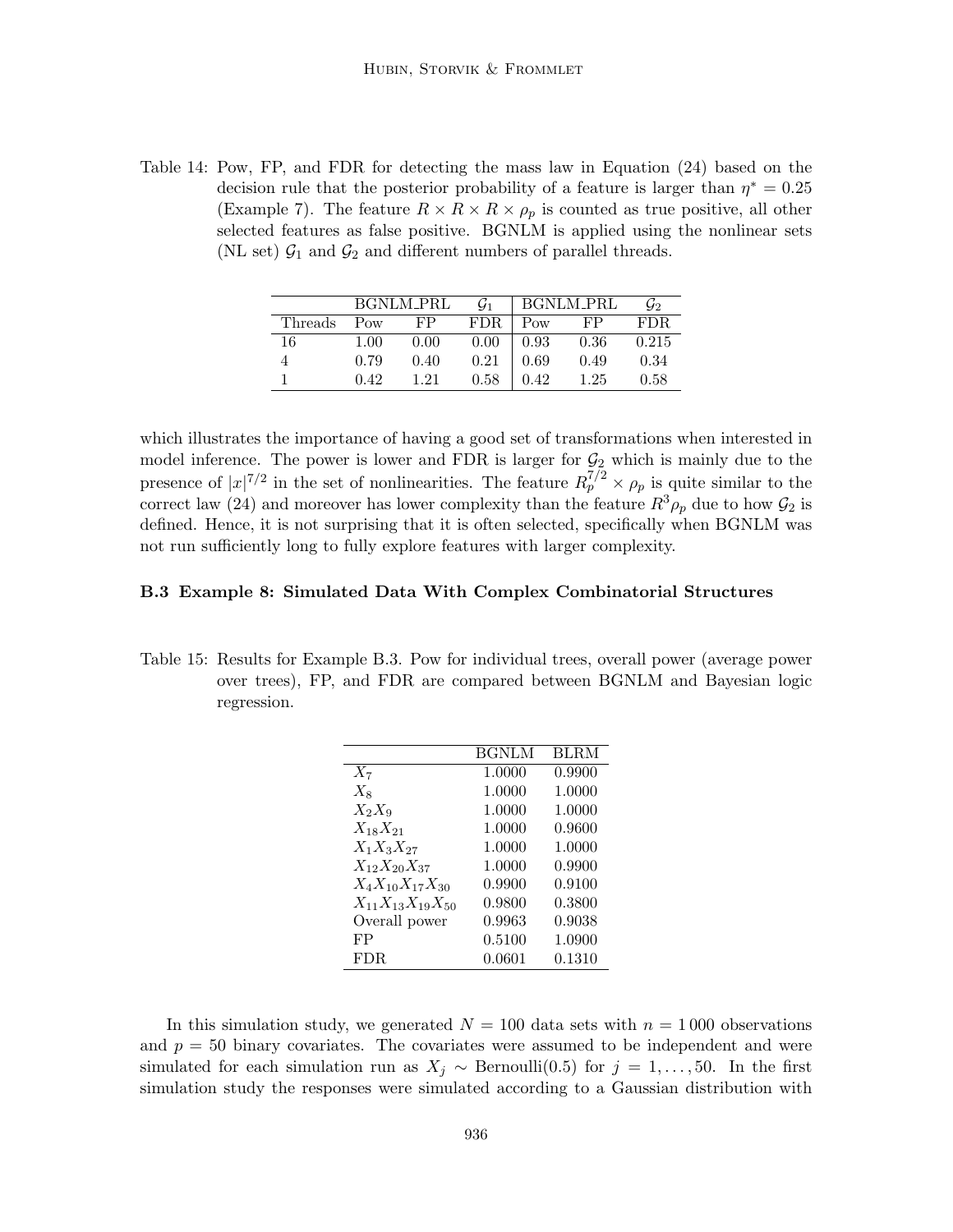error variance  $\sigma^2 = 1$  and individual expectations specified as follows:

$$
E\{Y|X\} = 1 + 1.5X_7 + 1.5X_8 + 6.6X_{18}X_{21} + 3.5X_2X_9 + 9X_{12}X_{20}X_{37} + 7X_1X_3X_{27} + 7X_4X_{10}X_{17}X_{30} + 7X_{11}X_{13}X_{19}X_{50}.
$$

For BGNLM, we set  $\mathcal{G} = {\text{sigmoid}(x) \text{ gauss}(x), \text{tanh}(x), \text{atan}(x), \text{sin}(x), \text{cos}(x)},$  with a uniform  $P_g$ . We also use  $a = e^{-\log n}$ ,  $D = 4$ ,  $L = 40$ , and  $Q = 40$ . We compare the results of BGNLM with those for the Bayesian logic regression model in Hubin et al. (2020). The latter model differs from the current one in that the model prior is different. For a given logical tree (which is the only allowed feature form), we use  $a^{c(L_j)} = (N(s_j))^{-1}$ ,  $s_j \leq C_{max}$ , where  $N(s) = \binom{m}{s} 2^{2s-2}$ . Q and priors for the model parameters are the same as defined in the BGNLM model. All algorithms were run on 32 threads until the same number of models were visited after the last change of the model space. In particular, in each of the threads, the algorithms were run until 20 000 unique models were obtained after the last population of models had been generated at iteration 15 000. Specification of the Bayesian Logic Regression model corresponds exactly to the one used in simulation Scenario 6 in Hubin et al. (2020). In this example, a detected feature is only counted as a true positive if it exactly coincides with a feature of the data generating model. The results are summarized in Table 15. Detection in this example corresponds to the features having marginal inclusion probabilities above 0.5 after the search is completed.

GMJMCMC performed exceptionally well for fitting this BGNLM. The version of GMJM-CMC algorithm for fitting Bayesian Logic Regression (BLRM) from Hubin et al. (2020) in this case performed almost as well as GMJMCMC for BGNLM, except for a significant drop in power in one of the four-way multiplications. This is however not too surprising because the multiplication transformation of BGNLM models perfectly fits the data generating model whereas the logic regression model focuses on general logic expressions and provides in that sense a larger chance to generate features which are closely related to the data generating four-way multiplication (Hubin et al., 2020).

#### Appendix C. Results for Alternative Strategies of Specifying Weights

In this section, the predictive performance of the four alternative strategies for specification of  $\alpha$  is compared (with the first three given in Section 2.1.1 and the last one in Section 4.2). Tables 16-18 show the result for the breast cancer data (Example 1), the spam data (Example 2), and the NEO asteroids classification problem (Example 6), respectively. Comparing Table 16 with Table 2, Table 17 with Table 3, and Table 18 with Table 12, we see that there is no substantial difference in predictive performance between the strategies used for specifying weights for the three addressed data sets. On one hand, this might indicate that there is no real difference in which of the strategies we use for the optimization of projection-based features. But, on the other hand, this might indicate that these features, in general, do not play a big role in predictions as a result of very strong regularization of them. Further research on this is required.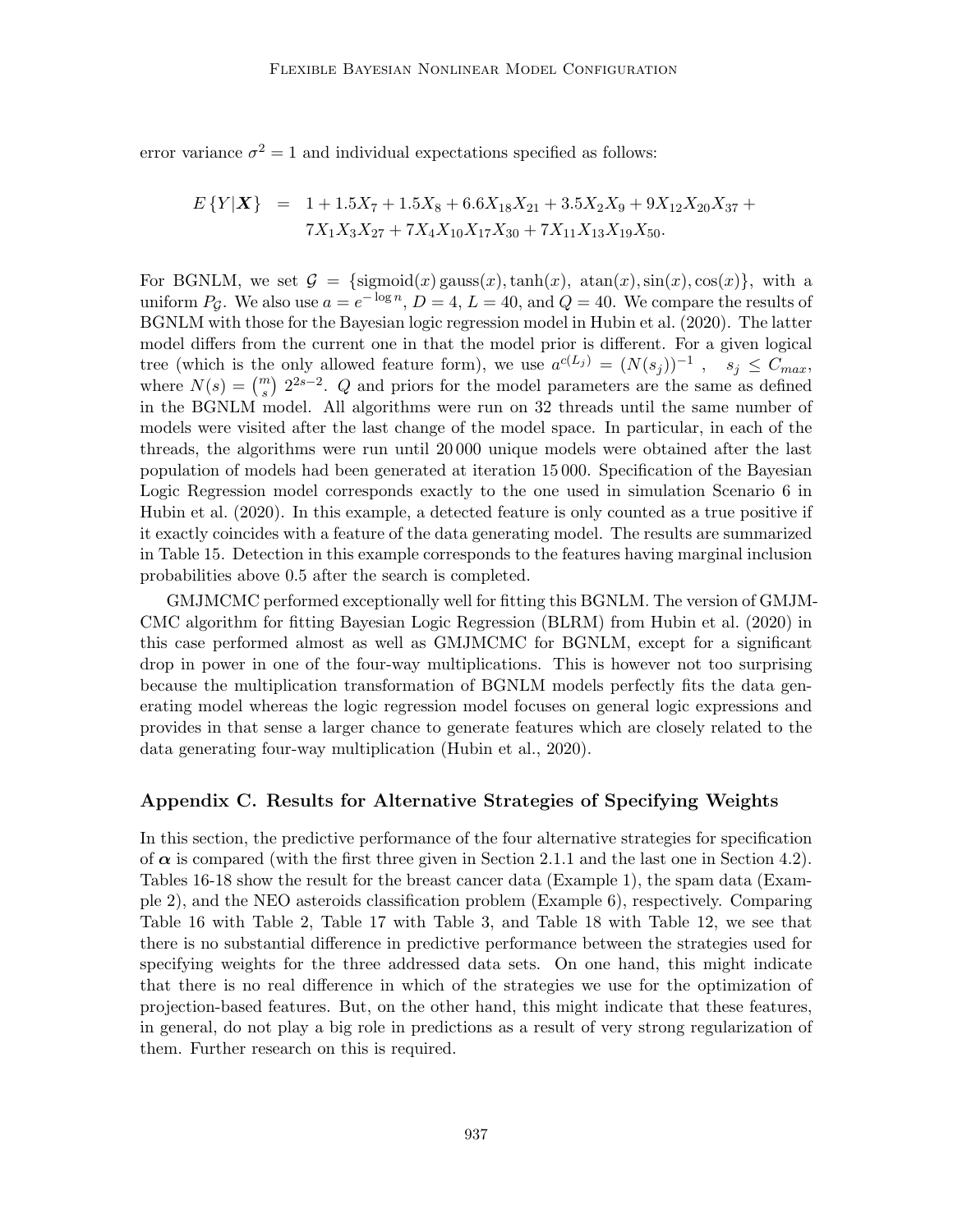Table 16: Comparison of performance (ACC, FPR, FNR) of alternative feature engineering strategies (indicated with  $-2, -3, -4$  in the table) for Example 1. For methods with the random outcome, the median measures (with minimum and maximum in parentheses) are displayed. The algorithms are sorted according to median power.

| Algorithm ACC |                                            | FNR.                   | FPR.                   |
|---------------|--------------------------------------------|------------------------|------------------------|
|               | BGNLM <sub>-1</sub> 0.9695 (0.9554,0.9789) | 0.0536(0.0479, 0.0809) | 0.0148(0.0037, 0.0326) |
|               | BGNLM_3 0.9695 (0.9507,0.9789)             | 0.0536(0.0479, 0.0862) | 0.0148(0.0000, 0.0361) |
|               | BGNLM <sub>-4</sub> 0.9671 (0.9577,0.9789) | 0.0536(0.0305, 0.0756) | 0.0184(0.0000, 0.0361) |
|               | BGNLM <sub>-2</sub> 0.9671 (0.9531,0.9789) | 0.0536(0.0422, 0.0862) | 0.0184(0.0000, 0.0361) |

Table 17: Comparison of performance (ACC, FPR, FNR) of alternative feature engineering strategies for Example 2. See caption of Table 16 for details.

| Algorithm | – ACC                                      | FNR.                   | FPR.                        |
|-----------|--------------------------------------------|------------------------|-----------------------------|
|           | BGNLM <sub>-1</sub> 0.9243 (0.9113,0.9328) | 0.0927(0.0808, 0.1116) | 0.0552(0.0465, 0.0658)      |
|           | BGNLM <sub>-2</sub> 0.9243 (0.9100,0.9357) | 0.0927(0.0780, 0.1103) | 0.0545(0.0445, 0.0686)      |
|           | BGNLM_3 0.9237 (0.9100,0.9321)             | 0.0924(0.0766, 0.1122) | $0.0548$ $(0.0474, 0.0714)$ |
|           | BGNLM_4 0.9237 (0.9113,0.9315)             | 0.0931(0.0821, 0.1077) | 0.0562(0.0470, 0.0714)      |

Table 18: Comparison of performance (ACC, FPR, FNR) of alternative feature engineering strategies for Example 6. See caption of Table 16 for details.

| Algorithm | – ACC –                                    | FNR.                        | FPR.                        |
|-----------|--------------------------------------------|-----------------------------|-----------------------------|
|           | BGNLM_3 0.9998 (0.9959,1.0000)             | $0.0002$ $(0.0001, 0.0056)$ | $0.0002$ $(0.0000, 0.0042)$ |
|           | BGNLM <sub>-1</sub> 0.9998 (0.9942,1.0000) | $0.0002$ $(0.0001, 0.0082)$ | $0.0002$ $(0.0000, 0.0072)$ |
|           | BGNLM_2 0.9998 (0.9933,1.0000)             | $0.0002$ $(0.0001, 0.0089)$ | $0.0002$ $(0.0000, 0.0048)$ |
|           | BGNLM <sub>-4</sub> 0.9998 (0.9932,0.9999) | $0.0002$ $(0.0001, 0.0097)$ | $0.0002$ $(0.0000, 0.0042)$ |

## Supplementary Material

**R** package: R package *EMJMCMC* for doing inference in the BGNLM model  $(R)(G)$ MJMCMC (Hubin et al., 2021b) which is available on GitHub at [http://aliaksah.github.](http://aliaksah.github.io/EMJMCMC2016) [io/EMJMCMC2016](http://aliaksah.github.io/EMJMCMC2016).

Data and code: supplementary data and code for all the examples as well as the excel sheets for all of the results are given in Hubin et al. (2021a) which is available on GitHub at <https://github.com/aliaksah/EMJMCMC2016/tree/master/supplementaries/BGNLM>.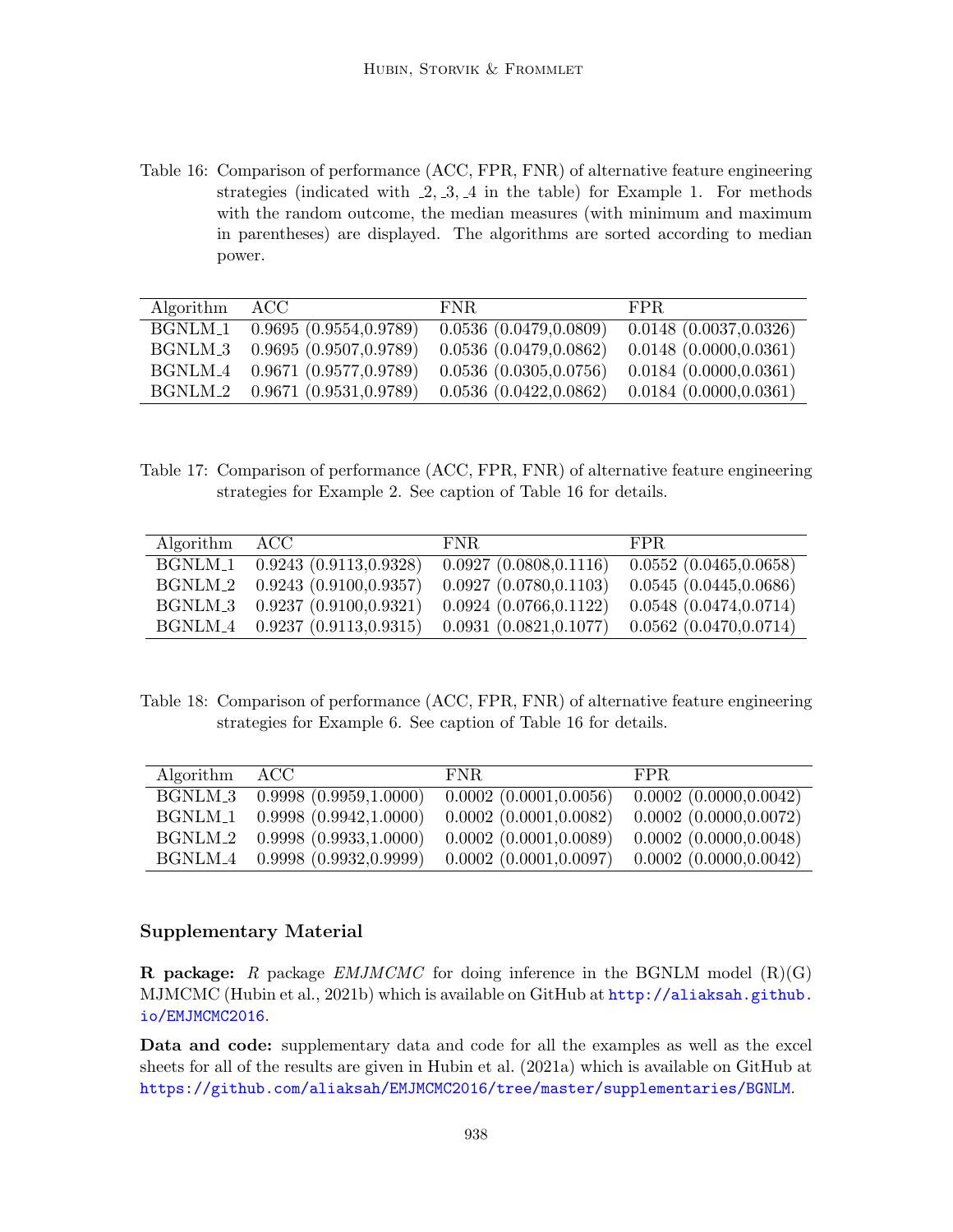## Acknowledgements

We thank the CELS project ([http://www.mn.uio.no/math/english/research/groups/](http://www.mn.uio.no/math/english/research/groups/cels/) [cels/](http://www.mn.uio.no/math/english/research/groups/cels/)) at the University of Oslo for giving us the opportunity, inspiration, and motivation to write this article. We would also like to acknowledge NORBIS ([https://norbis.w.](https://norbis.w.uib.no/) [uib.no/](https://norbis.w.uib.no/)) for funding an academic stay of the first author in Vienna. We are grateful to Prof. Robert Feldt for providing us links to symbolic regression. Finally, we thank Dr. Anders Løland (Norwegian Computing Center), Dr. Kory D. Johnson (Vienna University of Economics and Business), and Dr. Johan Pensar (University of Oslo) for proofreading the article and checking its language. Last but not least, we also acknowledge the HPC cluster from <sigma2.no> for providing us with the computational resources used for obtaining the results of this paper. More specifically, we thank projects NN9862K and NN9244K.

### References

- Aas, K., Jullum, M., & Løland, A. (2021). Explaining individual predictions when features are dependent: More accurate approximations to shapley values. Artificial Intelligence, 298, 103502.
- Adya, M., & Collopy, F. (1998). How effective are neural networks at forecasting and prediction? A review and evaluation. J. Forecasting, 17, 481–495.
- Barber, D., & Bishop, C. M. (1998). Ensemble learning in Bayesian neural networks. NATO ASI SERIES F COMPUTER AND SYSTEMS SCIENCES, 168, 215–238.
- Barrett, T., et al. (2013). NCBI GEO: archive for functional genomics data sets-update. Nucleic acids research, 41 (D1), D991–D995.
- Becker, C., Hagmann, J., M¨uller, J., Koenig, D., Stegle, O., Borgwardt, K., & Weigel, D. (2011). Spontaneous epigenetic variation in the Arabidopsis thaliana methylome. Nature, 480 (7376), 245–249.
- Blundell, C., Cornebise, J., Kavukcuoglu, K., & Wierstra, D. (2015). Weight Uncertainty in Neural Network. In Bach, F., & Blei, D. (Eds.), Proceedings of the 32nd International Conference on Machine Learning, Vol. 37 of Proceedings of Machine Learning Research, pp. 1613–1622, Lille, France. PMLR.
- Bogdan, M., Ghosh, J. K., & Tokdar, S. T. (2008). A comparison of the Simes-Benjamini-Hochberg procedure with some Bayesian rules for multiple testing. IMS Collections, Vol.1, Beyond Parametrics in Interdisciplinary Research: Festchrift in Honor of Professor Pranab K. Sen, edited by N. Balakrishnan, E. Peña and M. J. Silvapulle, 1, 211–230.
- Bogdan, M., & Frommlet, F. (2020). Identifying important predictors in large data bases multiple testing and model selection. arXiv preprint arXiv:2011.12154.
- Breiman, L., Friedman, J., Olshen, R., & Stone, C. J. (1984). Classification and regression trees. Chapman and Hall/CRC.
- Carbonetto, P., Stephens, M., et al. (2012). Scalable variational inference for Bayesian variable selection in regression, and its accuracy in genetic association studies. Bayesian analysis,  $7(1)$ , 73–108.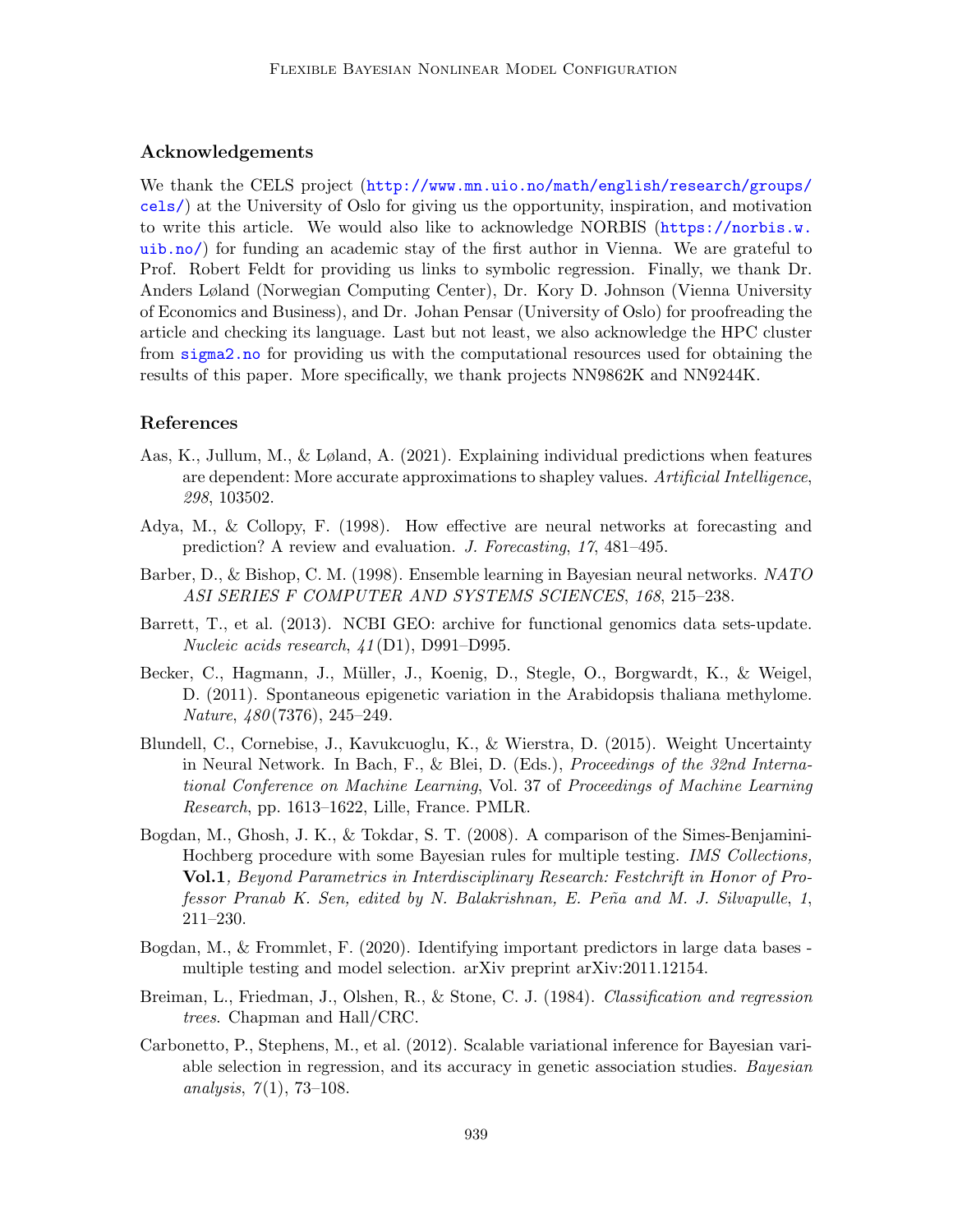- Chib, S. (1995). Marginal likelihood from the Gibbs output. Journal of the American Statistical Association, 90 (432), 1313–1321.
- Chib, S., & Jeliazkov, I. (2001). Marginal likelihood from the Metropolis–Hastings output. Journal of the American Statistical Association, 96 (453), 270–281.
- Clyde, M. A., Ghosh, J., & Littman, M. L. (2011). Bayesian adaptive sampling for variable selection and model averaging. Journal of Computational and Graphical Statistics,  $20(1), 80-101.$
- Cranor, L. F., & LaMacchia, B. A. (1998). Spam!. Communications of the ACM,  $41(8)$ , 74–83.
- Denker, J. S., & Lecun, Y. (1991). Transforming neural-net output levels to probability distributions. In Advances in neural information processing systems, pp. 853–859.
- Fahlman, S. E., & Lebiere, C. (1990). The cascade-correlation learning architecture. In Advances in neural information processing systems, pp. 524–532.
- Flegal, J. M. (2012). Applicability of subsampling bootstrap methods in Markov chain Monte Carlo. In Monte Carlo and Quasi-Monte Carlo Methods 2010, pp. 363–372. Springer.
- Friedman, J. H. (1991). Multivariate adaptive regression splines. The annals of statistics,  $19(1), 1–67.$
- Friel, N., & Wyse, J. (2012). Estimating the evidence a review. *Statistica Neerlandica*,  $66(3)$ , 288–308.
- Fritsch, A., & Ickstadt, K. (2007). Comparing Logic Regression Based Methods for Identifying SNP Interactions. Springer Berlin / Heidelberg, Lecture Notes in Computer Science, 4414, 90–103.
- Gal, Y. (2016). Uncertainty in Deep Learning. Ph.D. thesis, University of Cambridge.
- Goodfellow, I., Bengio, Y., & Courville, A. (2016). *Deep Learning*. MIT Press. [http:](http://www.deeplearningbook.org) [//www.deeplearningbook.org](http://www.deeplearningbook.org).
- Green, P. J. (1995). Reversible jump Markov chain Monte Carlo computation and Bayesian model determination. Biometrika, 82, 711–732.
- Huang, G., Liu, Z., Van Der Maaten, L., & Weinberger, K. Q. (2017). Densely connected convolutional networks. In Proceedings of the IEEE conference on computer vision and pattern recognition, pp. 4700–4708.
- Hubin, A., & Storvik, G. (2016). Estimating the marginal likelihood with Integrated nested Laplace approximation (INLA).. arXiv:1611.01450v1.
- Hubin, A., & Storvik, G. (2018). Mode jumping MCMC for Bayesian variable selection in GLMM. Computational Statistics & Data Analysis, 127, 281–297.
- Hubin, A., Storvik, G., & Frommlet, F. (2020). A Novel Algorithmic Approach to Bayesian Logic Regression (with Discussion). Bayesian Anal., 15(1), 263–333.
- Hubin, A., Storvik, G., & Frommlet, F. (2021a). BGNLM supplementary materials.. [https:](https://github.com/aliaksah/EMJMCMC2016/tree/master/supplementaries/BGNLM/) [//github.com/aliaksah/EMJMCMC2016/tree/master/supplementaries/BGNLM/](https://github.com/aliaksah/EMJMCMC2016/tree/master/supplementaries/BGNLM/).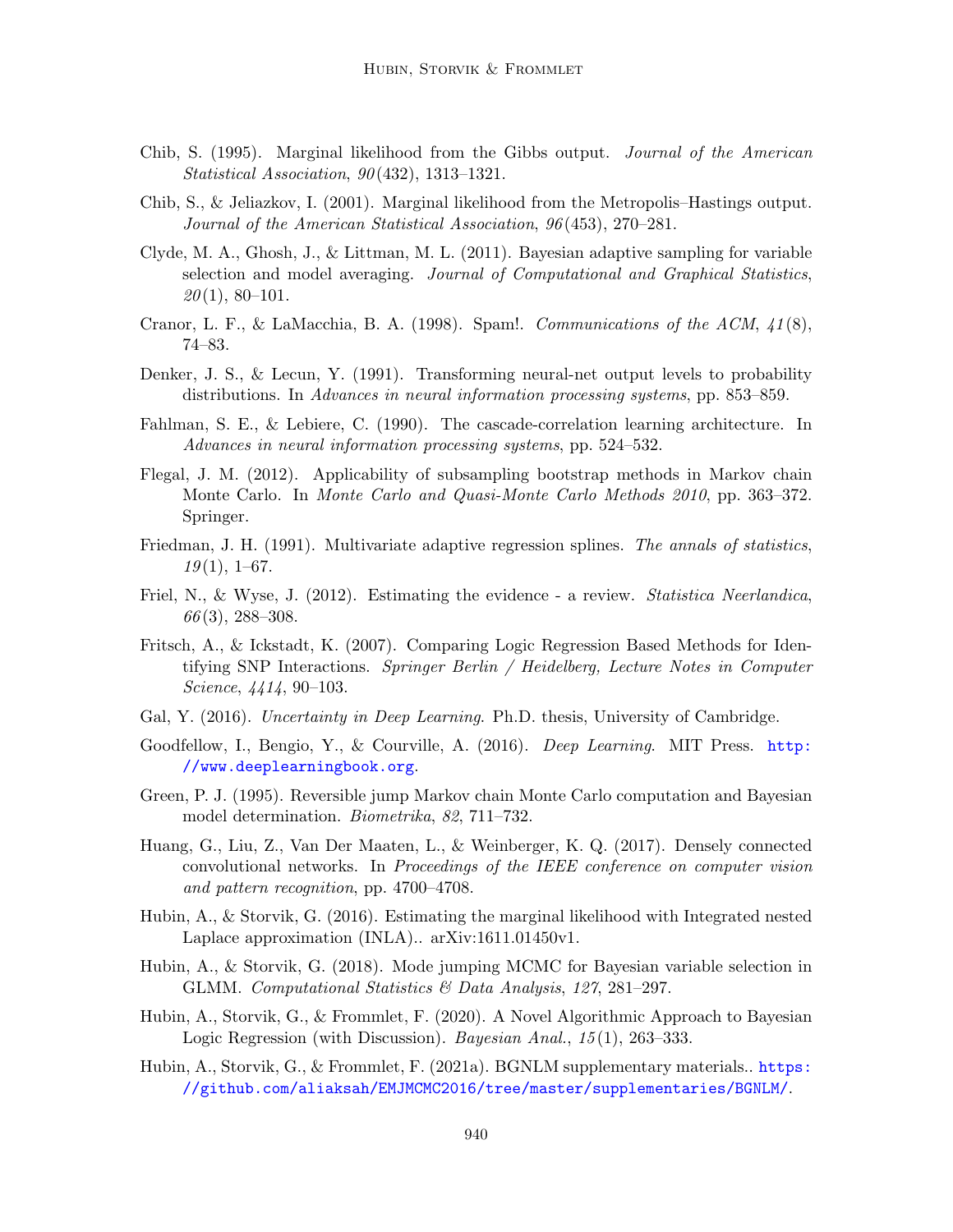- Hubin, A., Storvik, G., & Frommlet, F. (2021b). EMJMCMC.. [http://aliaksah.github.](http://aliaksah.github.io/EMJMCMC2016/) [io/EMJMCMC2016/](http://aliaksah.github.io/EMJMCMC2016/).
- Jordan, M. I., Ghahramani, Z., Jaakkola, T. S., & Saul, L. K. (1999). An introduction to variational methods for graphical models. Machine learning,  $37(2)$ , 183–233.
- Kanter, J. M., & Veeramachaneni, K. (2015). Deep feature synthesis: Towards automating data science endeavors. In Data Science and Advanced Analytics (DSAA), 2015. 36678 2015. IEEE International Conference on, pp. 1–10. IEEE.
- Koza, J. R. (1994). Genetic programming as a means for programming computers by natural selection. Statistics and computing,  $\frac{1}{2}$ , 87–112.
- Kuiper, G. P. (1938). The empirical mass-luminosity relation.. The Astrophysical Journal, 88, 472.
- Li, Y., & Clyde, M. A. (2018). Mixtures of g-priors in generalized linear models. Journal of the American Statistical Association, 113 (524), 1828–1845.
- MacKay, D. J. (1992). A practical Bayesian framework for backpropagation networks. Neural computation,  $\frac{1}{4}(3)$ , 448-472.
- McCullagh, P., & Nelder, J. A. (1989). *Generalized Linear Models. 2nd Edition*. Chapman and Hall, London.
- Molnar, C. (2020). Interpretable machine learning. Lulu. com.
- NASA (2016). NEO objects from NASA Space Challenge. https://2016.spaceappschallenge.org/,  $2018(04.02)$ .
- Nash, W. J., Sellers, T. L., Talbot, S. R., Cawthorn, A. J., & Ford, W. B. (1994). The population biology of abalone (haliotis species) in tasmania. i. blacklip abalone (h. rubra) from the north coast and islands of bass strait. Sea Fisheries Division, Technical Report, 48.
- Neal, R. M. (2012). *Bayesian learning for neural networks*, Vol. 118. Springer Science & Business Media.
- Nelder, J. A., & Wedderburn, R. W. (1972). Generalized linear models. Journal of the Royal Statistical Society: Series A (General), 135 (3), 370–384.
- Pillai, N. S., & Smith, A. (2014). Ergodicity of approximate MCMC chains with applications to large data sets.  $arXiv$  preprint  $arXiv:1405.0182$ ,  $1405(0182)$ .
- Quiroz, M., Kohn, R., Villani, M., & Tran, M.-N. (2019). Speeding up mcmc by efficient data subsampling. Journal of the American Statistical Association, 114 (526), 831–843.
- Quiroz, M., Tran, M.-N., Villani, M., & Kohn, R. (2017). Speeding up MCMC by delayed acceptance and data subsampling. Journal of Computational and Graphical Statistics,  $27(1), 1-11.$
- Quiroz, M., Villani, M., & Kohn, R. (2016). Exact subsampling MCMC.  $arXiv$  preprint arXiv:1603.08232, 1603 (08232).
- Razi, M. A., & Athappilly, K. (2005). A comparative predictive analysis of neural networks (NNs), nonlinear regression and classification and regression tree (CART) models. Expert Systems with Applications, 29 (1), 65–74.